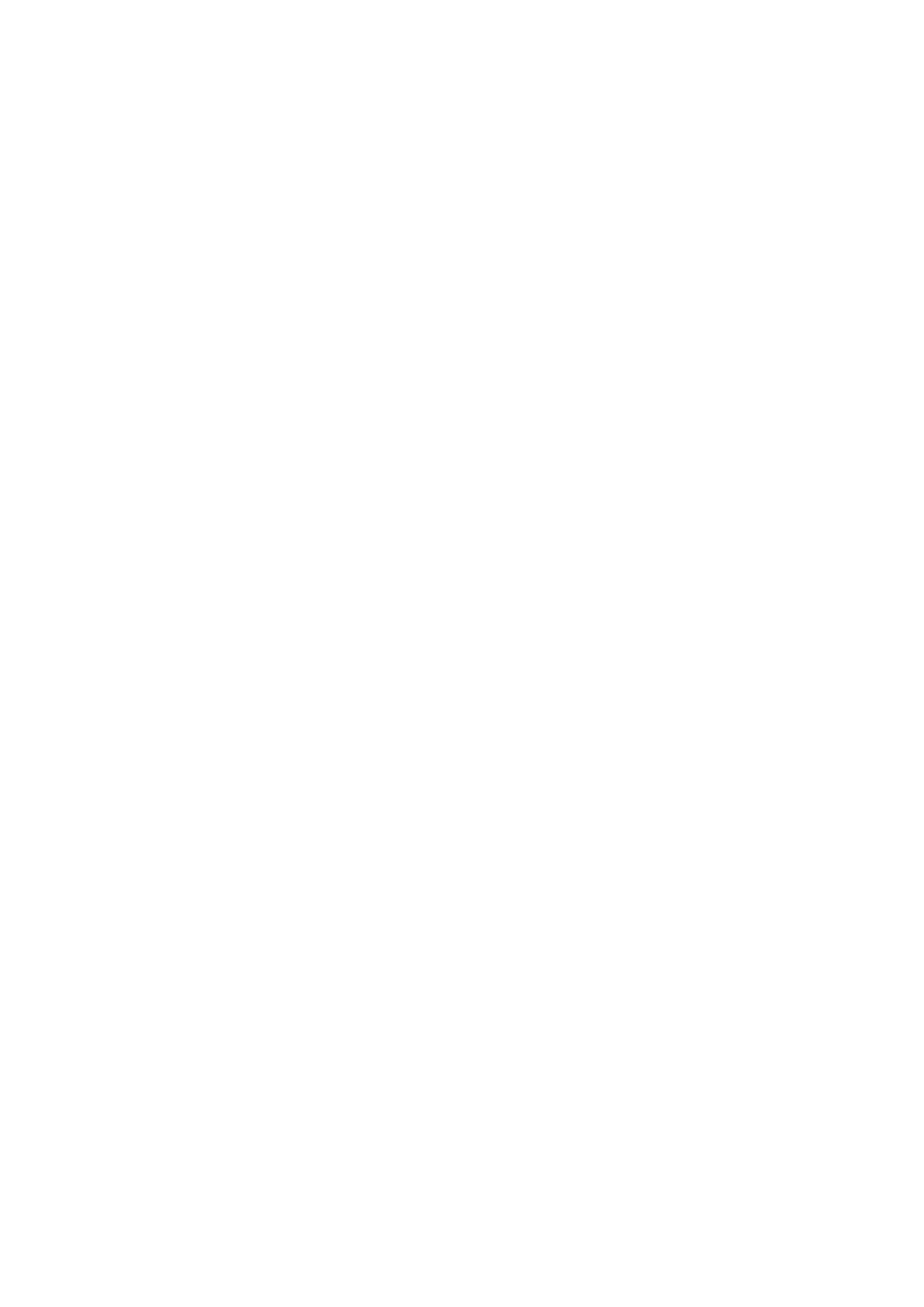

# **Table of Contents**

| 1. |                                                                                                                                                                                     |
|----|-------------------------------------------------------------------------------------------------------------------------------------------------------------------------------------|
| 2. |                                                                                                                                                                                     |
| 3. |                                                                                                                                                                                     |
| 4. |                                                                                                                                                                                     |
|    | Grandfathering/Implementation of the Prospectus Regulation 19                                                                                                                       |
|    | 1.1 Application of provisions on advertisements under the Prospectus Regulation to<br>prospectuses approved under national laws implementing the Prospectus Directive19             |
|    | 1.2 Use of Registration Document approved under national laws implementing the<br>Prospectus Directive in a prospectus approved under the Prospectus Regulation19                   |
|    | 1.3 Passporting of a prospectus approved under national laws implementing the<br>Prospectus Directive after the entry into application of the Prospectus Regulation 21              |
|    | 1.4 Supplementing of a prospectus approved under national laws implementing the<br>Prospectus Directive after the entry into application of the Prospectus Regulation 21            |
|    | 1.5 Filing of final terms in relation to a base prospectus approved under national laws<br>implementing the Prospectus Directive after the entry into application of the Prospectus |
|    | 1.6 Continuing an offer which has initially been made using a base prospectus approved<br>pursuant national laws implementing the Prospectus Directive after the entry into         |
|    | Status of level 3 guidance following the transition from the PD to PR 23                                                                                                            |
|    | 2.1 Applicability of the Level 3 guidance relating to the Prospectus Directive after the entry                                                                                      |
|    |                                                                                                                                                                                     |
|    | 3.1 Updating information in a registration document before it is part of a prospectus 24                                                                                            |
|    | 3.2 Updating information in a universal registration document before it is part of a                                                                                                |
|    | 3.3 Updating information in a registration document or a universal registration document                                                                                            |
|    |                                                                                                                                                                                     |
|    |                                                                                                                                                                                     |
|    |                                                                                                                                                                                     |
|    |                                                                                                                                                                                     |
|    |                                                                                                                                                                                     |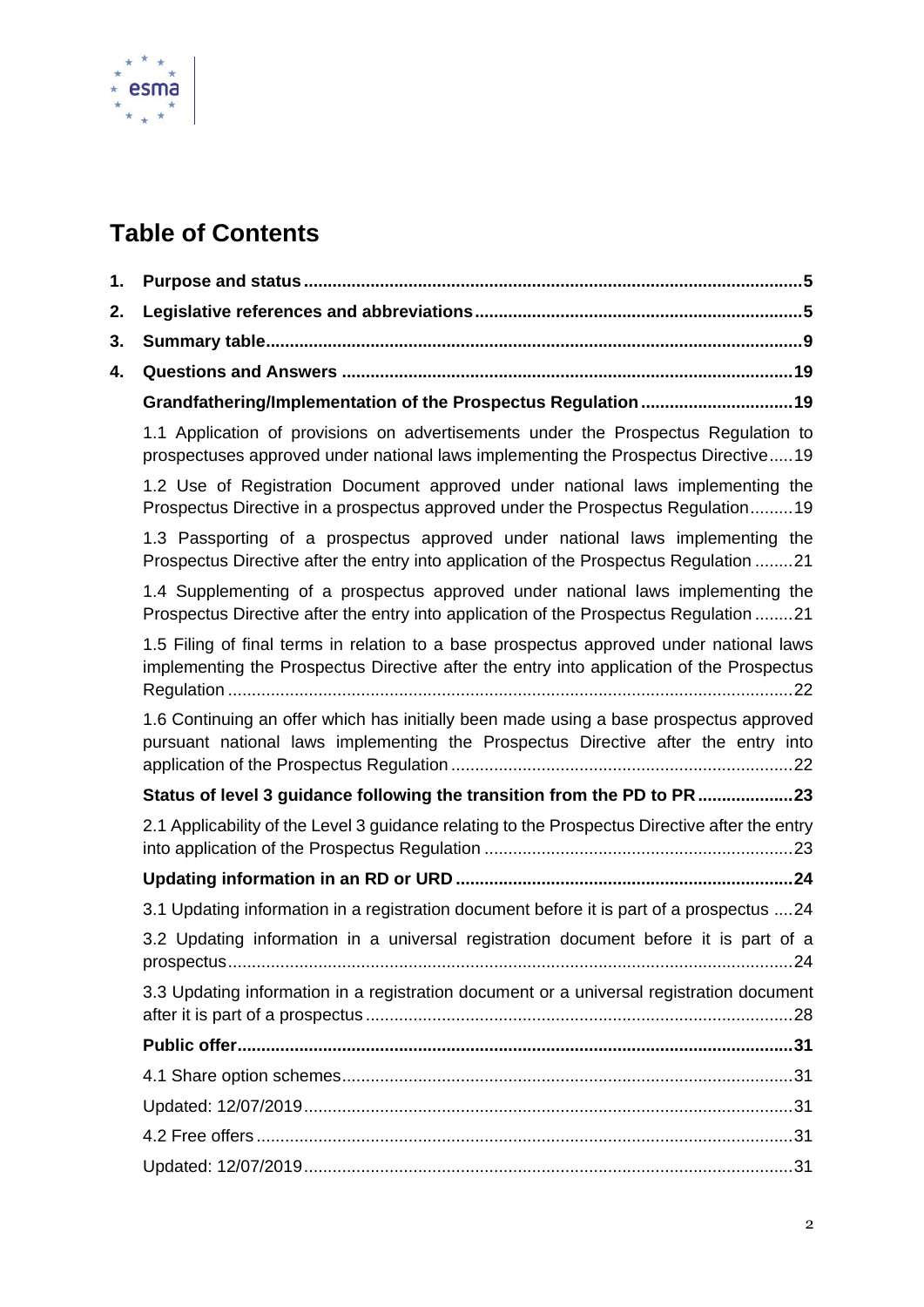

| 4.3 Rights issue: communication by a custodian to its clients in a member state about pre-<br>emption rights in relation to a public offer of new shares taking place in another EEA |  |
|--------------------------------------------------------------------------------------------------------------------------------------------------------------------------------------|--|
| 4.4 Subscription of securities by residents of a country where the public offer is not taking                                                                                        |  |
|                                                                                                                                                                                      |  |
|                                                                                                                                                                                      |  |
|                                                                                                                                                                                      |  |
| 6.1 Nearly equivalence of Euro 1,000 (Article 2(m)(ii) of the Prospectus Regulation) 34                                                                                              |  |
| 6.2 Global depository receipts over shares (home Member State) 35                                                                                                                    |  |
|                                                                                                                                                                                      |  |
| 7.1 Item 18.1.1 of Annex I of the Commission Delegated Regulation (EU) 2019/98035                                                                                                    |  |
| 7.2 Inclusion of Alternative Performance Measures (APMs) in information disclosed about<br>the offer to the public or the admission to trading on a regulated market36               |  |
|                                                                                                                                                                                      |  |
| 7.4 Item 18.1.1 of Annex 1 Commission Delegated Regulation 2019/980: clarifying the<br>meaning of "or such shorter period as the issuer has been in operation" 41                    |  |
|                                                                                                                                                                                      |  |
|                                                                                                                                                                                      |  |
| 8.2 Non-relevant information in relation to a published prospectus that does not trigger the                                                                                         |  |
| 8.3 Application of Article 23(3) where an entity distributes its own securities 45                                                                                                   |  |
|                                                                                                                                                                                      |  |
| 8.5 Supplement to prospectuses: audited annual financial statements 46                                                                                                               |  |
| 47                                                                                                                                                                                   |  |
|                                                                                                                                                                                      |  |
|                                                                                                                                                                                      |  |
|                                                                                                                                                                                      |  |
|                                                                                                                                                                                      |  |
|                                                                                                                                                                                      |  |
|                                                                                                                                                                                      |  |
|                                                                                                                                                                                      |  |
| 12.1 Interpretation of the text "description of the index" included in item 2.2.2 of Annex 17                                                                                        |  |
|                                                                                                                                                                                      |  |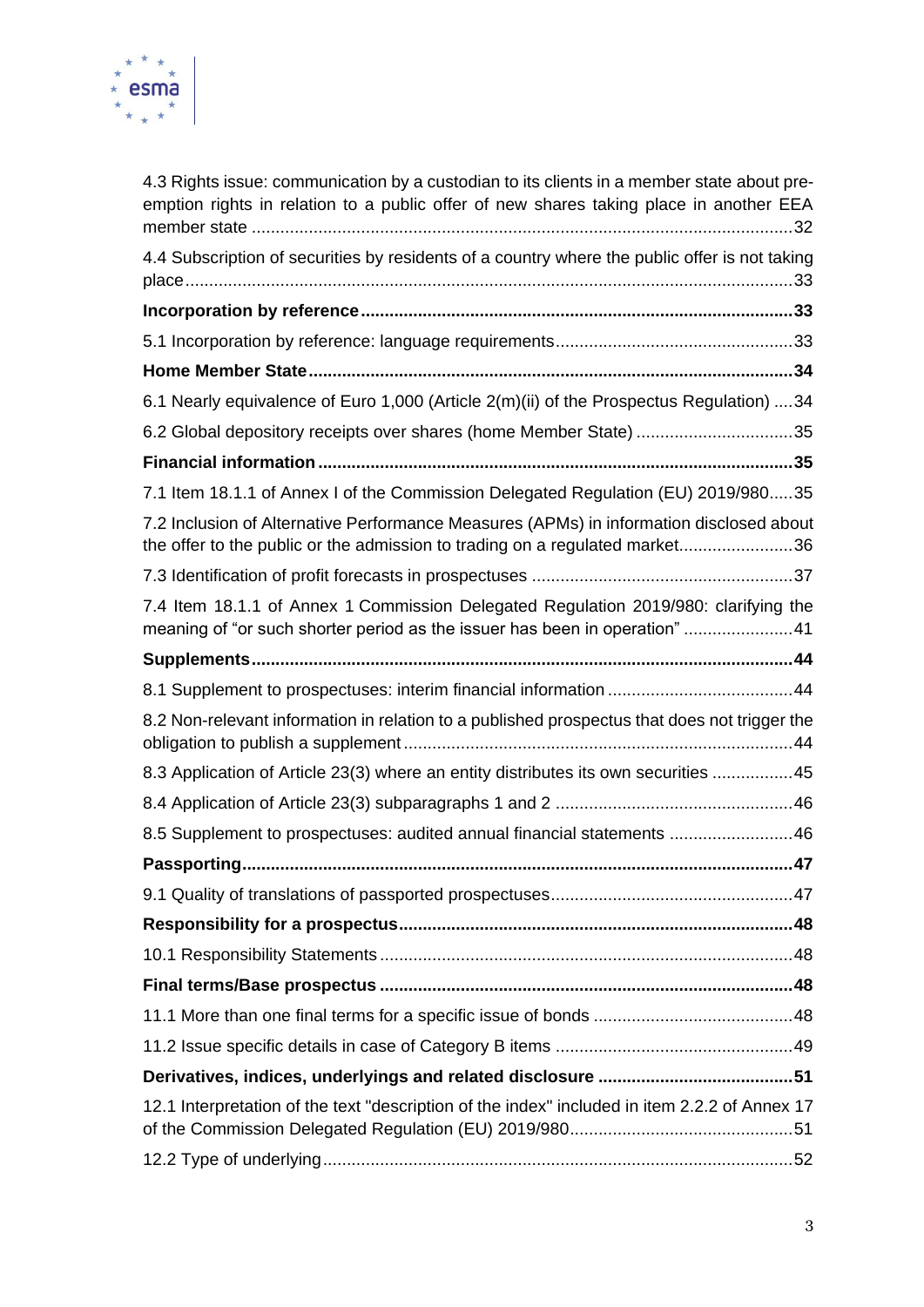

| 14.3 Item 4.6 of Annex 11 of Commission Delegated Regulation (EU) 2019/98056               |  |
|--------------------------------------------------------------------------------------------|--|
| 14.4 Scope of the wording 'any bankruptcies, receiverships or liquidations' used in Annex  |  |
| 14.5 Estimate expenses charged by a financial intermediary in a retail cascade 57          |  |
| 14.6 Application of the various annexes of Commission Delegated Regulation 2019/980        |  |
|                                                                                            |  |
|                                                                                            |  |
|                                                                                            |  |
| 14.10 How to determine which annexes of Commission Delegated Regulation 2019/980           |  |
|                                                                                            |  |
|                                                                                            |  |
|                                                                                            |  |
|                                                                                            |  |
|                                                                                            |  |
| 15.2 Adjustment of the basis for the 20% calculation in Article 1(5)(a) of the Prospectus  |  |
| 15.3 The exemptions from the obligation to publish a prospectus in Article 1(5) Prospectus |  |
| 15.4 Conversion or exchange of non-transferable securities and exemption from              |  |
|                                                                                            |  |
| 16.1 Choice of PR home Member State at the end of the UK's transition period for leaving   |  |
| 16.2 Use of prospectuses, approved by the UK, after the end of the UK's transition period  |  |
|                                                                                            |  |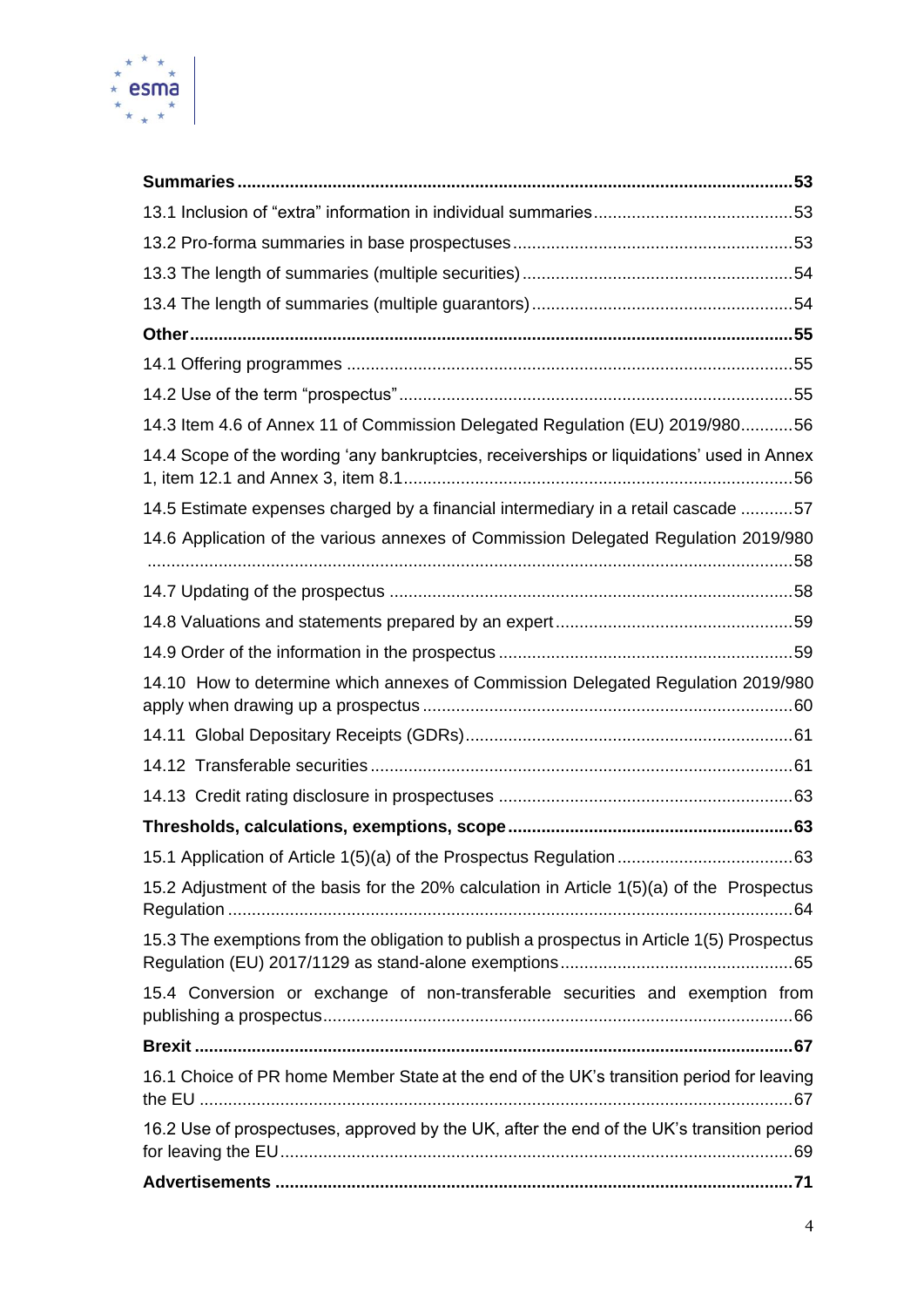

[17.1 Dissemination of amended advertisements](#page-71-1) ............................................................71

## <span id="page-5-0"></span>**1. Purpose and status**

*The purpose of this document is to promote common, uniform and consistent supervisory approaches and practices in the day-to-day application of the Prospectus Regulation. It does this by providing responses to questions asked by the public, financial market participants, competent authorities and other stakeholders. The question and answer (Q&A) tool is a practical convergence tool used to promote common supervisory approaches and practices under Article 29(2) of the ESMA Regulation. Further information on ESMA's Q&A process is available on our website.* 

*ESMA intends to update this document on a regular basis and, for ease of reference, ESMA provides the date each question was first published as well as the date/s of amendment beside each question. A table of all questions in this document is provided in Section 3.* 

*Additional questions on the Prospectus Regulation may be submitted to ESMA through the Q&A tool on our website. Please see the guidance available on our website before submitting your question.*

## <span id="page-5-1"></span>**2. Legislative references and abbreviations**

### **Legislative references**

| <b>Commission Delegated</b> | Commission Delegated Regulation (EU) 2019/979 of 14            |  |  |  |  |
|-----------------------------|----------------------------------------------------------------|--|--|--|--|
| Regulation 2019/979         | March 2019 supplementing Regulation (EU) 2017/1129 of          |  |  |  |  |
|                             | the European Parliament and of the Council with regard to      |  |  |  |  |
|                             | regulatory technical standards on key financial information in |  |  |  |  |
|                             | the summary of a prospectus, the publication and               |  |  |  |  |
|                             | classification of prospectuses, advertisements for securities, |  |  |  |  |
|                             | supplements to a prospectus, and the notification portal, and  |  |  |  |  |
|                             | repealing Commission Delegated Regulation (EU) No              |  |  |  |  |
|                             | 382/2014 and Commission Delegated Regulation (EU)              |  |  |  |  |
|                             | 2016/3011                                                      |  |  |  |  |
| Commission Deleasted        | Commission Delegated Requistion (EU) 2019/080 of 14            |  |  |  |  |

*Commission Delegated Regulation 2019/980* Commission Delegated Regulation (EU) 2019/980 of 14 March 2019 supplementing Regulation (EU) 2017/1129 of the European Parliament and of the Council as regards the format, content, scrutiny and approval of the prospectus to be published when securities are offered to the public or

<sup>1</sup> OJ L 166, 21.06.2019, p. 1-25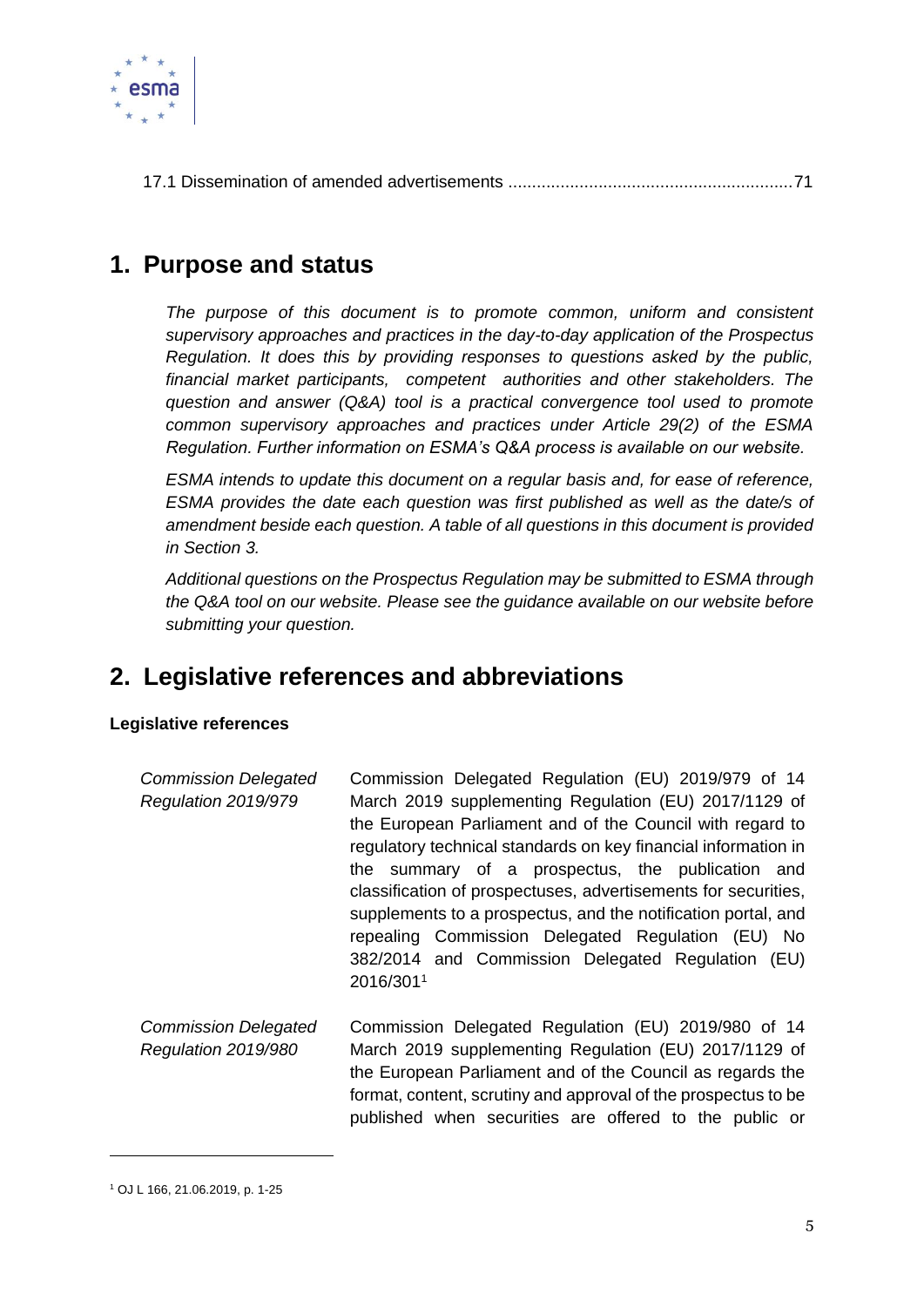

admitted to trading on a regulated market, and repealing Commission Regulation (EC) No 809/2004<sup>2</sup>

- *Commission Delegated Regulation 2020/1272* Amending and correcting Delegated Regulation (EU) 2019/979 supplementing Regulation (EU) 2017/1129 of the European Parliament and of the Council with regard to regulatory technical standards on key financial information in the summary of a prospectus, the publication and classification of prospectuses, advertisements for securities, supplements to a prospectus, and the notification portal<sup>3</sup>
- *Commission Delegated Regulation 2020/1273* Amending and correcting Delegated Regulation (EU) 2019/980 supplementing Regulation (EU) 2017/1129 of the European Parliament and of the Council as regards the format, content, scrutiny and approval of the prospectus to be published when securities are offered to the public or admitted to trading on a regulated market<sup>4</sup>
- *CRA Regulation* Regulation (EC) No 1060/2009 of the European Parliament and of the Council of 16 September 2009 on credit rating agencies<sup>5</sup>
- *ESMA Regulation* Regulation (EU) No 1095/2010 of the European Parliament and of the Council of 24 November 2010 establishing a European Supervisory Authority (European Securities and Markets Authority), amending Decision No 716/2009/EC and repealing Commission Decision 2009/77/EC<sup>6</sup>
- *Prospectus Directive / PD* Directive 2003/71/EC of the European Parliament and of the Council of 4 November 2003 on the prospectus to be published when securities are offered to the public or admitted to trading and amending Directive 2001/34/EC<sup>7</sup>
- *Prospectus Regulation / PR* Regulation (EU) 2017/1129 of the European Parliament and of the Council of 14 June 2017 on the prospectus to be published when securities are offered to the public or admitted to trading on a regulated market, and repealing Directive 2003/71/EC<sup>8</sup>

<sup>2</sup> OJ L 166, 21.06.2019, p. 26-176

<sup>3</sup> OJ L 300, 14.09.2020, p. 1-5 <sup>4</sup> OJ L 300, 14.09.2020, p. 6-23

<sup>5</sup> OJ L 302, 17.11.2009, p. 1–31

<sup>6</sup> OJ L 331, 15.12.2010, p. 84-119

<sup>7</sup> OJ L 345, 31.12.2003, p. 64-89

<sup>8</sup> OJ L 168, 30.06.2017, p. 12-82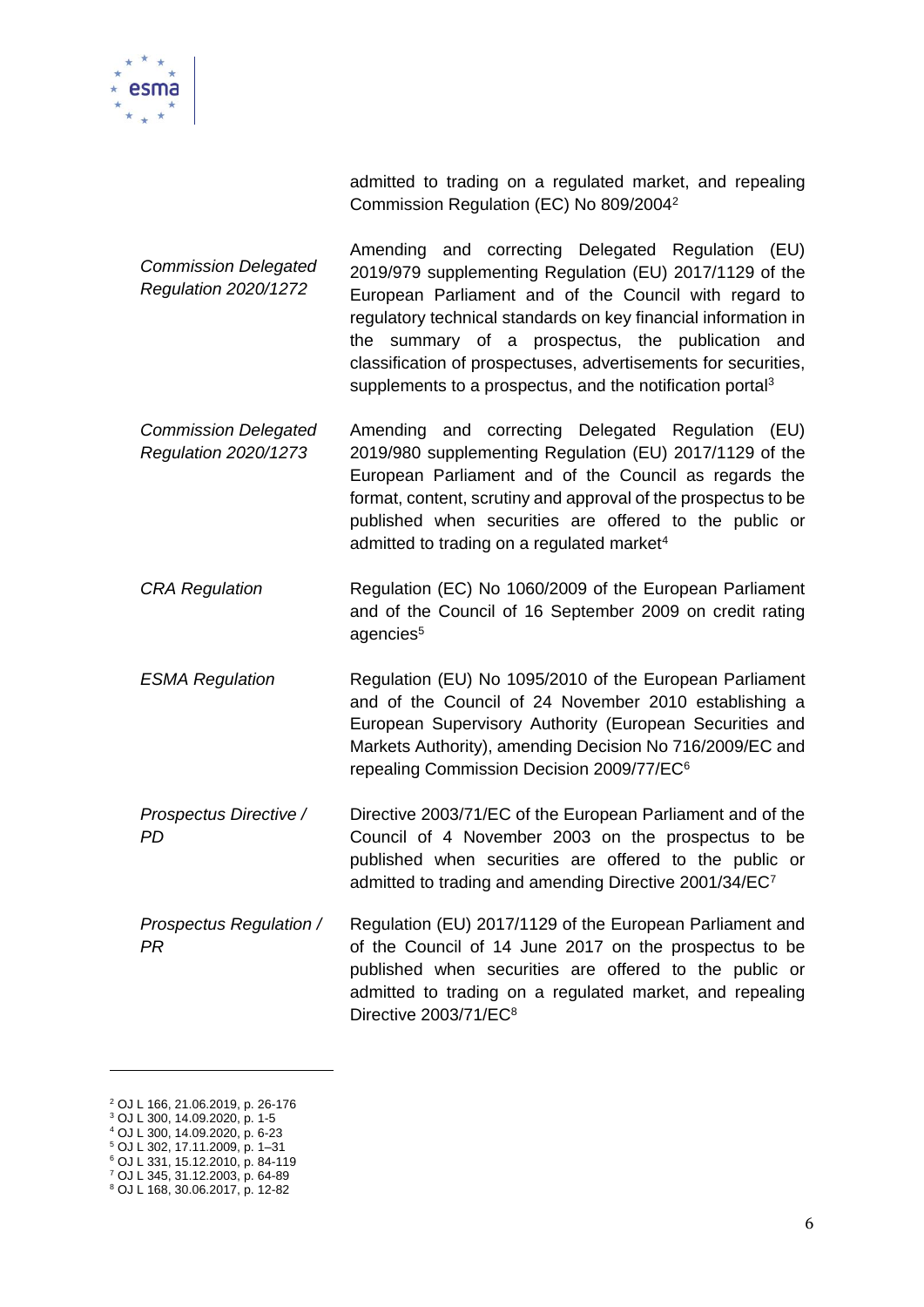

| <b>Market Abuse Regulation</b>                      | Regulation (EU) No 596/2014 of the European Parliament<br>and of the Council of 16 April 2014 on market abuse (market<br>abuse regulation) and repealing Directive 2003/6/EC of the<br>European Parliament and of the Council and Commission<br>Directives 2003/124/EC, 2003/125/EC and 2004/72/EC <sup>9</sup> |  |
|-----------------------------------------------------|-----------------------------------------------------------------------------------------------------------------------------------------------------------------------------------------------------------------------------------------------------------------------------------------------------------------|--|
| MiFID II                                            | Directive 2014/65/EU of the European Parliament and of the<br>Council of 15 May 2014 on markets in financial instruments<br>amending Directive 2002/92/EC and<br>Directive<br>and<br>2011/61/EU <sup>10</sup>                                                                                                   |  |
| <b>CESR</b><br>Recommendations /<br>Recommendations | ESMA update of the CESR recommendations (20 March)<br>2013   ESMA/2013/319)                                                                                                                                                                                                                                     |  |

## **Abbreviations/Acronyms**

| APM                                 | Alternative Performance Measure                    |
|-------------------------------------|----------------------------------------------------|
| Competent Authority /<br><b>NCA</b> | <b>National Competent Authority</b>                |
| СP                                  | <b>Consultation Paper</b>                          |
| <b>CESR</b>                         | <b>Committee of European Securities Regulators</b> |
| EC                                  | European Commission                                |
| EEA                                 | European Economic Area                             |
| EFTA                                | European Free Trade Association                    |
| EU                                  | European Union                                     |
| ESMA                                | European Securities and Markets Authority          |
| <b>GDRs</b>                         | <b>Global Depositary Receipts</b>                  |
| <b>KID</b>                          | <b>Key Information Document</b>                    |

<sup>9</sup> OJ L 173, 12.06.2014, p. 1-61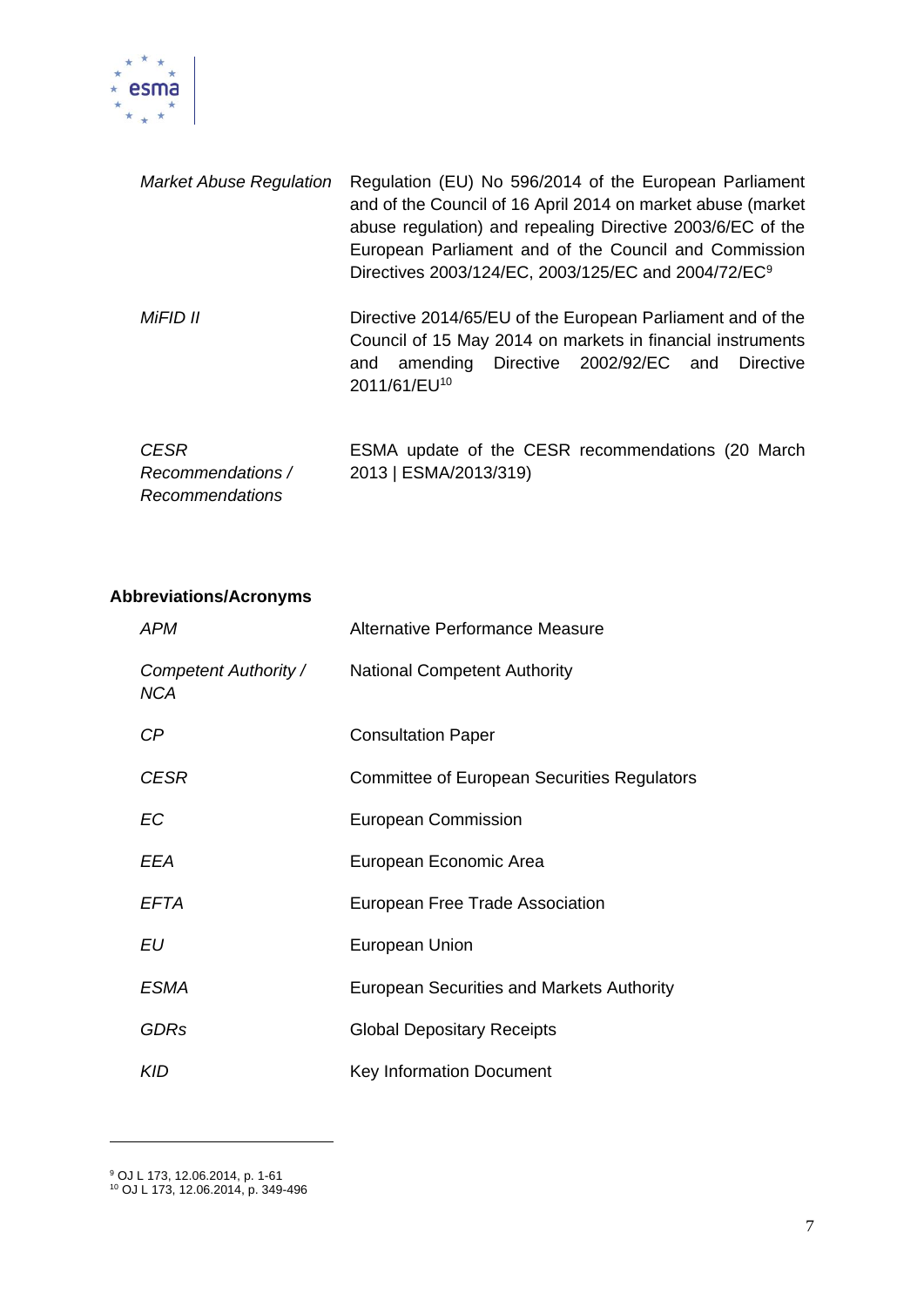

| RD.  | <b>Registration Document</b>             |
|------|------------------------------------------|
| SMSG | Securities and Markets Stakeholder Group |
| URD  | Universal Registration Document          |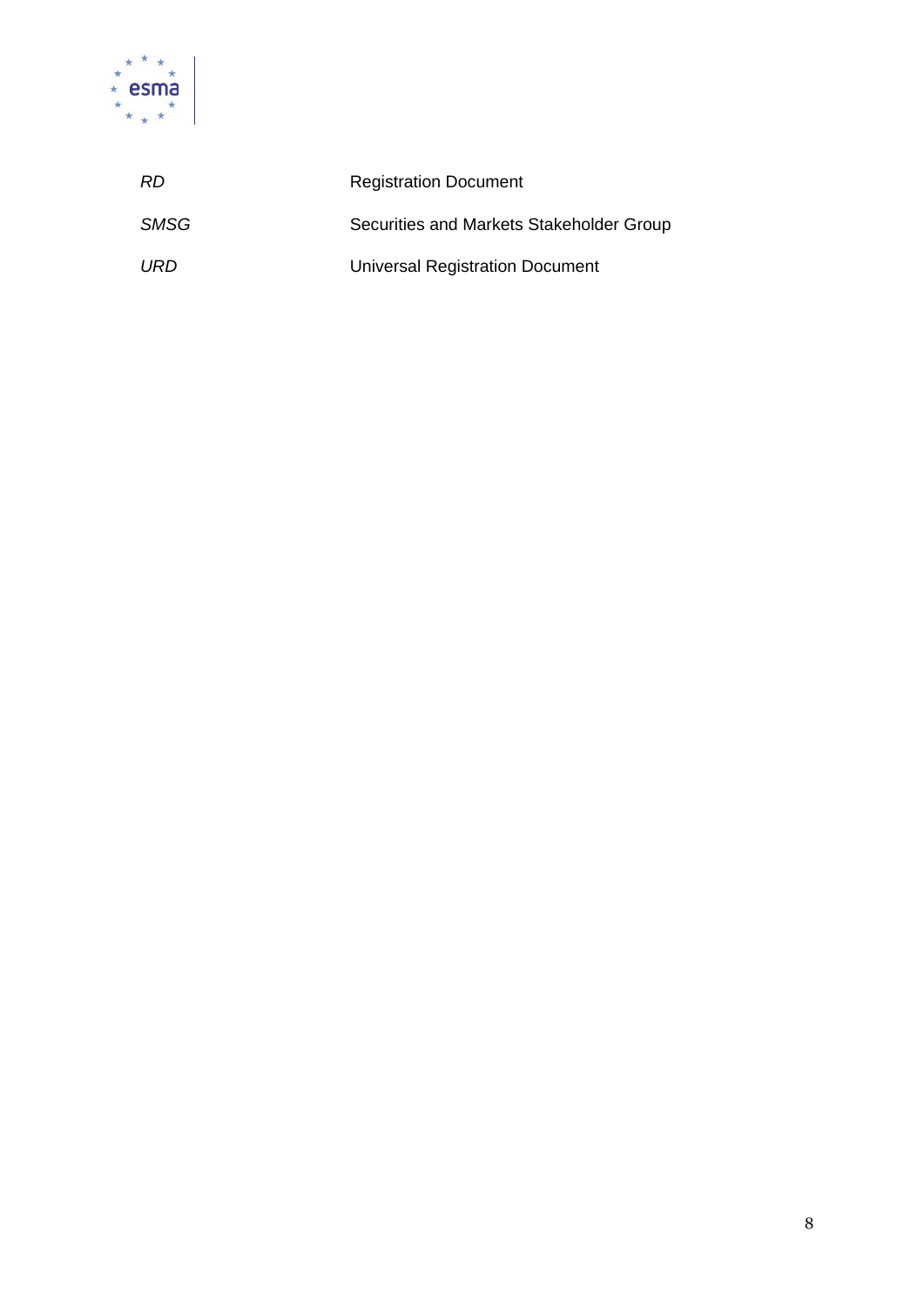

# <span id="page-9-0"></span>**3. Summary table**

*This table summarises the Q&As set out in section 4 entitled 'Questions and Answers' by subject and topic. Furthermore, it sets out the provisions which the Q&As aim to clarify, the date the Q&As have been last updated and the number of the Q&As, e.g. 1.1, 1.2, 2.1, etc.* 

| <b>Subject</b>                                                                                        | Q   | <b>Topic of the Question</b>                                                                                                                                                                                              | Level 1 / Level 2 /<br><b>Other</b>                                                                                                                                                                            | Last<br>updated |
|-------------------------------------------------------------------------------------------------------|-----|---------------------------------------------------------------------------------------------------------------------------------------------------------------------------------------------------------------------------|----------------------------------------------------------------------------------------------------------------------------------------------------------------------------------------------------------------|-----------------|
| Grandfathering/<br>Implementation of the<br>Prospectus Regulation                                     | 1.1 | Application of provisions on advertisements<br>under<br>the<br>Prospectus<br>Regulation<br>to<br>prospectuses approved under national laws<br>implementing the Prospectus Directive.                                      | Article 46(3) PR                                                                                                                                                                                               | 27 March 2019   |
| Grandfathering/<br>Implementation of the<br>Prospectus Regulation                                     | 1.2 | Use of Registration Document approved under<br>national laws implementing the Prospectus<br>Directive in a prospectus approved under the<br>Prospectus Regulation.                                                        | Article 46(3) PR                                                                                                                                                                                               | 27 March 2019   |
| Grandfathering/<br>Implementation of the<br><b>Prospectus Regulation</b>                              | 1.3 | Passporting of a prospectus approved under<br>national laws implementing the Prospectus<br>Directive after the entry into application of the<br>Prospectus Regulation.                                                    | Article 46(3) PR                                                                                                                                                                                               | 27 March 2019   |
| Grandfathering/<br>Implementation of the<br>Prospectus Regulation                                     | 1.4 | Supplementing of a prospectus approved<br>under national laws implementing<br>the<br>Prospectus Directive after the entry into<br>application of the Prospectus Regulation.                                               | Article 46(3) PR                                                                                                                                                                                               | 27 March 2019   |
| Grandfathering/<br>Implementation of the<br><b>Prospectus Regulation</b>                              | 1.5 | Filing of final terms in relation to a base<br>prospectus approved under national laws<br>implementing the Prospectus Directive after<br>the entry into application of the Prospectus<br>Regulation.                      | Article 46(3) PR                                                                                                                                                                                               | 27 March 2019   |
| Grandfathering/<br>Implementating of the<br>Prospectus Regulation                                     | 1.6 | Continuing an offer which has initially been<br>made using a base prospectus approved<br>pursuant national laws implementing the<br>Prospectus Directive after the entry into<br>application of the Prospectus Regulation | Article 8(11) PR                                                                                                                                                                                               | 12 July 2019    |
| of b<br>level<br>3<br><b>Status</b><br>guidance following the<br>transition from the PD<br>to the PR. | 2.1 | Applicability of the Level 3 guidance relating to<br>the Prospectus Directive after the entry into<br>application of the Prospectus Regulation.                                                                           | ESMA update of the<br><b>CESR</b><br>Recommendations (20<br>March<br>2013)<br>ESMA/2013/319<br><b>ESMA</b><br>Q&As<br>on<br>(29th)<br>prospectuses<br>version<br>updated<br>January<br>2019)<br>ESMA31-62-780. | 27 March 2019   |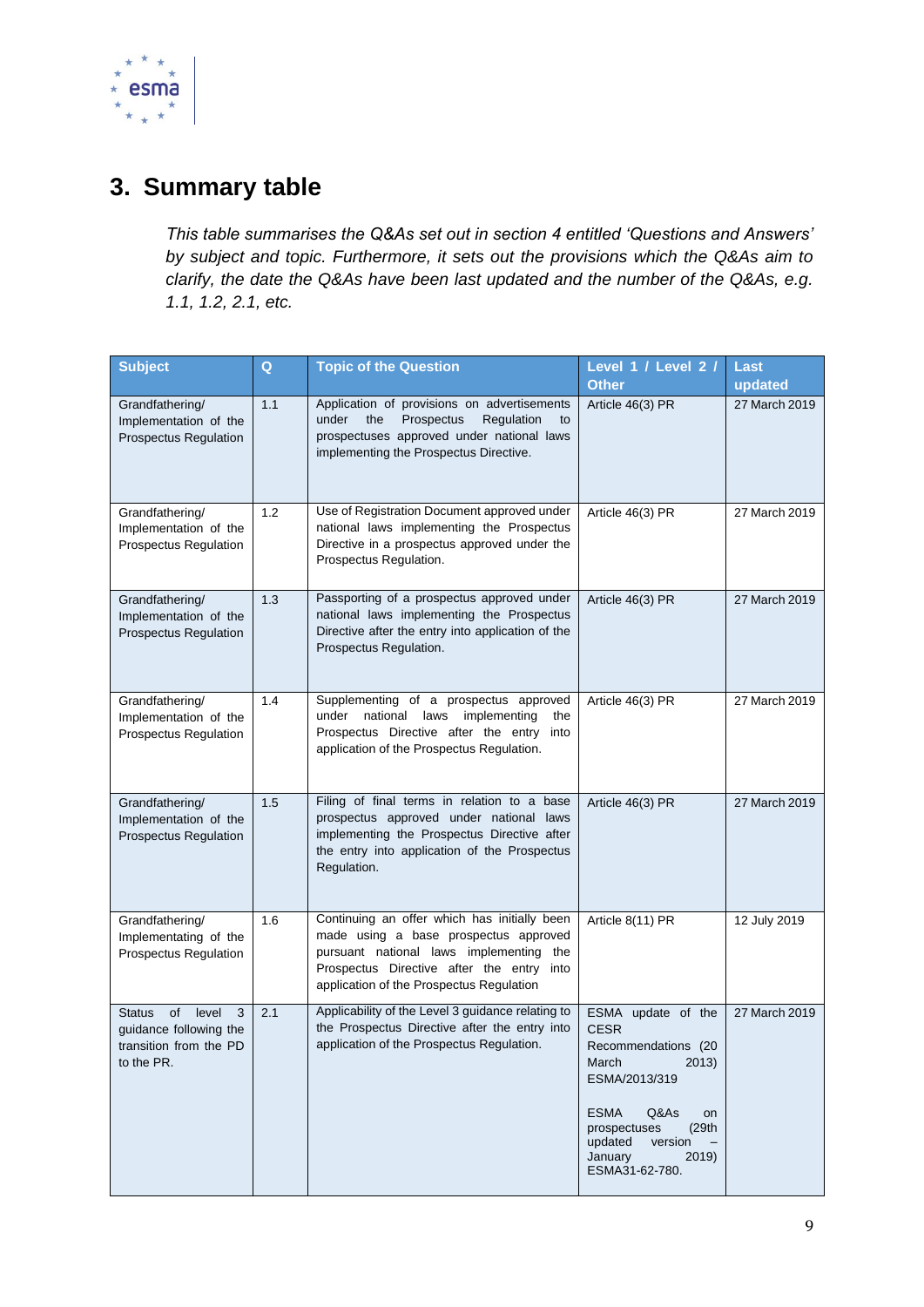

| Updating information<br>in an RD or URD    | 3.1 | Updating<br>information<br>in<br>registration<br>$\mathsf a$<br>document before it is part of a prospectus.                                                                                        | Article 10(1) PR<br>Article 26(5) PR                                                                                              | 27 March 2019 |
|--------------------------------------------|-----|----------------------------------------------------------------------------------------------------------------------------------------------------------------------------------------------------|-----------------------------------------------------------------------------------------------------------------------------------|---------------|
| Updating<br>information<br>in an RD or URD | 3.2 | Updating information in a universal registration<br>document before it is part of a prospectus.                                                                                                    | Article 9(7) PR<br>Article 9(9) PR<br>Article 9(10) PR<br>Article 10(3) PR<br>Artcile 26(2) PR                                    | 27 March 2019 |
| Updating<br>information<br>in an RD or URD | 3.3 | registration<br>Updating<br>information<br>in<br>$\mathsf{a}$<br>document or a universal registration document<br>after it is part of a prospectus.                                                | Article 9(1) PR<br>Article 10(1) PR<br>Article 12 PR<br>Article 23 PR<br>Article 23(2) PR<br>Article 23(5) PR<br>Article 26(3) PR | 27 March 2019 |
| Public offer                               | 4.1 | Share options schemes                                                                                                                                                                              | Article 2(a) PR<br>Article 2(d) PR                                                                                                | 12 July 2019  |
| Public offer                               | 4.2 | Free offers                                                                                                                                                                                        | Article 2(d) PR                                                                                                                   | 12 July 2019  |
| Public offer                               | 4.3 | Rights issue: communication by a custodian to<br>its clients in a member state about pre-emption<br>rights in relation to a public offer of new shares<br>taking place in another EEA member state | Article 2(d) PR                                                                                                                   | 12 July 2019  |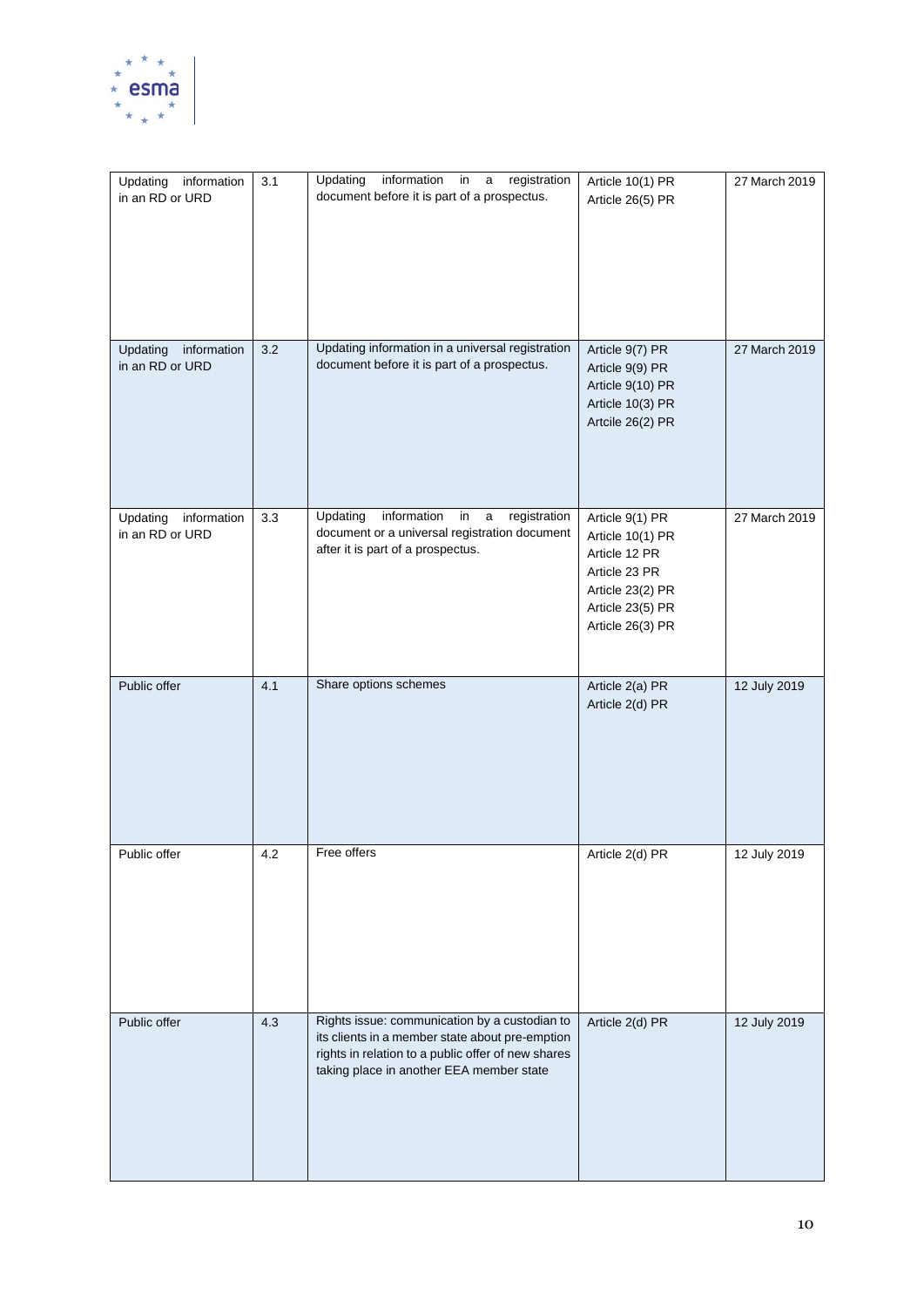

| Public offer                     | 4.4 | Subscription of securities by residents of a<br>country where the public offer is not taking<br>place                                                                  | Article 2(d) PR                                                                              | 12 July 2019 |
|----------------------------------|-----|------------------------------------------------------------------------------------------------------------------------------------------------------------------------|----------------------------------------------------------------------------------------------|--------------|
| Incorporation<br>by<br>reference | 5.1 | Incorporation<br>by<br>reference:<br>language<br>requirements                                                                                                          | Article 19 PR<br>Annex 1, item 18.1 of<br><b>Commission Delegated</b><br>Regulation 2019/980 | 12 July 2019 |
| Home Member State                | 6.1 | Nearly equivalence of Euro 1,000 (Article<br>2(m)(ii) of the Prospectus Regulation)                                                                                    | Article 2(m)(ii) PR                                                                          | 12 July 2019 |
| Home Member State                | 6.2 | Global depository receipts over shares (home<br>Member State)                                                                                                          | Article 2(b) PR<br>Article 2(c) PR<br>Article 2(m) PR                                        | 05 May 2021  |
| Financial information            | 7.1 | Item 18.1.1 of Annex I of the Commission<br>Delegated Regulation (EU) 2019/980                                                                                         | Annex 1, item 18.1.1 of<br><b>Commission Delegated</b><br>Regulation 2019/980                | 12 July 2019 |
| Financial information            | 7.2 | Inclusion of Alternative Performance Measures<br>(APMs) in information disclosed about the offer<br>to the public or the admission to trading on a<br>regulated market | Article<br>16(1)(d)<br>of<br><b>Commission Delegated</b><br>Regulation 2019/979              | 12 July 2019 |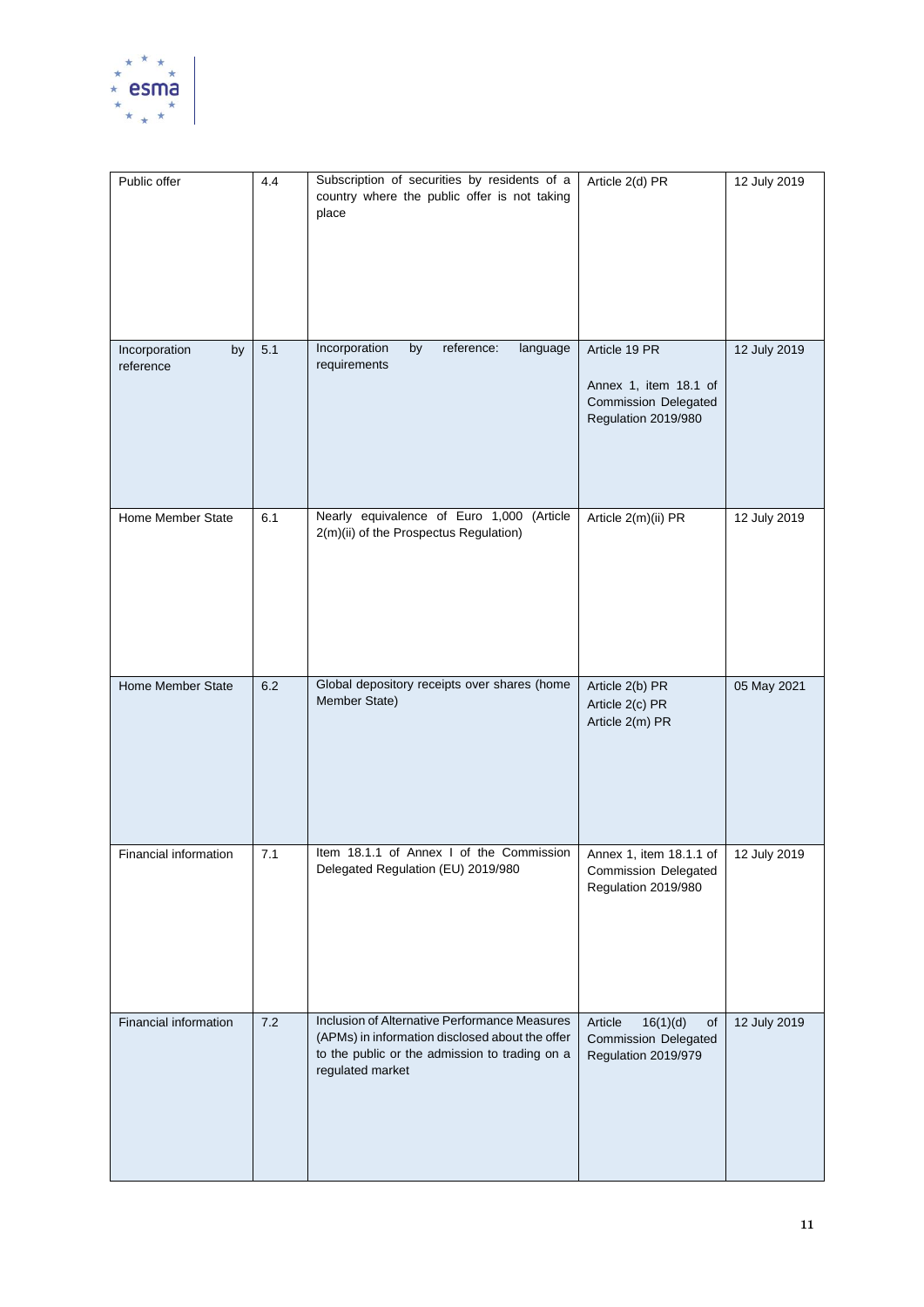

| Financial information | $7.3$ | Identification of profit forecasts in<br>prospectuses                                                                                                             | 1(d)<br>Article<br>of<br><b>Commission Delegated</b><br>Regulation 2019/980                                                                                                                                          | 09 November<br>2020   |
|-----------------------|-------|-------------------------------------------------------------------------------------------------------------------------------------------------------------------|----------------------------------------------------------------------------------------------------------------------------------------------------------------------------------------------------------------------|-----------------------|
| Financial information | 7.4   | Item 18.1.1 of Annex 1 Commission<br>Delegated Regulation 2019/980: clarifying the<br>meaning of "or such shorter period as the<br>issuer has been in operation". | Annex 1, item 18.1.1 of<br><b>Commission Delegated</b><br>Regulation<br>2019/980<br>similar<br>and<br>items<br>appearing<br>throughout<br>the<br>annexes<br>of<br><b>Commission Delegated</b><br>Regulation 2019/980 | 28<br>January<br>2021 |
| Supplements           | 8.1   | Supplement to prospectuses: interim financial<br>information                                                                                                      | Article 23 PR<br>Article 23(1) PR                                                                                                                                                                                    | 12 July 2019          |
| Supplements           | 8.2   | Non-relevant information in relation to a<br>published prospectus that does not trigger the<br>obligation to publish a supplement                                 | Article 23(1) PR<br>Article 21(10) PR                                                                                                                                                                                | 12 July 2019          |
| Supplements           | 8.3   | Application of Article 23(3) where an entity<br>distributes its own securities.                                                                                   | Article 23(3) PR                                                                                                                                                                                                     | 12 July 2019          |
| Supplements           | 8.4   | Application of Article 23(3) subparagraphs 1<br>and 2                                                                                                             | Article 23(1)(2) PR                                                                                                                                                                                                  | 12 July 2019          |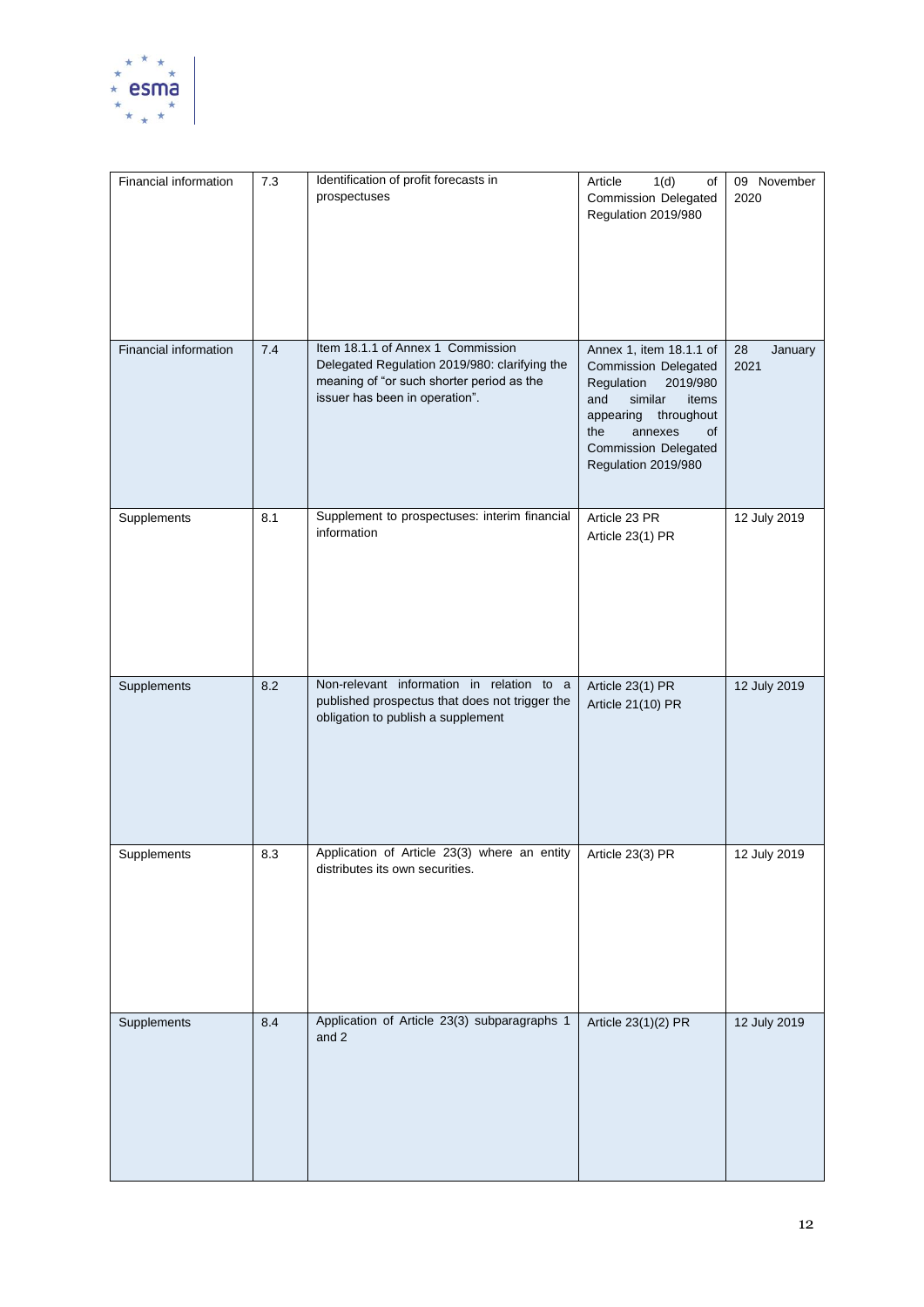

| Supplements                                                     | 8.5  | Supplement to prospectuses: audited annual<br>financial statements                                                                                              | Article 23(1) PR<br>Article<br>18(1)<br>of<br><b>Commission Delegated</b><br>Regulation 2019/979                         | 05 May 2021  |
|-----------------------------------------------------------------|------|-----------------------------------------------------------------------------------------------------------------------------------------------------------------|--------------------------------------------------------------------------------------------------------------------------|--------------|
| Passporting                                                     | 9.1  | Quality<br>translations<br>of<br>passported<br>of<br>prospectuses                                                                                               | Article 27(2)(3)(4) PR<br>Article 25 (1) PR                                                                              | 12 July 2019 |
| Responsibility<br>for a<br>prospectus                           | 10.1 | <b>Responsibility Statements</b>                                                                                                                                | Article 11 PR<br>Article 11(1) PR                                                                                        | 12 July 2019 |
| Final terms /<br><b>Base</b><br>prospectus                      | 11.1 | More than one final terms for a specific issue<br>of bonds                                                                                                      | Article 8(4) PR<br>Article 23 PR<br>18<br>Article<br>of<br><b>Commission Delegated</b><br>Regulation 2019/979<br>General | 12 July 2019 |
| Base<br>Final terms /<br>prospectus                             | 11.2 | Issue specific details in case of Category B<br>items                                                                                                           | Article<br>26(2)<br>of<br><b>Commission Delegated</b><br>Regulation 2019/980                                             | 12 July 2019 |
| Derivatives,<br>indices,<br>underlyings & related<br>disclosure | 12.1 | Interpretation of the text "description of the<br>index" included in item 2.2.2 of Annex 17 of the<br>Commission<br>Delegated<br>Regulation<br>(EU)<br>2019/980 | Annex 17, item 2.2.2 of<br><b>Commission Delegated</b><br>Regulation 2019/980                                            | 12 July 2019 |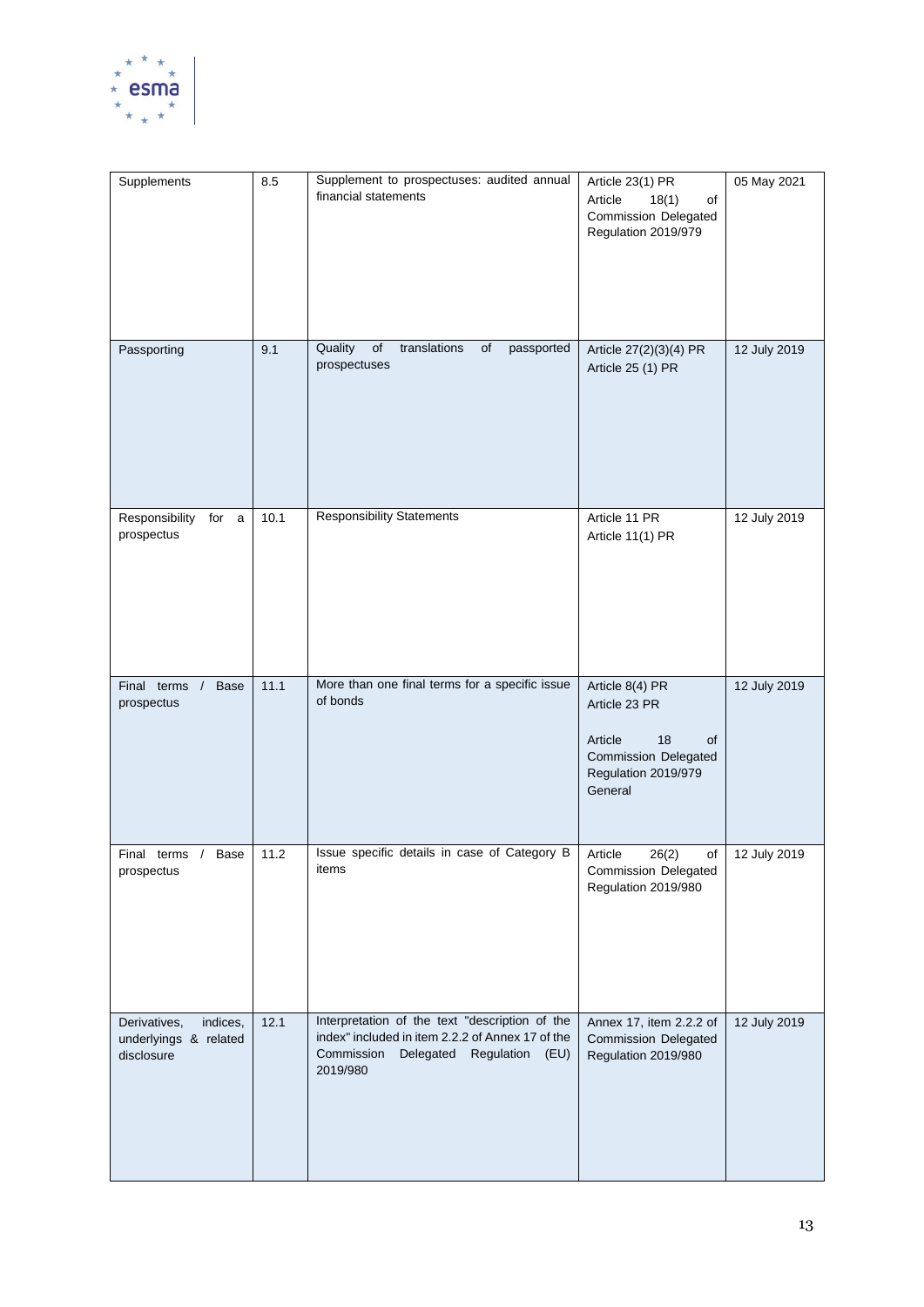

| indices,<br>Derivatives,<br>underlyings & related<br>disclosure | 12.2 | Type of underlying                                          | Annex 14, item 4.8 of<br><b>Commission Delegated</b><br>Regulation 2019/980<br>Annex 15, item 4.8 of<br><b>Commission Delegated</b><br>Regulation 2019/980<br>Annex 16, item 4.9 of<br><b>Commission Delegated</b><br>Regulation 2019/980<br>Annex 17, item 2.2.2 of<br><b>Commission Delegated</b><br>Regulation 2019/980<br>Annex 27, item 3.1.7 of<br><b>Commission Delegated</b><br>Regulation 2019/980 | 12 July 2019           |
|-----------------------------------------------------------------|------|-------------------------------------------------------------|-------------------------------------------------------------------------------------------------------------------------------------------------------------------------------------------------------------------------------------------------------------------------------------------------------------------------------------------------------------------------------------------------------------|------------------------|
| Summaries                                                       | 13.1 | Inclusion of "extra" information in individual<br>summaries | Article 7 PR<br>Article 7(9) PR<br>Article 8(9)(a)(b) PR                                                                                                                                                                                                                                                                                                                                                    | 12 July 2019           |
| Summaries                                                       | 13.2 | Pro-forma summaries in base prospectuses                    | Article 8 PR<br>Article 8(8)<br>Article 8(9)                                                                                                                                                                                                                                                                                                                                                                | 04 December<br>2019    |
| Summaries                                                       | 13.3 | The length of summaries (multiple securities)               | Article 7 PR<br>Article 7(7)<br>Article 8(9)                                                                                                                                                                                                                                                                                                                                                                | February<br>18<br>2020 |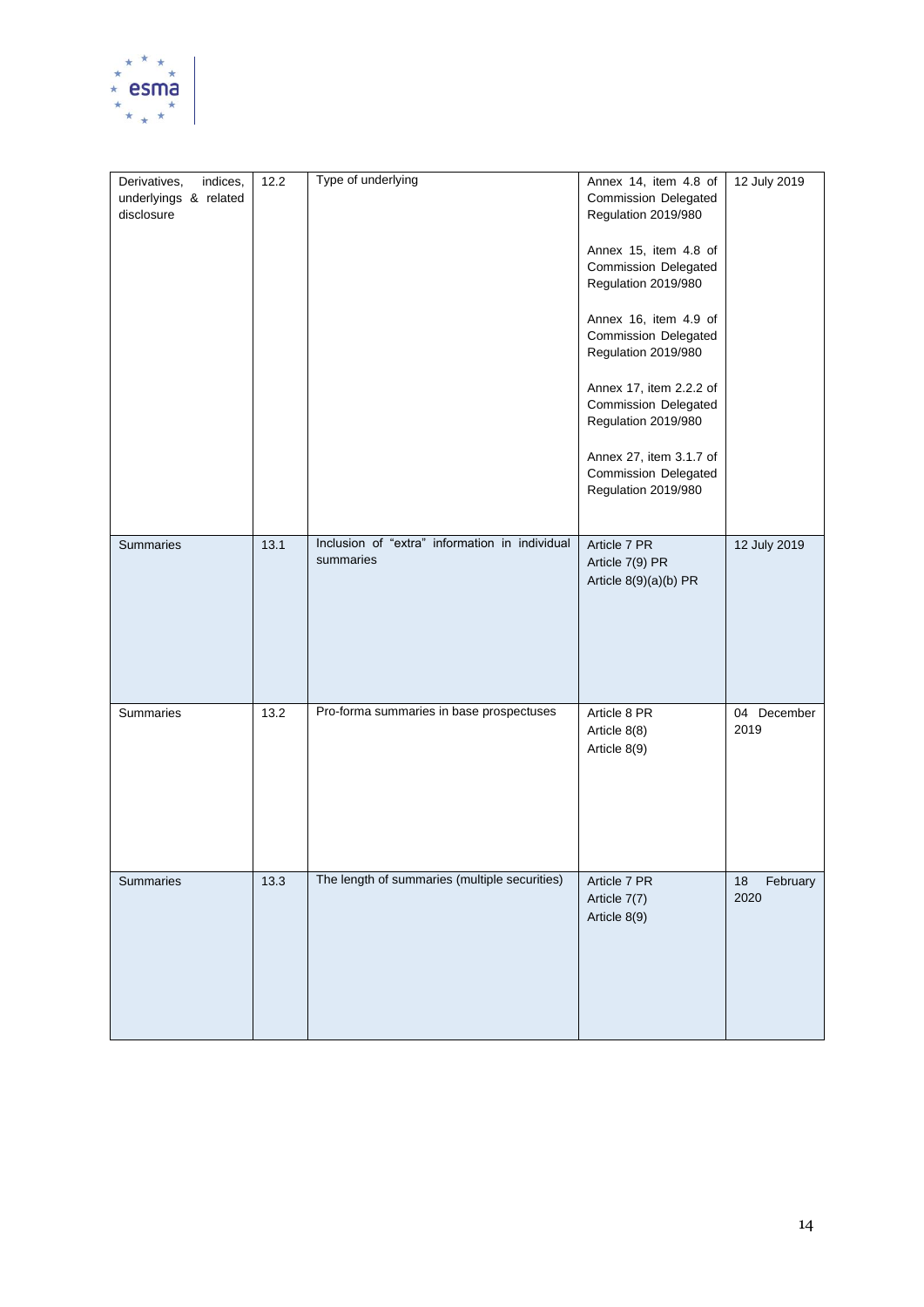

| Summaries | 13.4 | The length of summaries (multiple guarantors)                                                                                 | Article 7 PR<br>Article 7(3)<br>Article 7(7)                                                                                                       | 18<br>February<br>2020 |
|-----------|------|-------------------------------------------------------------------------------------------------------------------------------|----------------------------------------------------------------------------------------------------------------------------------------------------|------------------------|
| Other     | 14.1 | Offering programmes                                                                                                           | General                                                                                                                                            | 12 July 2019           |
| Other     | 14.2 | Use of the term "prospectus"                                                                                                  | General                                                                                                                                            | 12 July 2019           |
| Other     | 14.3 | Item 4.6 of Annex 11 of Commission Delegated<br>Regulation (EU) 2019/980                                                      | Annex 11, item 4.6 of<br><b>Commission Delegated</b><br>Regulation 2019/980                                                                        | 12 July 2019           |
| Other     | 14.4 | Scope of the wording 'any bankruptcies,<br>receiverships or liquidations' used in Annex 1,<br>item 12.1 and Annex 3, item 8.1 | Annex 1, item 12.1 of<br><b>Commission Delegated</b><br>Regulation 2019/980<br>Annex 3, item 8.1 of<br>Commission Delegated<br>Regulation 2019/980 | 12 July 2019           |
| Other     | 14.5 | Estimate expenses charged by a financial<br>intermediary in a retail cascade                                                  | General                                                                                                                                            | 12 July 2019           |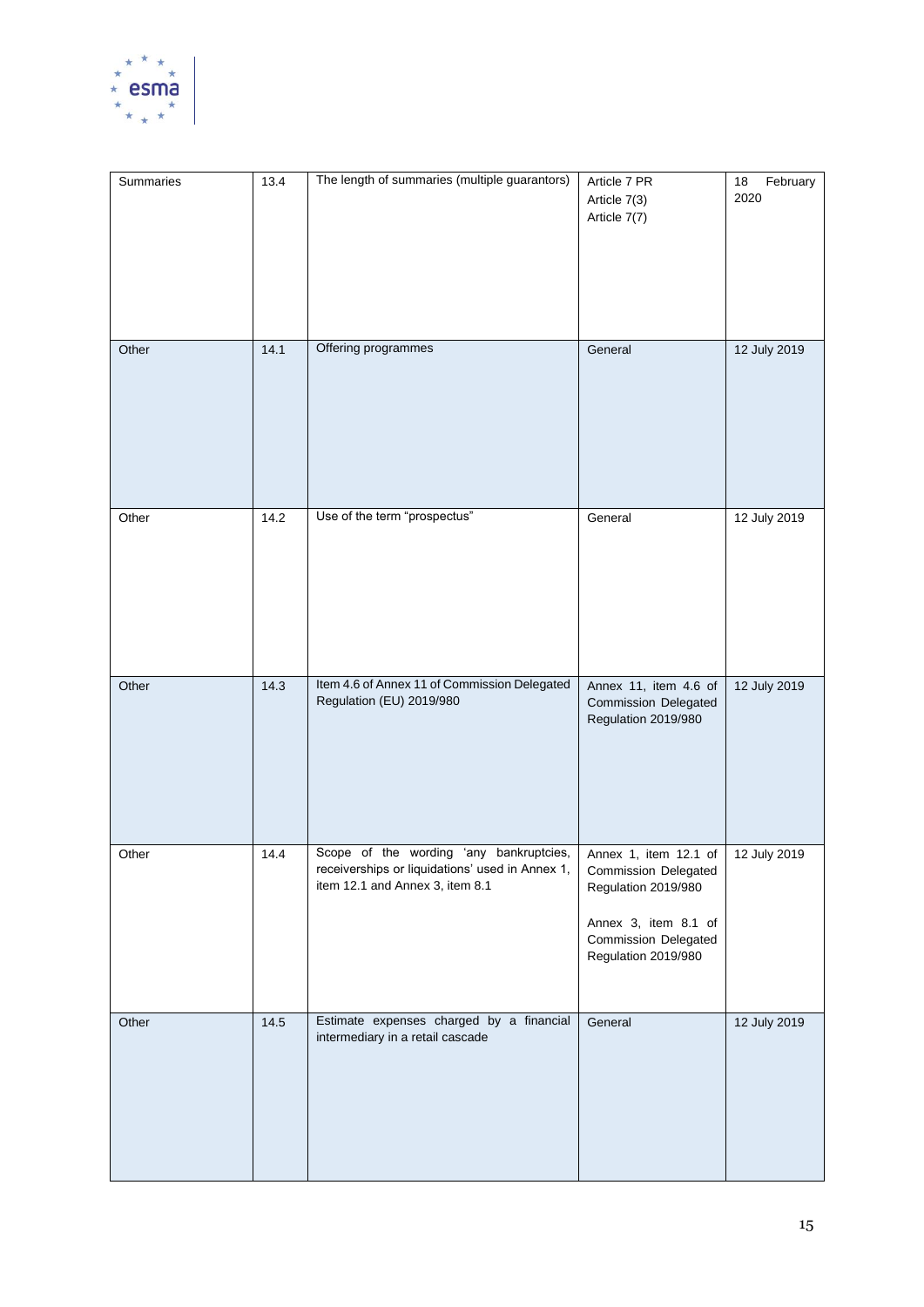

| Other | 14.6  | Application of the various annexes of<br>Commission Delegated Regulation 2019/980                                                   | Article 6 PR<br><b>Commission Delegated</b><br>Regulation 2019/980             | 04 December<br>2019   |
|-------|-------|-------------------------------------------------------------------------------------------------------------------------------------|--------------------------------------------------------------------------------|-----------------------|
| Other | 14.7  | Updating of the prospectus                                                                                                          | General                                                                        | 28<br>January<br>2021 |
| Other | 14.8  | Valuations and statements prepared by an<br>expert                                                                                  | Annex 1, item 21.1(b) of<br><b>Commission Delegated</b><br>Regulation 2019/980 | 28<br>January<br>2021 |
| Other | 14.9  | Order of the information in the prospectus                                                                                          | Articles 24 and 25 of<br><b>Commission Delegated</b><br>Regulation 2019/980    | 28<br>January<br>2021 |
| Other | 14.10 | How<br>determine<br>which<br>to<br>annexes<br>of<br>Commission Delegated Regulation 2019/980<br>apply when drawing up a prospectus. | <b>Commission Delegated</b><br>Regulation 2019/980                             | 28<br>January<br>2021 |
| Other | 14.11 | <b>Global Depositary Receipts (GDRs)</b>                                                                                            | General                                                                        | 31 March 2021         |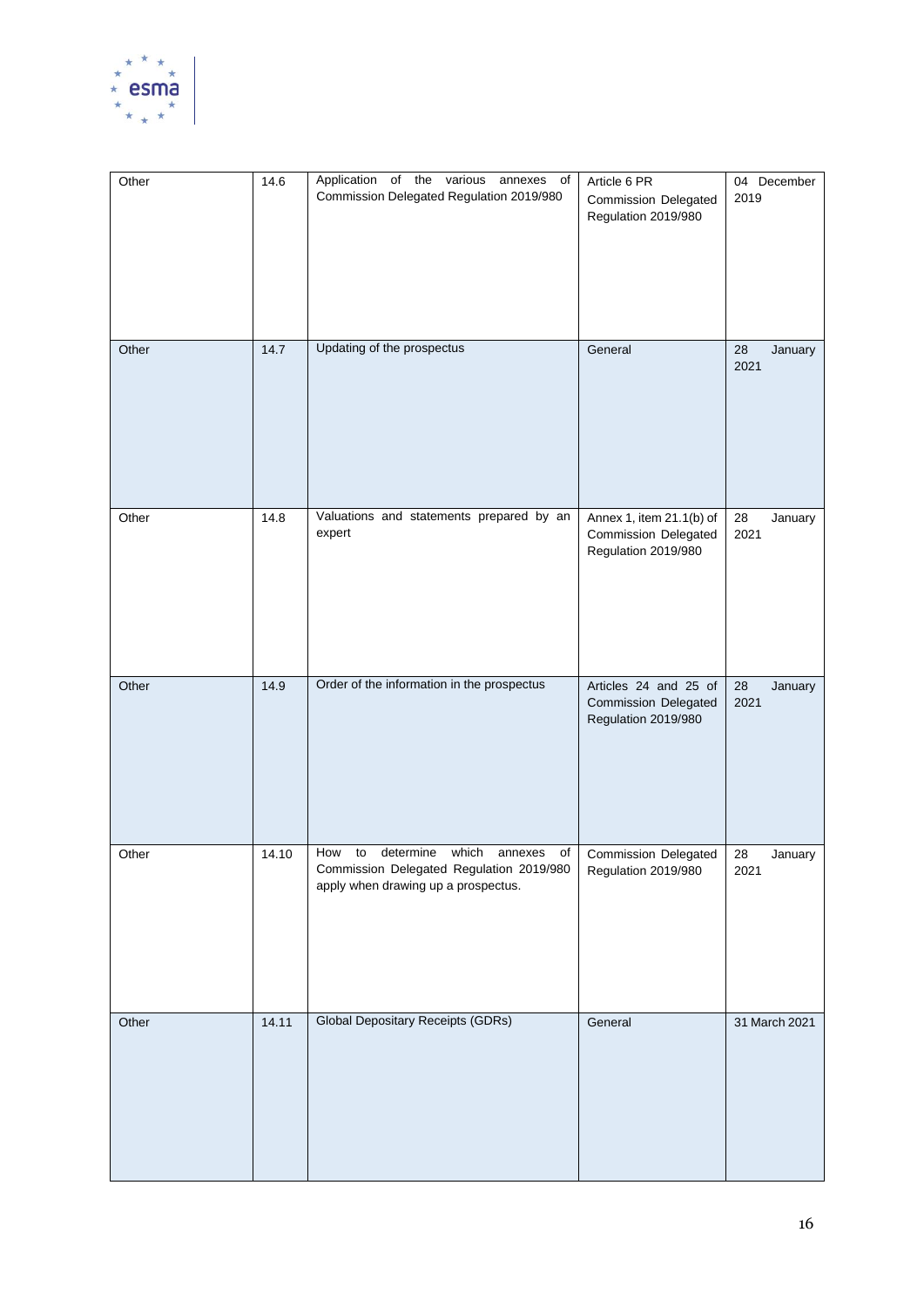

| Other                              | 14.12 | <b>Transferable securities</b>                                                                     | Article 2(a) PR                          | 31 March 2021         |
|------------------------------------|-------|----------------------------------------------------------------------------------------------------|------------------------------------------|-----------------------|
|                                    |       | provided<br>by<br>the<br>European<br>Answer                                                        |                                          |                       |
|                                    |       | Commission in accordance with Article 16b(5)                                                       |                                          |                       |
|                                    |       | of the ESMA Regulation                                                                             |                                          |                       |
|                                    |       |                                                                                                    |                                          |                       |
|                                    |       |                                                                                                    |                                          |                       |
|                                    |       |                                                                                                    |                                          |                       |
|                                    |       |                                                                                                    |                                          |                       |
| Other                              | 14.13 | Credit rating disclosure in prospectuses                                                           | General                                  | 05 May 2021           |
|                                    |       |                                                                                                    |                                          |                       |
|                                    |       |                                                                                                    |                                          |                       |
|                                    |       |                                                                                                    |                                          |                       |
|                                    |       |                                                                                                    |                                          |                       |
|                                    |       |                                                                                                    |                                          |                       |
|                                    |       |                                                                                                    |                                          |                       |
|                                    |       |                                                                                                    |                                          |                       |
| Thresholds,                        | 15.1  | Application of Article 1(5)(a) of the Prospectus                                                   | Article 1(5)(a) PR                       | 09 November           |
| calculations,<br>exemptions, scope |       | Regulation                                                                                         |                                          | 2020                  |
|                                    |       |                                                                                                    |                                          |                       |
|                                    |       |                                                                                                    |                                          |                       |
|                                    |       |                                                                                                    |                                          |                       |
|                                    |       |                                                                                                    |                                          |                       |
|                                    |       |                                                                                                    |                                          |                       |
|                                    |       |                                                                                                    |                                          |                       |
| Thresholds,                        | 15.2  | Adjustment of the basis for the 20% calculation<br>in Article 1(5)(a) of the Prospectus Regulation | Article 1(5)(a) PR                       | 09 November<br>2020   |
| calculations,<br>exemptions, scope |       |                                                                                                    |                                          |                       |
|                                    |       |                                                                                                    |                                          |                       |
|                                    |       |                                                                                                    |                                          |                       |
|                                    |       |                                                                                                    |                                          |                       |
|                                    |       |                                                                                                    |                                          |                       |
|                                    |       |                                                                                                    |                                          |                       |
|                                    |       | The exemptions from the obligation to publish                                                      |                                          |                       |
| Thresholds,<br>calculations,       | 15.3  | a prospectus in Article 1(5) Prospectus                                                            | Article 1(5)(a) PR<br>Article 1(5)(f) PR | 28<br>January<br>2021 |
| exemptions, scope                  |       | Regulation (EU) 2017/1129 as stand-alone                                                           |                                          |                       |
|                                    |       | exemptions                                                                                         |                                          |                       |
|                                    |       |                                                                                                    |                                          |                       |
|                                    |       |                                                                                                    |                                          |                       |
|                                    |       |                                                                                                    |                                          |                       |
|                                    |       |                                                                                                    |                                          |                       |
| Thresholds,                        | 15.4  | Conversion or exchange of non-transferable                                                         | Article 1(5)(b) PR                       | 31 March 2021         |
| calculations,                      |       | securities and exemption from publishing a                                                         |                                          |                       |
| exemptions, scope                  |       | prospectus                                                                                         |                                          |                       |
|                                    |       |                                                                                                    |                                          |                       |
|                                    |       |                                                                                                    |                                          |                       |
|                                    |       |                                                                                                    |                                          |                       |
|                                    |       |                                                                                                    |                                          |                       |
|                                    |       |                                                                                                    |                                          |                       |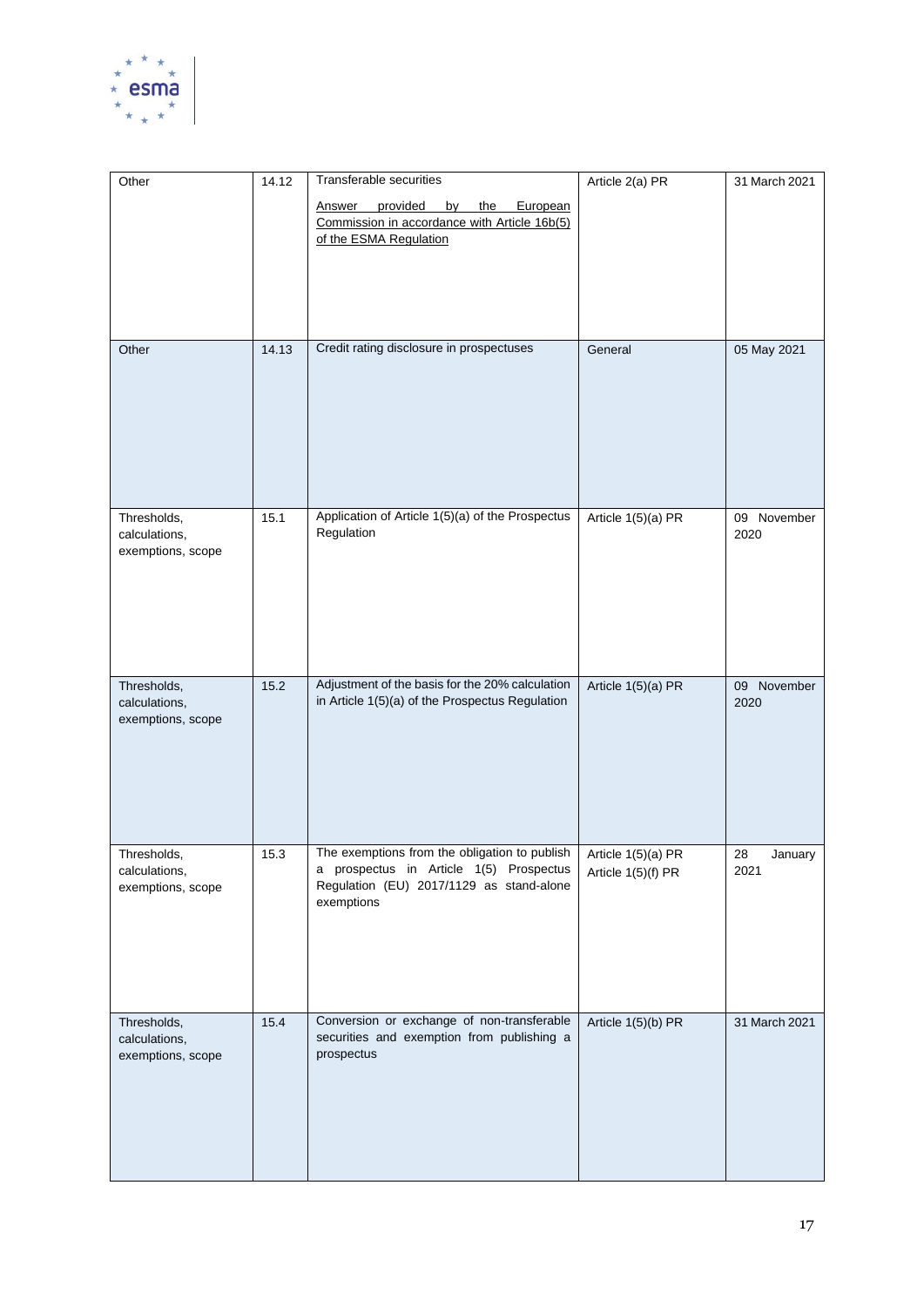

| <b>Brexit</b>  | 16.1 | Choice of PR home Member State at the end<br>of the UK's transition period for leaving the EU                 | <b>Brexit</b>                                                                | 09 November<br>2020    |
|----------------|------|---------------------------------------------------------------------------------------------------------------|------------------------------------------------------------------------------|------------------------|
| <b>Brexit</b>  | 16.2 | Use of prospectuses, approved by the UK,<br>after the end of the UK's transition period for<br>leaving the EU | <b>Brexit</b>                                                                | November<br>09<br>2020 |
| Advertisements | 17.1 | Dissemination of amended advertisements                                                                       | Article<br>15(3)<br>of<br><b>Commission Delegated</b><br>Regulation 2019/979 | 31 March 2021          |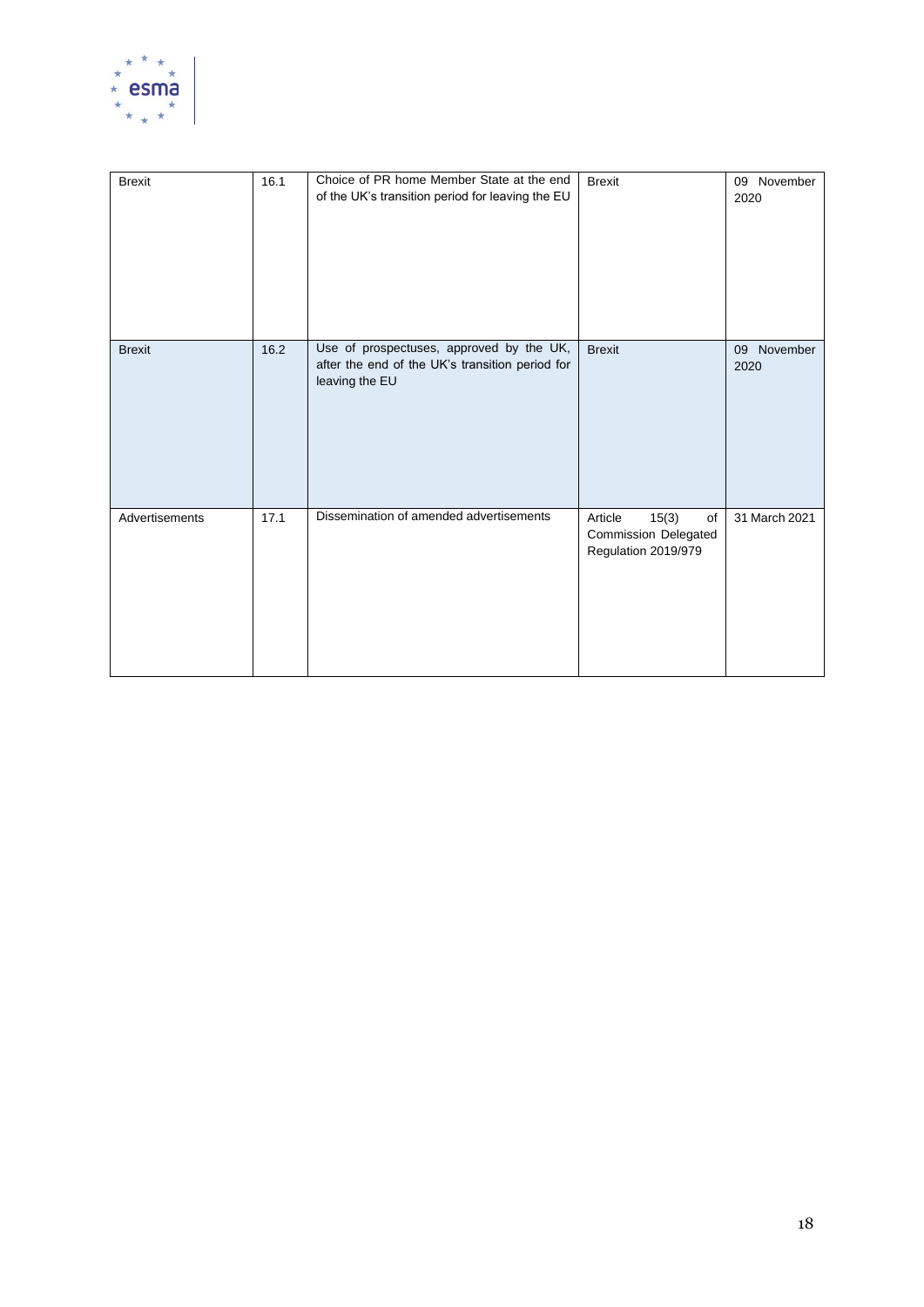

## <span id="page-19-0"></span>**4. Questions and Answers**

# <span id="page-19-1"></span>**Grandfathering/Implementation of the Prospectus Regulation**

<span id="page-19-2"></span>**1.1 Application of provisions on advertisements under the Prospectus Regulation to prospectuses approved under national laws implementing the Prospectus Directive** 

**Updated: 27/03/2019**

**Q1.1 If advertisements are published in relation to securities in a prospectus approved in accordance with the national laws implementing the Prospectus Directive, do the national laws implementing the Prospectus Directive apply or the rules relating to advertisements in the Prospectus Regulation?**

**A1.1** *Advertisements do not fall within the scope of the grandfathering provisions in Article 46(3) of the Prospectus Regulation, because they do not form a part of a prospectus and the scope of the grandfathering provisions is limited to prospectuses approved in accordance with the national laws implementing the Prospectus Directive. This means that all advertisements published after the full entry into application of the Prospectus Regulation will need to comply with the Prospectus Regulation.*

*This means that if an advertisement is published in May 2019 before the entry into application of the Prospectus Regulation, the national rules implementing the Prospectus Directive will apply. However, where an advertisement is published in, for example, August 2019, the rules in the Prospectus Regulation will apply to it, even if it relates to securities that are subject to a prospectus that was approved pursuant to the national laws of a Member State implementing the Prospectus Directive.*

<span id="page-19-3"></span>**1.2 Use of Registration Document approved under national laws implementing the Prospectus Directive in a prospectus approved under the Prospectus Regulation** 

**Updated: 27/03/2019**

**Q1.2 Can a Registration Document approved or filed in accordance with the national laws implementing the Prospectus Directive be used as a constituent part of a prospectus approved under the Prospectus Regulation?**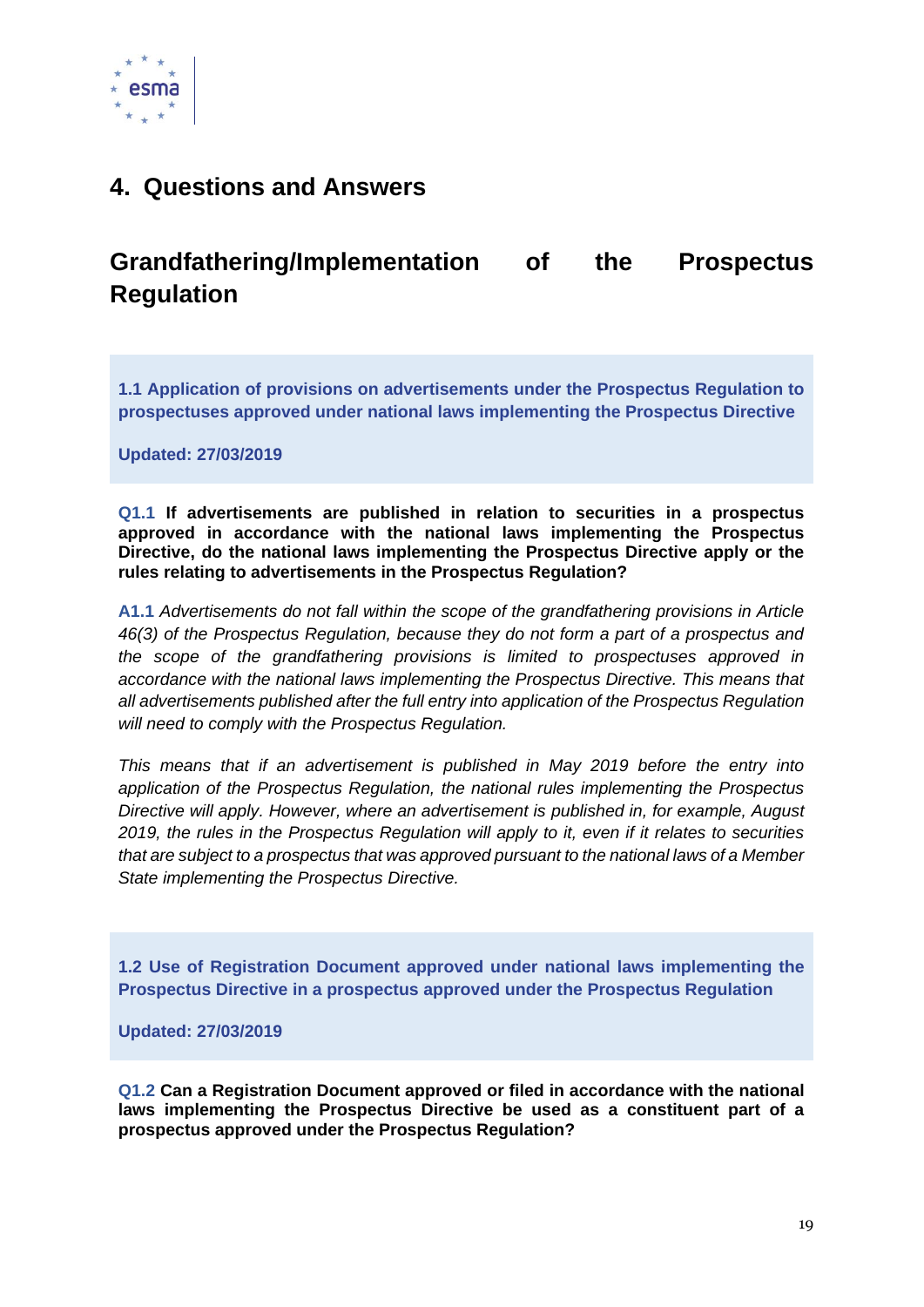

**A1.2** *It is not possible to use a registration document approved or filed under the Prospectus Directive as a constituent part of a prospectus approved under the Prospectus Regulation. Although registration documents are approved or filed under the Prospectus Directive, they do not qualify as a prospectus without a securities note and summary. Article 46(3) of the Prospectus Regulation only applies to full prospectuses (i.e. a registration document, securities note and summary) approved or filed in accordance with the national laws implementing the Prospectus Directive.* 

*Nevertheless, information from a registration document approved or filed in accordance with the national laws implementing the Prospectus Directive can be incorporated by reference into a prospectus that will be approved in accordance with the Prospectus Regulation pursuant to Article 19(1)(a). However, information included in a registration document that was approved or filed in accordance with the national laws of a Member State implementing the Prospectus Directive and that is incorporated by reference will still need to comply with the relevant disclosure requirements set out in the Prospectus Regulation. This may require including information in the prospectus, so that the disclosure requirements in the Prospectus Regulation are satisfied.<sup>11</sup> The person(s) responsible for the prospectus should take care to ensure that the comprehensibility of the prospectus is not endangered when updating the information in the registration document.* 

*Additionally, it is not possible to supplement registration documents that were approved or filed in accordance with the national laws implementing the Prospectus Directive after the entry into application of the Prospectus Regulation. This is a result of the fact that registration documents do not fall within the scope of Article 46(3) of the Prospectus Regulation, as previously explained in this Q&A. However, if a registration document is incorporated by reference into a prospectus that is approved under the Prospectus Regulation, then it is possible to supplement the entire prospectus, including the registration document information.* 

<sup>&</sup>lt;sup>11</sup> For example, an issuer incorporates by reference an equity registration document approved or filed under the national laws implementing the Prospectus Directive into an equity prospectus to be approved under the Prospectus Regulation. As the Prospectus Regulation disclosure requirements for equity registration documents differ from those under the Prospectus Directive, the issuer may need to include information in the prospectus to satisfy the Prospectus Regulation disclosure requirements and to ensure that the information relating to the issuer is up-to-date.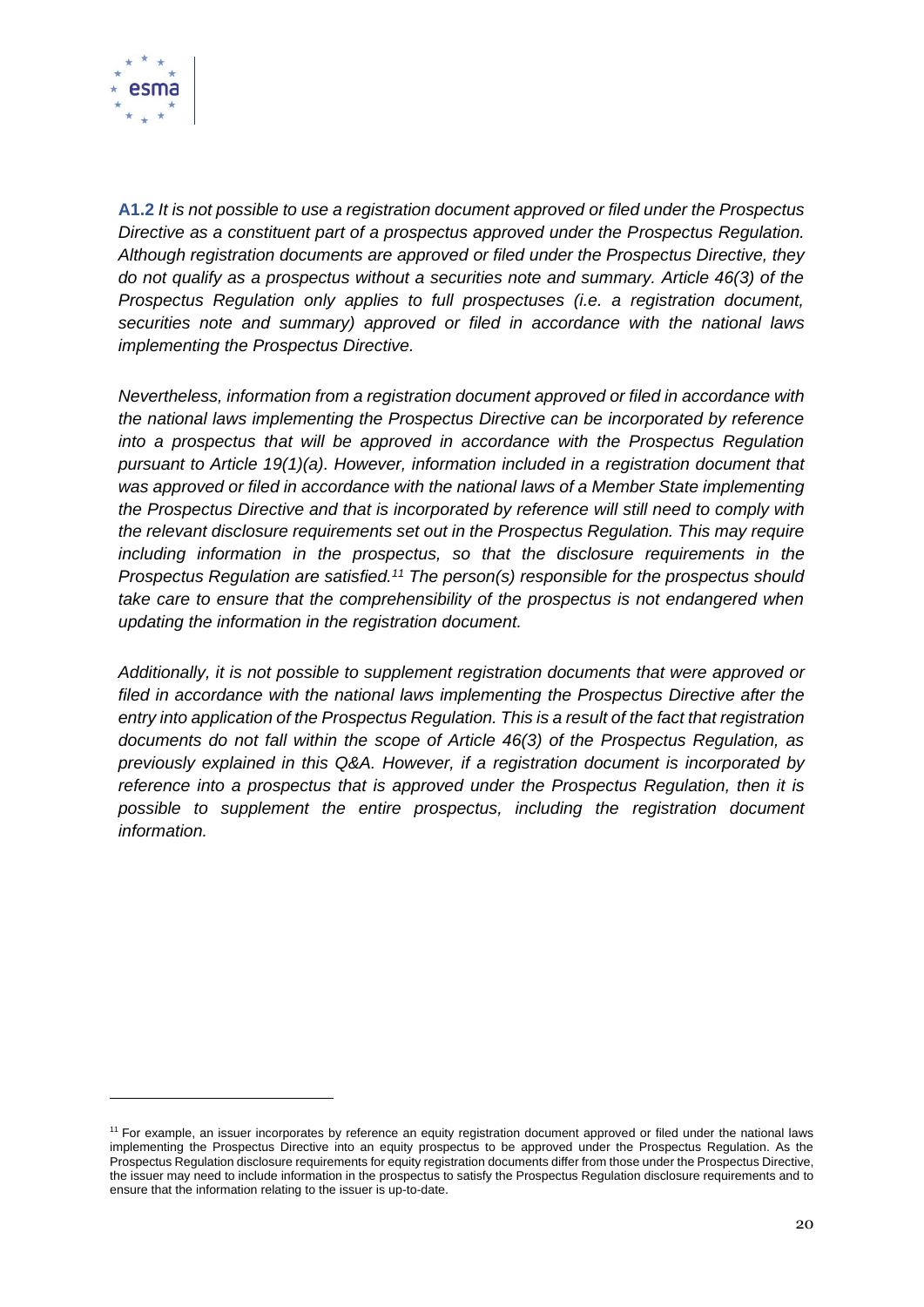

<span id="page-21-0"></span>**1.3 Passporting of a prospectus approved under national laws implementing the Prospectus Directive after the entry into application of the Prospectus Regulation** 

**Updated: 27/03/2019**

**Q1.3 Is it possible to passport a prospectus approved in accordance with the national laws implementing the Prospectus Directive after the entry into application of the Prospectus Regulation?**

**A1.3** *It is possible to notify a prospectus approved under the national laws of a Member State implementing the Prospectus Directive to a competent authority in a host Member State after the entry into application of the Prospectus Regulation. However, this notification will need to be done pursuant to the national laws implementing the Prospectus Directive in the Member State of the competent authority that approved the prospectus, because Article 46(3) of the Prospectus Regulation states that prospectuses approved under national laws implementing the Prospectus Directive shall continue to be governed by those laws after the entry into application of the Prospectus Regulation.*

<span id="page-21-1"></span>**1.4 Supplementing of a prospectus approved under national laws implementing the Prospectus Directive after the entry into application of the Prospectus Regulation** 

**Updated: 27/03/2019**

**Q1.4 Is the supplement regime under the Prospectus Regulation applicable when supplementing a prospectus approved in accordance with the national laws implementing the Prospectus Directive?**

**A1.4** *Article 46(3) of the Prospectus Regulation states that prospectuses approved under national laws implementing the Prospectus Directive shall continue to be governed by those*  laws after the entry into application of the Prospectus Regulation. Accordingly, any *prospectuses approved in accordance with the national laws of the issuer's home Member State implementing the Prospectus Directive will need to be supplemented in accordance with those national laws. This is because the supplement relates to the information included in the prospectus and the prospectus itself is governed by the national laws implementing the Prospectus Directive of the issuer's home Member State.*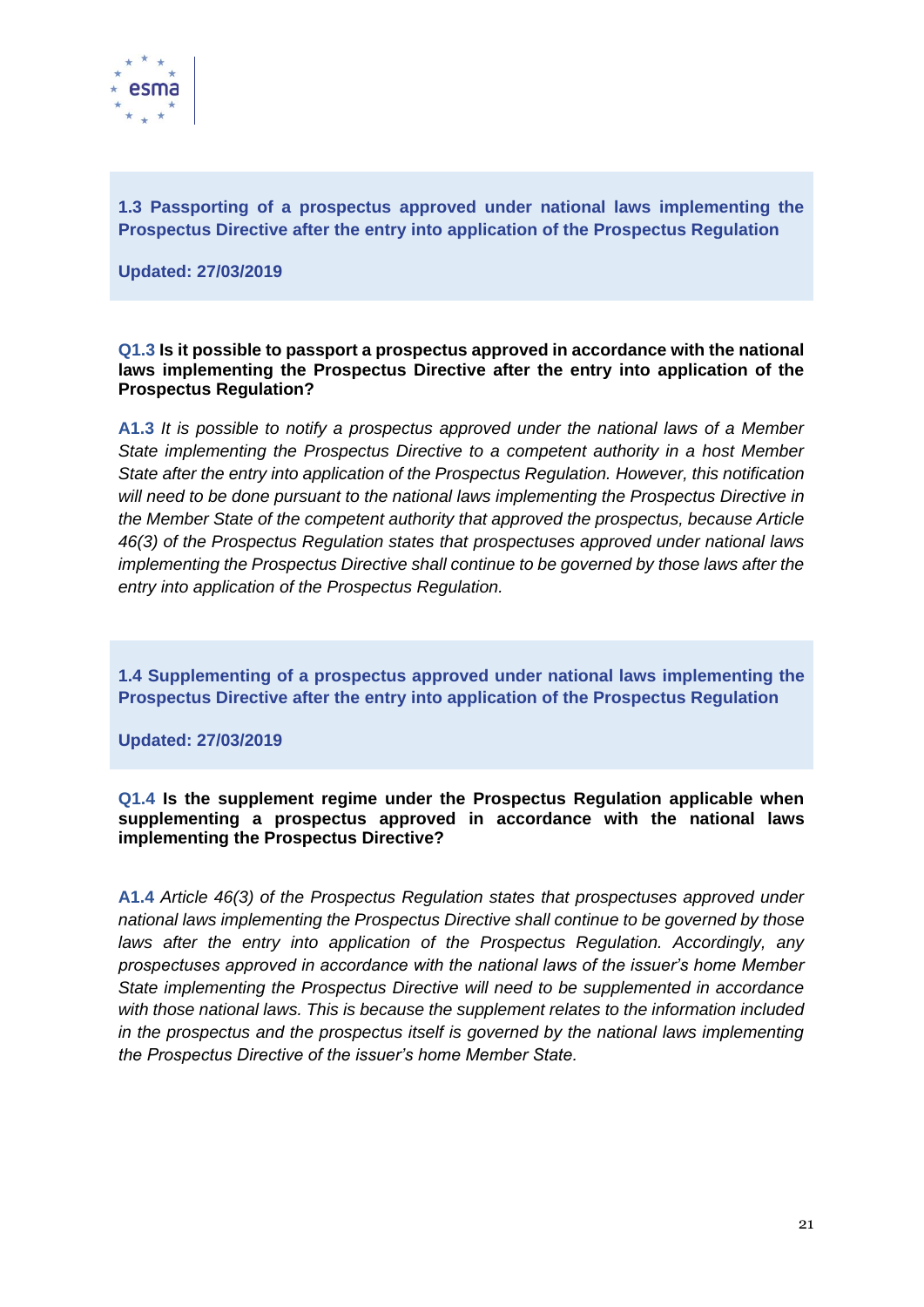

<span id="page-22-0"></span>**1.5 Filing of final terms in relation to a base prospectus approved under national laws implementing the Prospectus Directive after the entry into application of the Prospectus Regulation** 

**Updated: 27/03/2019**

#### **Q1.5 When filing final terms in relation to a base prospectus approved under national laws implementing the Prospectus Directive, should the rules relating to the filing of final terms under the Prospectus Regulation be applied?**

**A1.5** *The final terms relating to a base prospectus approved under the national law of a Member State implementing the Prospectus Directive must be filed pursuant to those same national laws. This means that the content of the final terms and the specific summary attached to those final terms must comply with the provisions of national law implementing the Prospectus Directive. This is because the final terms form part of a prospectus approved under the national laws implementing the Prospectus Directive and, therefore, fall within the scope of Article 46(3) of the Prospectus Regulation. This also means that the rules relating*  to the filing of final terms in the Prospectus Regulation should not be applied when filing final *terms in relation to a base prospectus approved in accordance with national laws implementing the Prospectus Directive.*

<span id="page-22-1"></span>**1.6 Continuing an offer which has initially been made using a base prospectus approved pursuant national laws implementing the Prospectus Directive after the entry into application of the Prospectus Regulation**

**Updated: 12/07/2019**

**Q1.6 Can an offer which has initially been made using a base prospectus approved pursuant to national laws implementing the Prospectus Directive be continued by using a base prospectus that is approved pursuant to the Prospectus Regulation?**

**A1.6** *Article 8(11) of the Prospectus Regulation confirms that offers may continue after the expiration of an approved base prospectus and explains how.* 

*However, while Article 8(11) of the PR serves as the general legal basis for so-called 'bridging offers' (offers which are continued with unchanged terms and conditions using a succeeding approved base prospectus before the end of the validity of a preceding base prospectus) it does not specifically address the matter of bridging offers which are continued when transferring from a base prospectus approved pursuant to national laws implementing the Prospectus Directive to a base prospectus approved pursuant to the Prospectus Regulation.*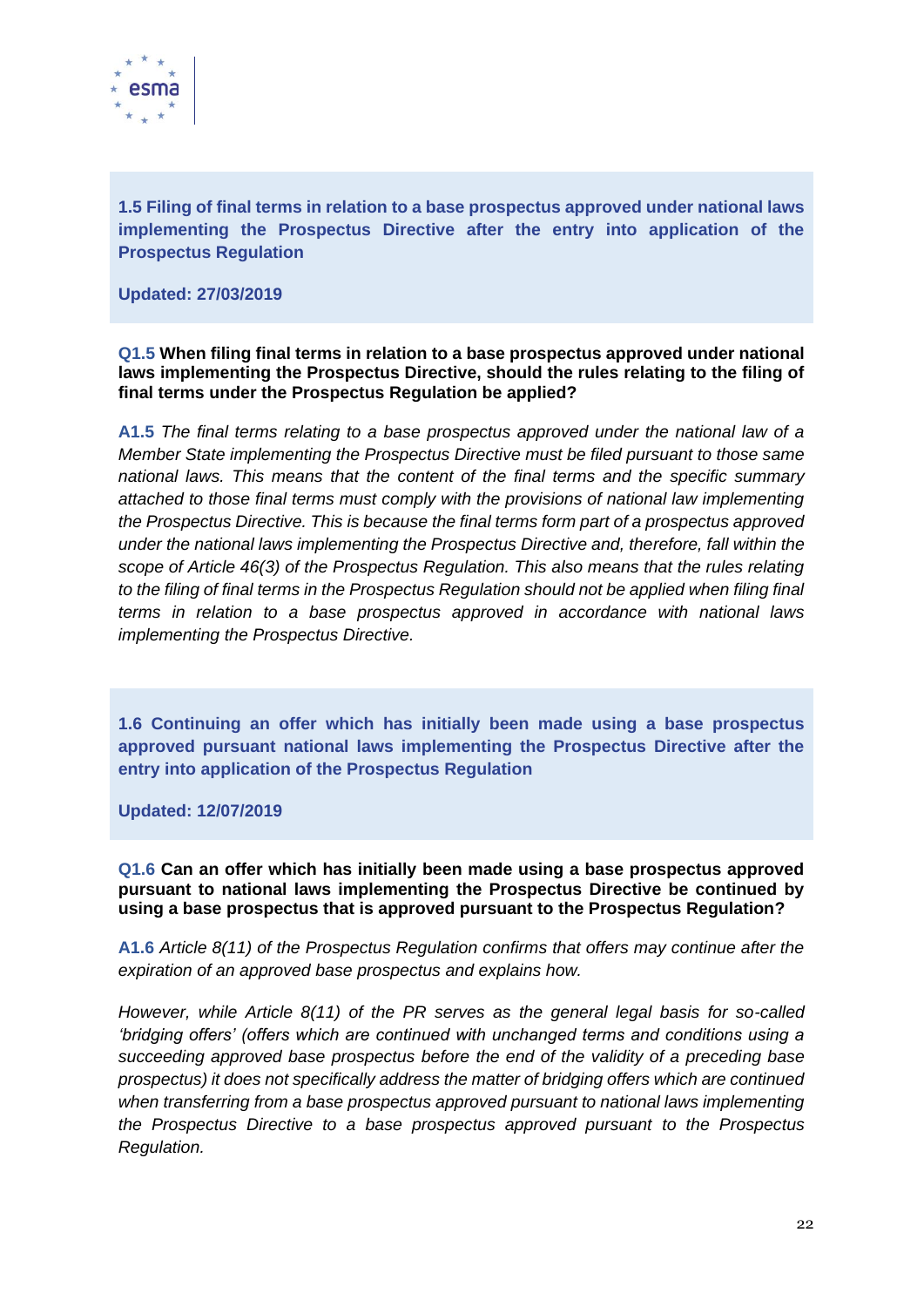

*Therefore, to provide clarity regarding the transitional phase, ESMA would firstly like to state that it is possible to continue an offer after the end of the validity of a base prospectus that was approved under the national laws implementing the Prospectus Directive by using a base prospectus that is approved under the Prospectus Regulation.* 

*However, the person(s) responsible for the base prospectus should prepare a new set of final terms, with a revised summary of the individual issue annexed to the final terms. Both the new set of final terms and the revised summary should comply with the relevant provisions of the Prospectus Regulation and should be made available to the public and filed with the competent authority in the home Member State in accordance with Article 8(5) of the Prospectus Regulation.*

# <span id="page-23-0"></span>**Status of level 3 guidance following the transition from the PD to PR**

<span id="page-23-1"></span>**2.1 Applicability of the Level 3 guidance relating to the Prospectus Directive after the entry into application of the Prospectus Regulation**

**Updated: 27/03/2019**

#### **Q2.1 To what extent do the ESMA Q&As relating to prospectuses and the ESMA update of the CESR Recommendations apply to prospectuses drawn up in accordance with the Prospectus Regulation?**

**A2.1** *ESMA Q&As relating to prospectuses <sup>12</sup> and the ESMA update of the CESR recommendations <sup>13</sup> should be applied to prospectuses drawn up under the Prospectus Regulation to the extent they are compatible with the Prospectus Regulation. The application of both documents can help to facilitate the review process and assist issuers when drawing up prospectuses.*

 $12$  ESMA31-62-780 – Q&As on prospectuses (29<sup>th</sup> updated version – January 2019).

 $13$  ESMA/2013/319 – ESMA update of the CESR recommendations (20 March 2013).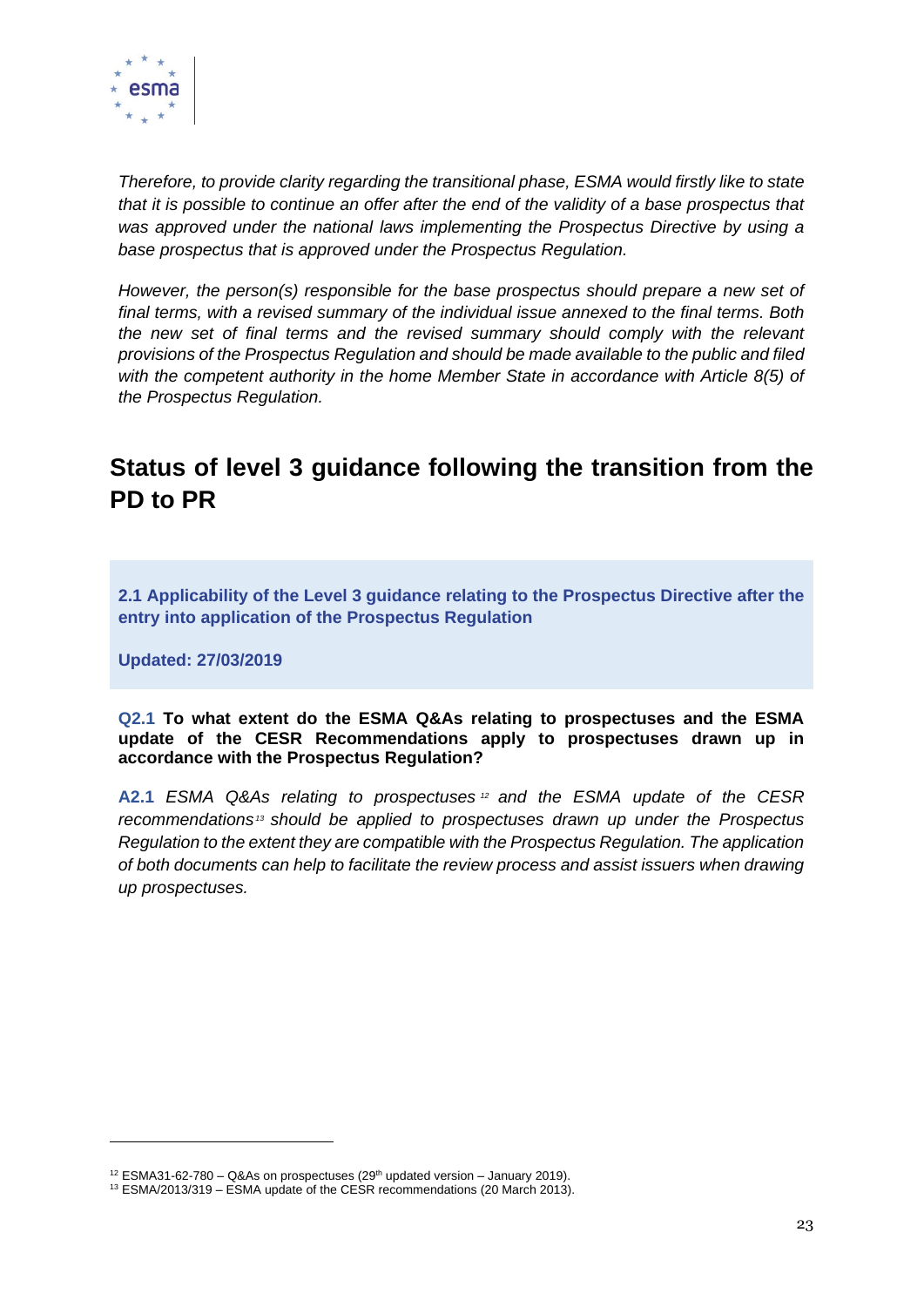

# <span id="page-24-0"></span>**Updating information in an RD or URD**

<span id="page-24-1"></span>**3.1 Updating information in a registration document before it is part of a prospectus**

**Updated: 27/03/2019**

#### **Q3.1 How should the information in a registration document be updated before it is a constituent part of a prospectus?**

**A3.1** *The information in a registration document is updated via a supplement pursuant to Article 10(1) of the Prospectus Regulation if it is not a constituent part of a prospectus. This supplement must be submitted for approval to the competent authority that approved the registration document.* 

*Where the registration document was passported before the supplement was approved, the approved supplement must be passported to the same Member States as the registration document pursuant to Article 26(5) of the Prospectus Regulation.* 

#### *Withdrawal rights*

*According to Article 10(1) of the Prospectus Regulation, the right to withdraw acceptances does not apply when a registration document is supplemented. This is a consequence of the*  fact that there is no offer of securities to the public if a registration document is not a *constituent part of a prospectus.*

<span id="page-24-2"></span>**3.2 Updating information in a universal registration document before it is part of a prospectus**

**Updated: 27/03/2019**

#### **Q3.2 How should information in a universal registration document be updated before it is a constituent part of a prospectus?**

**A3.2** *According to Article 9(10) of the Prospectus Regulation, the information in a universal registration document can only be updated via an amendment, under Articles 9(7) and 9(9) of the Prospectus Regulation, in the period before the universal registration document forms a constituent part of a prospectus. This amendment is filed with the competent authority that approved the universal registration document or where the universal registration document*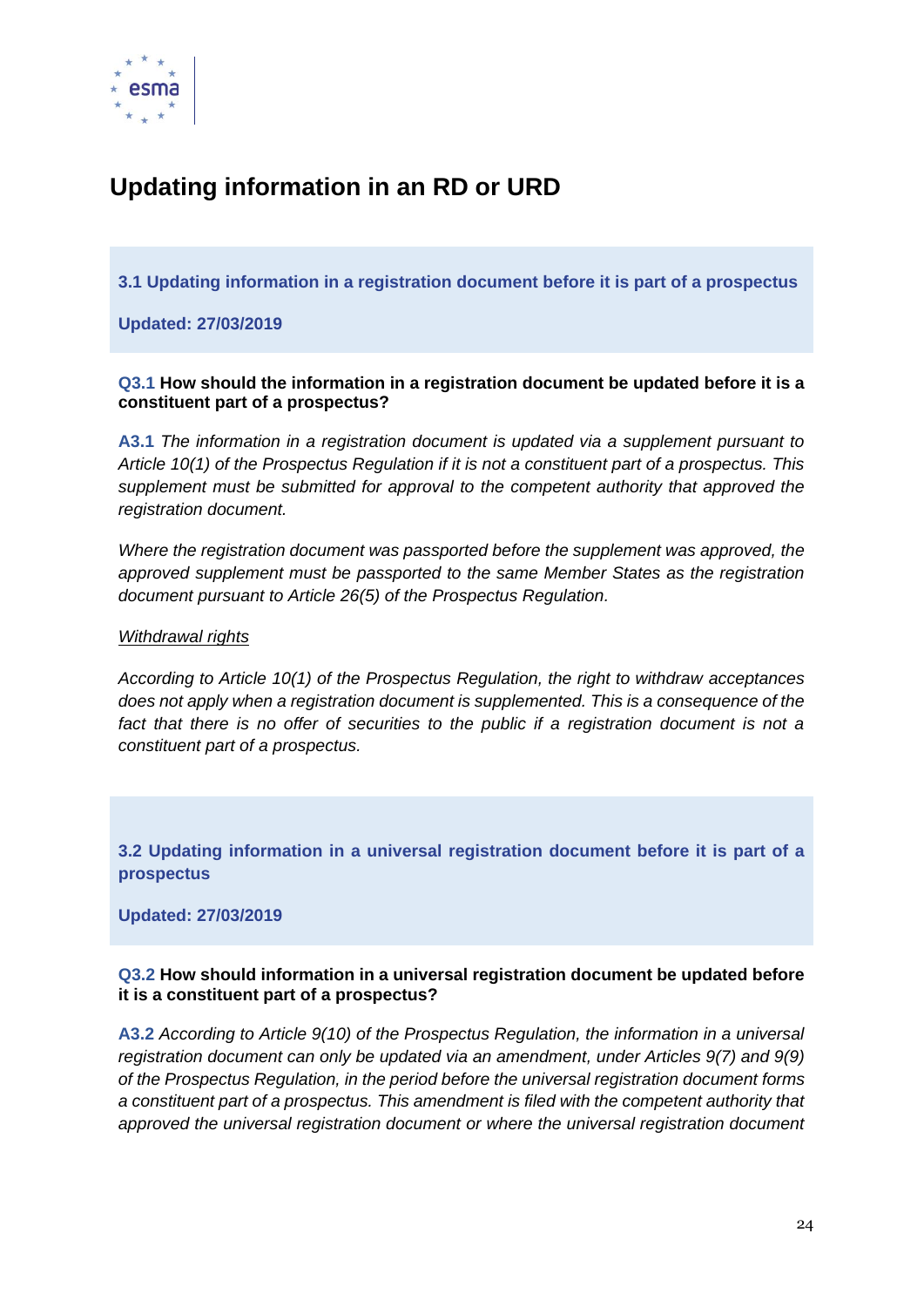

*was filed. The filing of this amendment shall not require an approval by the competent authority until the URD becomes part of a prospectus or is passported.*

#### *Amendments to a universal registration document, which has been filed but not approved*

*Where an issuer has filed a universal registration document without prior approval and wishes that such universal registration document (and any amendments thereto) form part of a prospectus, Article 10(3) of the Prospectus Regulation states that the entire documentation (including any amendments) shall be subject to approval. This process ensures that the universal registration document and any amendments are approved before their use as a constituent part of a prospectus.*

*In addition, a filed universal registration document and any amendments thereto must be approved before they can be passported to a competent authority in another Member State.*

### Amendments to an approved universal registration document, which is not a constituent part of a prospectus

*Where a universal registration document has already been approved, any amendments that were filed since the approval of the universal registration document will need to be approved before that universal registration document (and the amendments thereto) can be used as a constituent part of a prospectus. In addition, a universal registration document and any amendments thereto must be approved before they can be passported to a competent authority in another Member State.*

### *Amendments to an approved universal registration document after passporting, but before it is a constituent part of a prospectus*

*Where a universal registration document has been approved and passported but is not yet a constituent part of a prospectus, then amendments to that universal registration document would be subject to separate approval in accordance with the second sub-paragraph of Article 10(3) of the Prospectus Regulation before a prospectus, with the universal*  registration document as a constituent part, can be approved by the competent authority of *another Member State. After approval, the amendment should be passported to the same competent authorities as the universal registration document had been passported in accordance with Article 26(2) of the Prospectus Regulation.*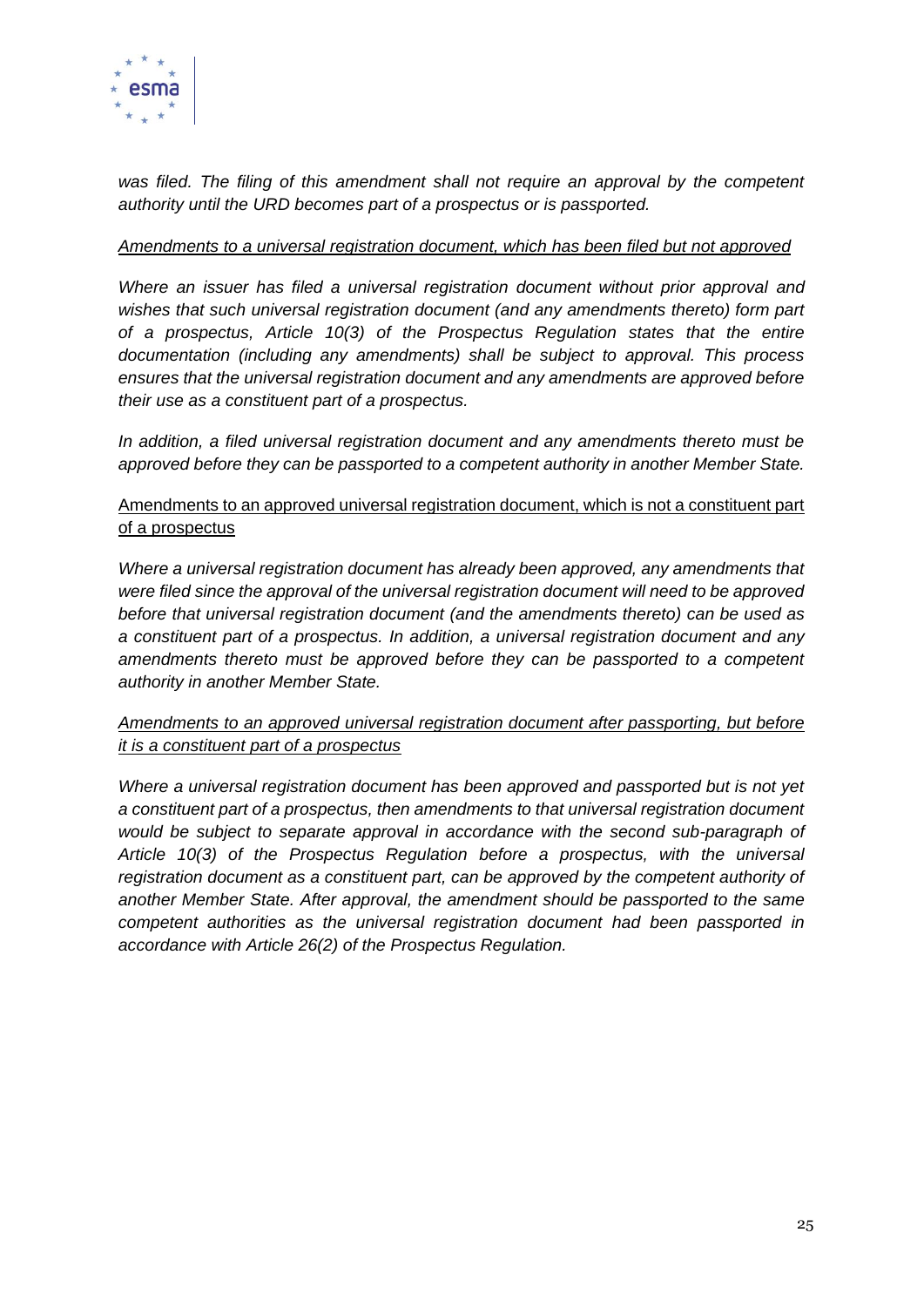

**Figure 1:** Timeline regarding the update of a passported universal registration document (URD)

**4.** NCA 2 approves a securities note and summary forming a tripartite prospectus with the URD and its amendment.

No amendments can be made to the URD, because the URD is a constituent part of a prospectus. Only supplements can be used to amend the URD.

**This should be done via i) a supplement to the URD and ii) a supplement to the prospectus.**

> **3.** NCA 1 approves and passports the amendment to NCA 2.

NCA 2 acknowledges receipt of the passport of amendment to the URD.

**NCA 2 still has not approved a prospectus of which the URD is a consituent part at this stage.**

**1.** A URD is approved and passported by NCA 1. NCA 2 acknowledges receipt of the passported URD.

**2.** The issuer submits a request to NCA 1 for the approval of an amendment to the previously approved and passported URD.

**No prospectus has been created at this point NCA 2 has not approved a prospectus of which the URD is a constituent part.**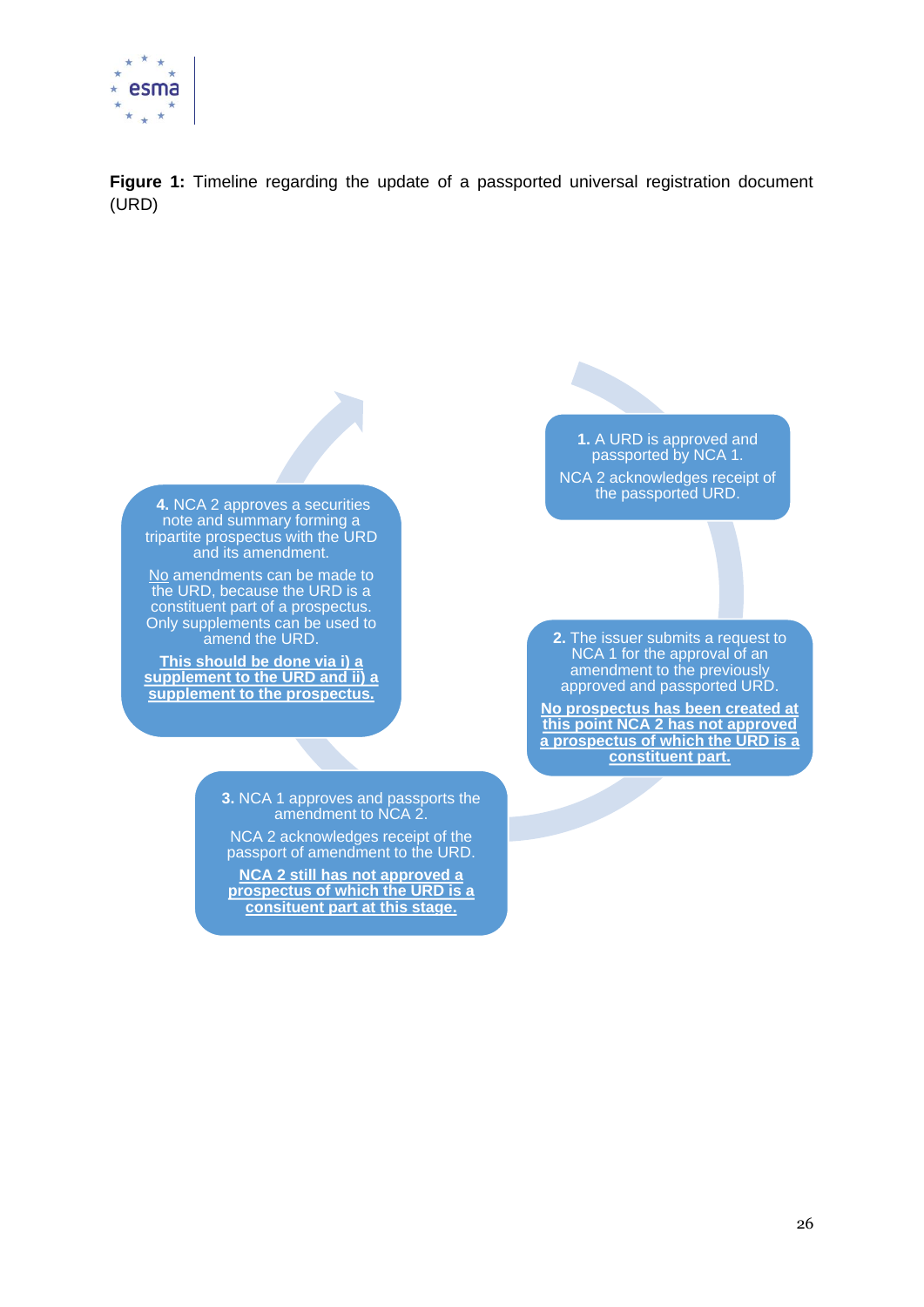

**Figure 2:** Updating the information in a universal registration document (URD) before it is a constituent part of a prospectus

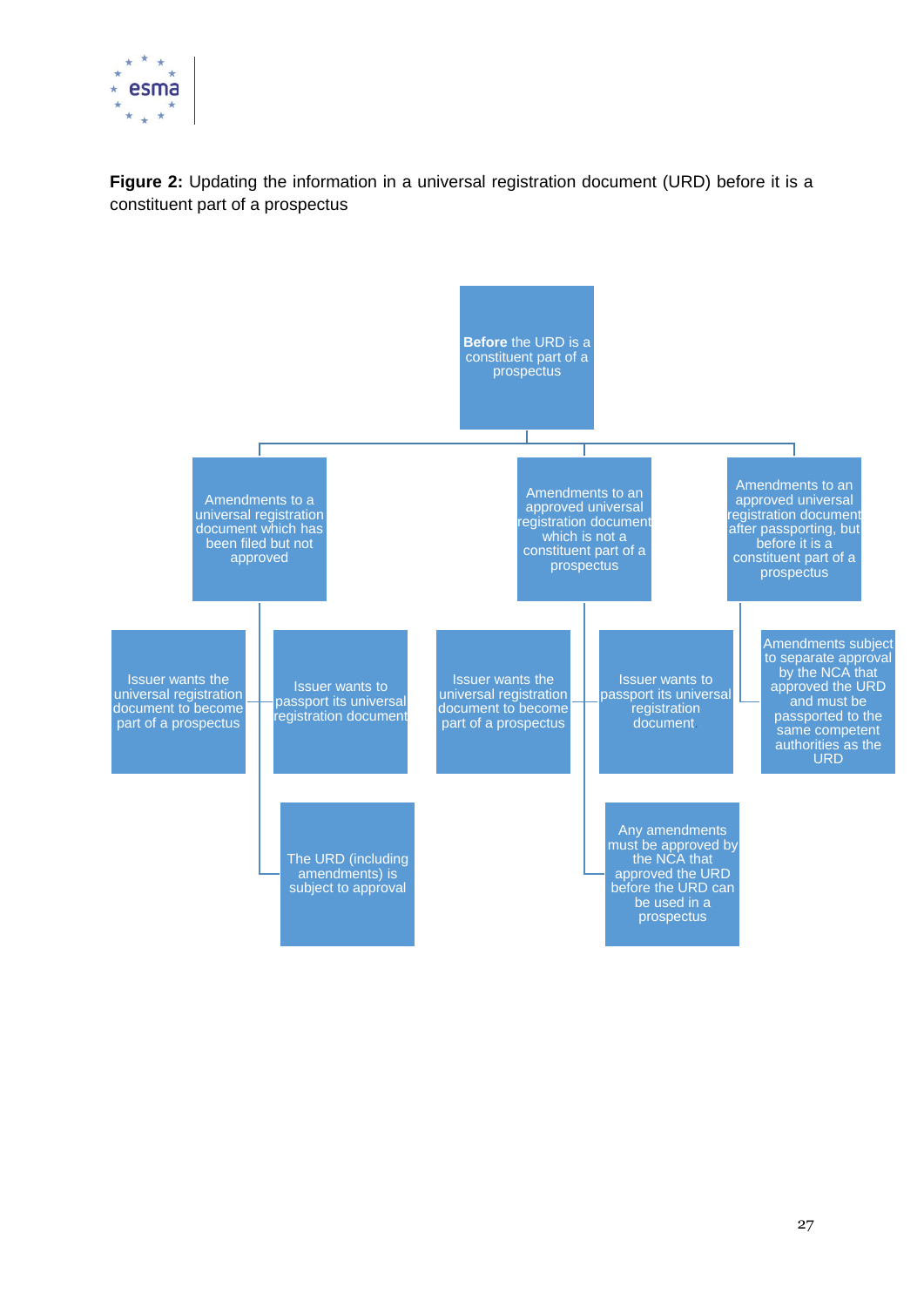

<span id="page-28-0"></span>**3.3 Updating information in a registration document or a universal registration document after it is part of a prospectus**

#### **Updated: 27/03/2019**

#### **Q3.3 How should information in a registration document or a universal registration document be updated after it is a constituent part of a prospectus?**

**A3.3** *Article 9(1) of the Prospectus Regulation explains that issuers can draw up a registration document in the form of a universal registration document. After a registration document or universal registration document has become a constituent part of a prospectus, the information in that registration document or a universal registration document is updated via a supplement. Additionally, the prospectus(es) of which the registration document or universal registration document is a constituent part must also be supplemented in accordance with Article 23 of the Prospectus Regulation. Both the supplements to the registration document, or to the universal registration document, and the supplement to the prospectus should be published in a single document.* 

*Where the supplement updates several prospectuses in accordance with Article 23(5) of the Prospectus Regulation, the supplement should clearly identify all the prospectuses to which it relates.*

#### *The competent authority to approve the supplements*

*Article 26(3) of the Prospectus Regulation provides that the competent authority in Member States receiving a passported registration document or universal registration document shall not undertake any scrutiny or approval of the registration document, universal registration document and any amendments thereto.* 

*This creates a division of responsibility between the competent authority that approved the registration document or universal registration document and the competent authority in the home Member State for the prospectus approval that approves the securities note and summary. From this, ESMA understands that:*

- *the authority that approved the registration document or universal registration document is competent to approve any supplements to the information in the registration document or the universal registration document; and*
- *the authority in the home Member State for the approval of the prospectus is competent to approve any supplements to information in the securities note.*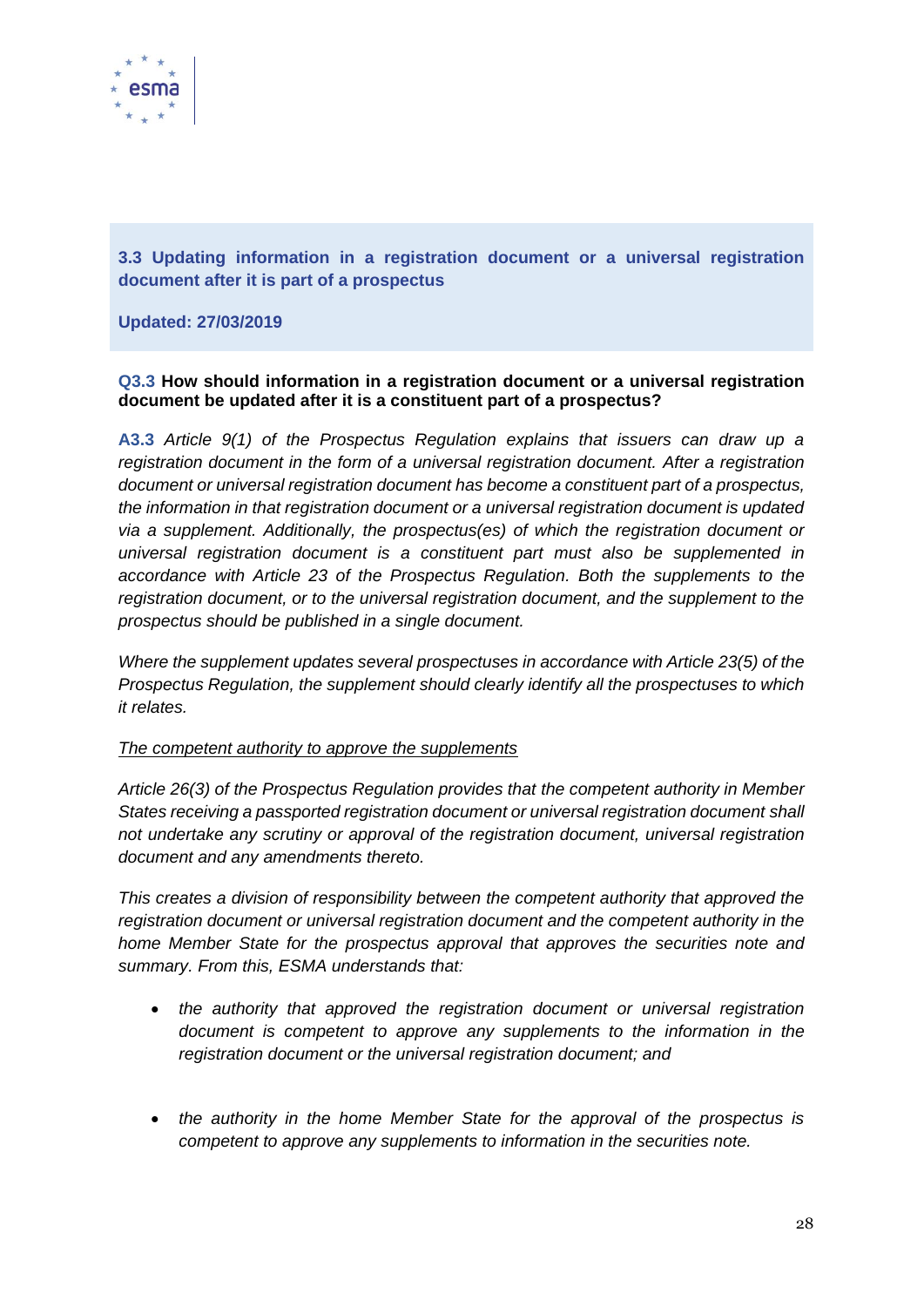

### *Consequently:*

- *where a prospectus and its registration document, or universal registration document, has been approved by just one competent authority, then a single document can be approved that is a supplement to the prospectus and to the registration document, or universal registration document, and securities note; and*
- *where the registration document, or universal registration document, has been approved by one competent authority and the securities note (and the prospectus itself) has been approved by another competent authority, each competent authority can only approve as follows:*
	- o *the competent authority which approved the registration document, or universal registration document, can only approve a document which is a supplement to the registration document, or universal registration document, and to the prospectus; and*
	- o *the competent authority which approved the securities note (and the prospectus itself), can only approve a document which is a supplement to the securities note and to the prospectus.*

### *Withdrawal rights*

*The provision in Article 10(1) of the Prospectus Regulation stating that withdrawal rights shall not apply in relation to a supplement to a registration document is only valid for a registration document before it is a constituent part of a prospectus. Therefore, investors have the right to withdraw their acceptances in accordance with Article 23(2) of the Prospectus Regulation when a prospectus of which a registration document or a universal registration document is a constituent part is supplemented.* 

### *If a registration document or a universal registration document is no longer a constituent part of a prospectus*

*A prospectus may have a life that is shorter than the validity period, under Article 12 of the Prospectus Regulation, of the registration document or the universal registration document that is a constituent part of the prospectus. In such cases:*

- *if a registration document is no longer a constituent part of a prospectus, then the information in that registration document is updated in accordance with Article 10(1) of the Prospectus Regulation:*
- *if a universal registration document is no longer a constituent part of a prospectus, then the information in that universal registration document should be updated via*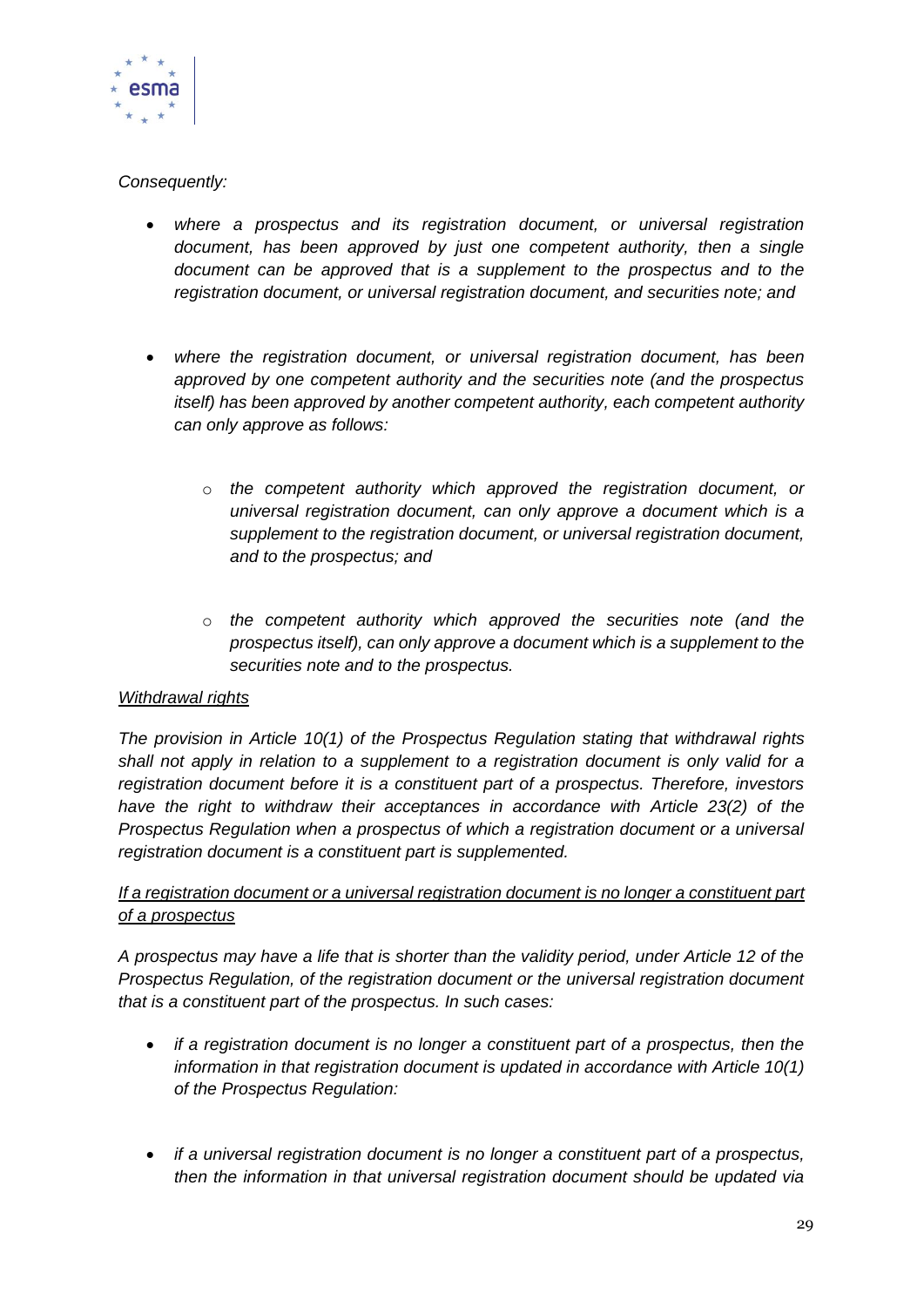

*an amendment in accordance with Articles 9(7) and 9(9) of the Prospectus Regulation. See further the Q&A relating to updating the information in a universal registration document before it is a constituent part of a prospectus.*

**Figure 1:** Updating the information in registration documents (RDs) and universal registration documents (URDs) after they are a constituent part of a prospectus

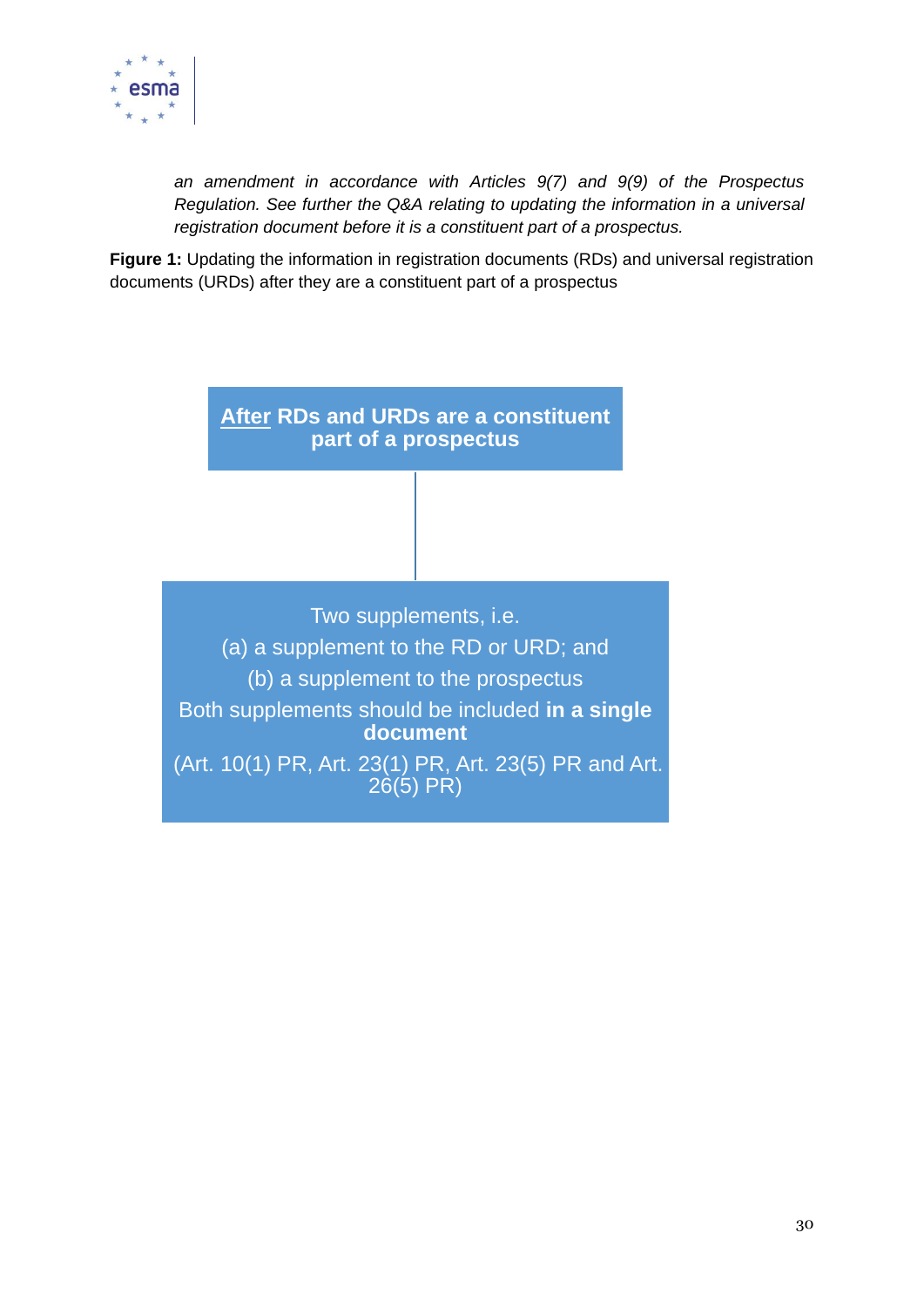

## <span id="page-31-0"></span>**Public offer**

<span id="page-31-1"></span>**4.1 Share option schemes**

<span id="page-31-2"></span>**Updated: 12/07/2019**

**Q4.1 Are non-transferable options covered by the Prospectus Regulation? Even if they are not, would the exercise of those options constitute an offer of the underlying shares?**

**A4.1** *ESMA believes that non-transferable options do not fall under the Prospectus Regulation, as the Prospectus Regulation only applies to transferable securities (Article 2(a)).*

*As for the exercise of non-transferable options, at the time of the conversion or exercise there is no public offer within the meaning of Article 2(d) of the Prospectus Regulation since it is just the execution of a previous offer.*

*Where in the view of national Competent Authorities transactions are structured as options, but are in reality an offer of shares, such authorities reserve the right to re-qualify the options as an offer of shares in order to overcome any circumvention of the Prospectus Regulation.*

<span id="page-31-3"></span>**4.2 Free offers**

<span id="page-31-4"></span>**Updated: 12/07/2019**

**Q4.2 Can 'free offers' be considered outside the definition of public offer (for example options granted to employees for no consideration)?**

**If they do fall under the definition of public offer, could it be considered that they have a total consideration of zero and therefore fall outside the scope of the Prospectus Regulation (EU) 2017/1129, e.g. where the total consideration is less than EUR 1,000,000?**

**A4.2** *ESMA considers that where securities are generally allotted free of charge no prospectus should be required. In the case of allocations of securities (which are almost invariably free of charge) where there is no element of choice on the part of the recipient, including no right to repudiate the allocation, there is no "offer of securities to the public"*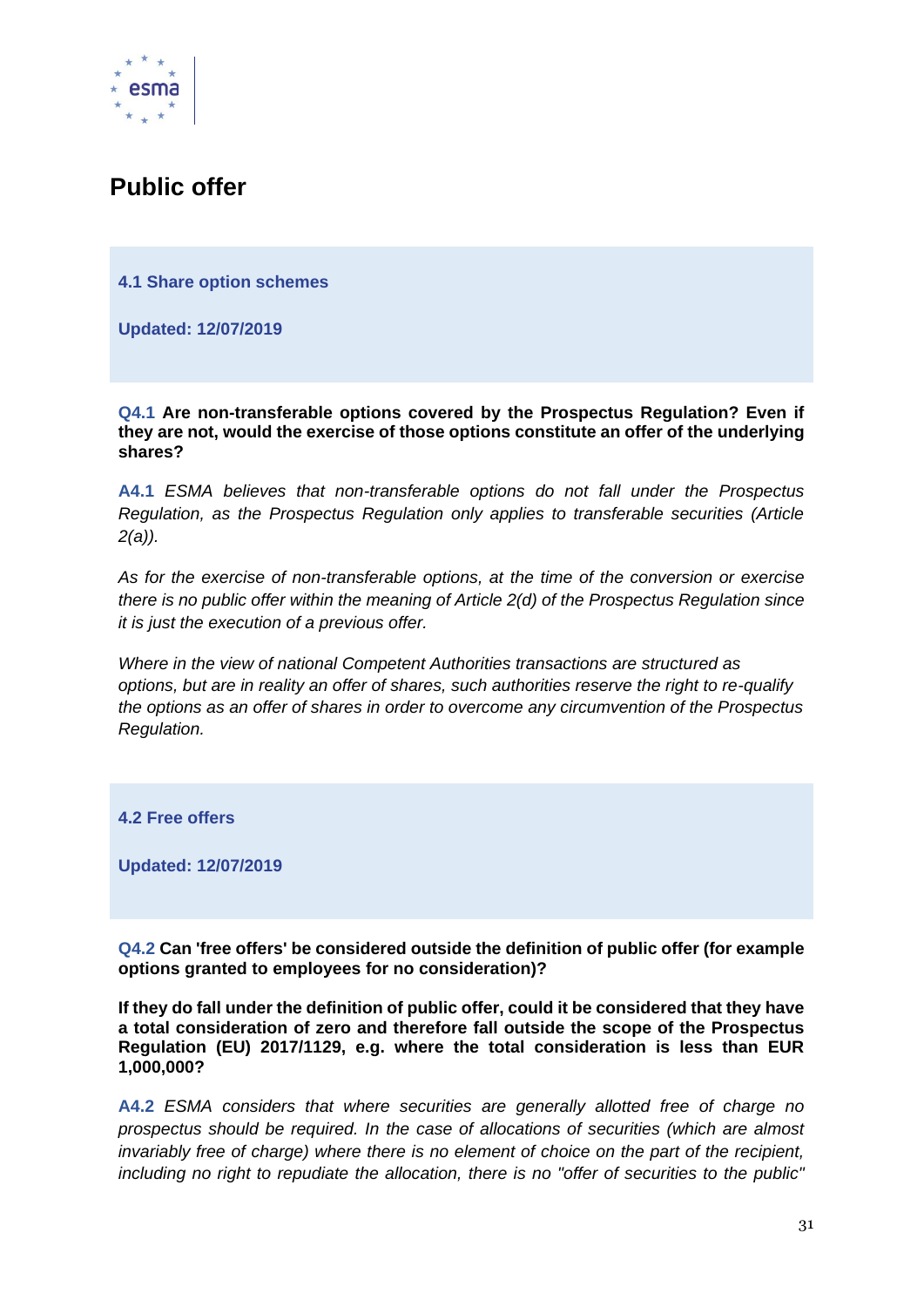

*within the meaning of Article 2(d) of the Prospectus Regulation. This is because the definition refers to a communication containing "sufficient information to enable an investor to decide*  to purchase or subscribe for the securities". Where no decision is made by the recipient of *the securities, there is no offer for the purposes of the Prospectus Regulation. Such allocations will therefore fall outside the scope of Prospectus Regulation.*

*Offers of free shares, where the recipient decides whether to accept the offer, are properly regarded as an offer for zero consideration. As such, they would fall within the excluded offers under Article 1.3 of the Prospectus Regulation, and accordingly no prospectus can be required*

*This analysis does not prevent Competent Authorities from assessing whether an offer, presented as an offer of free shares, in fact disguises a 'hidden' consideration. However, if the shares are expressly offered in the place of quantifiable financial benefits in another*  form, then it might be appropriate to identify consideration to the value of the benefits that *the employee would otherwise have been entitled to receive.*

<span id="page-32-0"></span>**4.3 Rights issue: communication by a custodian to its clients in a member state about pre-emption rights in relation to a public offer of new shares taking place in another EEA member state**

**Updated: 12/07/2019**

**Q4.3 Is the communication from a custodian to its clients (normally under its contractual duty to inform them) in respect of a rights issue in another EEA Member State (where a prospectus has been approved) in itself an "offer of securities to the public" and therefore would not be permitted unless a passport had been obtained in order to make public offers into the EEA Member State of the clients of the custodian?**

**A4.3** *ESMA considers that a communication of a custodian bank informing its clients in one Member State about their pre-emption rights in relation to a public offer of new shares taking place in another Member State or in a third country does not mean that the custodian is making a public offer in the former Member State. The PR should not be interpreted in a way that limits cross border share ownership, restricts the ability of custodians to comply with their contractual obligations or restricts shareholders' ability to exercise their pre-emption rights.*

*Such a communication would constitute a public offer by the custodian only if it meets the following two conditions:* 

*- It provides to the shareholders the terms of the offer and of the shares that would enable them to decide to subscribe the share and*

*- The custodian acts on behalf of the offeror or issuer when making such a communication.*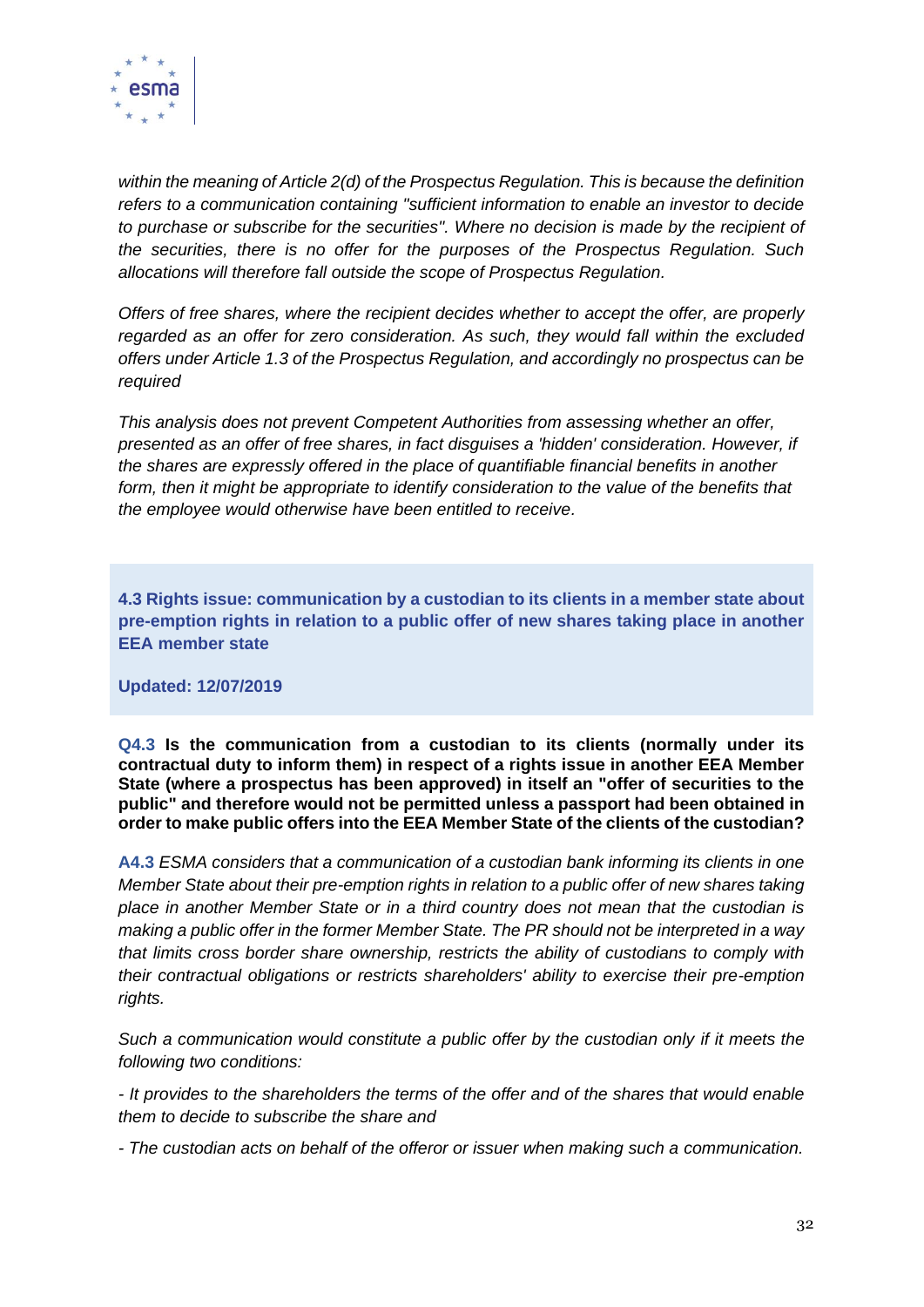

<span id="page-33-0"></span>**4.4 Subscription of securities by residents of a country where the public offer is not taking place**

**Updated: 12/07/2019**

**Q4.4 Is it possible for residents in Member State 'A' (where a public offer does not take place) to subscribe for securities in Member State 'B' (where the public offer takes place directly or through their financial intermediaries acting on behalf of these investors**14**)?**

**A4.4** *Yes. There is no need for the offeror to publish a prospectus in Member State A, as no public offer is made in such a country. But this does not prevent investors in that country to subscribe or buy the securities which are subject to a public offer in another Member State. What is relevant in this case is that a prospectus is published in Member State B where the public offer takes place.*

## <span id="page-33-1"></span>**Incorporation by reference**

<span id="page-33-2"></span>**5.1 Incorporation by reference: language requirements**

**Updated: 12/07/2019**

**Q5.1a Is it possible to incorporate by reference information in a language different than the language in which the prospectus is drafted?**

**A5.1a** *Yes, the issuer can incorporate a document drawn up in a different language than that of the prospectus provided that the language of the incorporated document complies with the language rules of the Prospectus Regulation. For example: the competent authority of Poland approves a prospectus drawn up in English that incorporates by reference the annual financial statements drawn up in Polish. However, if the issuer wishes to passport this prospectus it could do so only to countries where Polish is accepted by the host competent authorities.*

<sup>&</sup>lt;sup>14</sup> There are different situations where investors in Member State 'A' might find out that a public offer is taking place in Member State 'B' even when there is no public offer in the former. For example, investors in Member State 'A' find out about the offer in Member State 'B' by their own means, without a communication to them in the sense of Article 2 (d) of the Prospectus Regulation; the offer in Member State 'A' is exempt from the prospectus obligation because it falls under one of the cases set out in Article 1(4) or 3(2) of the Regulation; investors are informed of the public offer in Member State 'B' by their financial intermediaries acting under their contractual duty as custodians to inform their clients.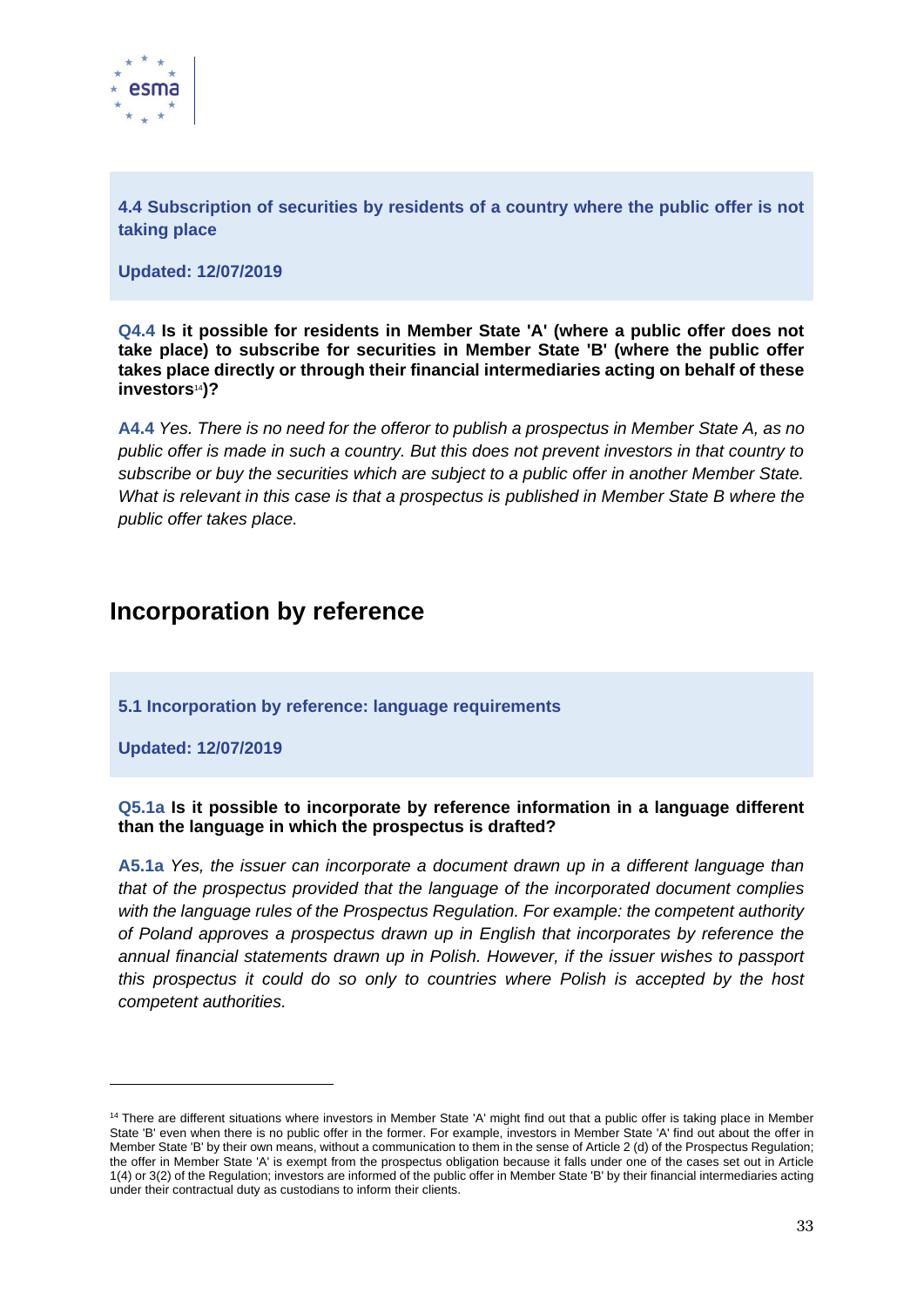

**Q5.1b Is it possible to incorporate by reference the translation of a document that has been approved or filed with the competent authority in a different language? For instance, a Spanish issuer has drawn up its prospectus in English, can it have its annual report translated into English and incorporate it by reference into the prospectus?**

**A5.1b** *The translation of a document may be incorporated by reference as long as it complies with Article 19 of the Prospectus Regulation.*

**Q5.1c Is it possible to include or incorporate by reference only the translation of the audited financial statements and the audit report without a letter/statement of consent of the auditor to fulfil the requirement of Annex 1, item 18.1. Commission Delegated Regulation 2019/980 ("audited historical financial information")? If yes, is it necessary to request a written confirmation for the accuracy of the translation and, if so, who has to issue this written confirmation?**

**A5.1c** *Yes, it is it possible to include or incorporate by reference the translation of the audited financial statements and the audit report without a letter/statement of consent of the auditor. No written confirmation for the accuracy of the translation is needed. ESMA draws attention to the fact, that according to national legislation it might be necessary* 

*to ask for the auditor's consent to include or incorporate by reference the audit report in the prospectus.*

## <span id="page-34-0"></span>**Home Member State**

<span id="page-34-1"></span>**6.1 Nearly equivalence of Euro 1,000 (Article 2(m)(ii) of the Prospectus Regulation)**

**Updated: 12/07/2019**

**Q6.1 When determining the home Competent Authority, the figure of EUR 1,000 is a key element. ESMA discussed how the second sentence of Article 2(m)(ii) of the Prospectus Regulation, in particular the part which states "nearly equivalent to EUR 1,000", is applied in practice to cases where the securities are denominated in a currency other than euro?**

**A6.1** *The decision regarding which Competent Authority should approve the prospectus on the basis of the denomination of the non-equity securities according to Article 2(m)(ii) of the Prospectus Regulation should be made at the time of the submission of the draft prospectus. At that time, "nearly equivalent" doesn't mean exactly EUR 1,000.*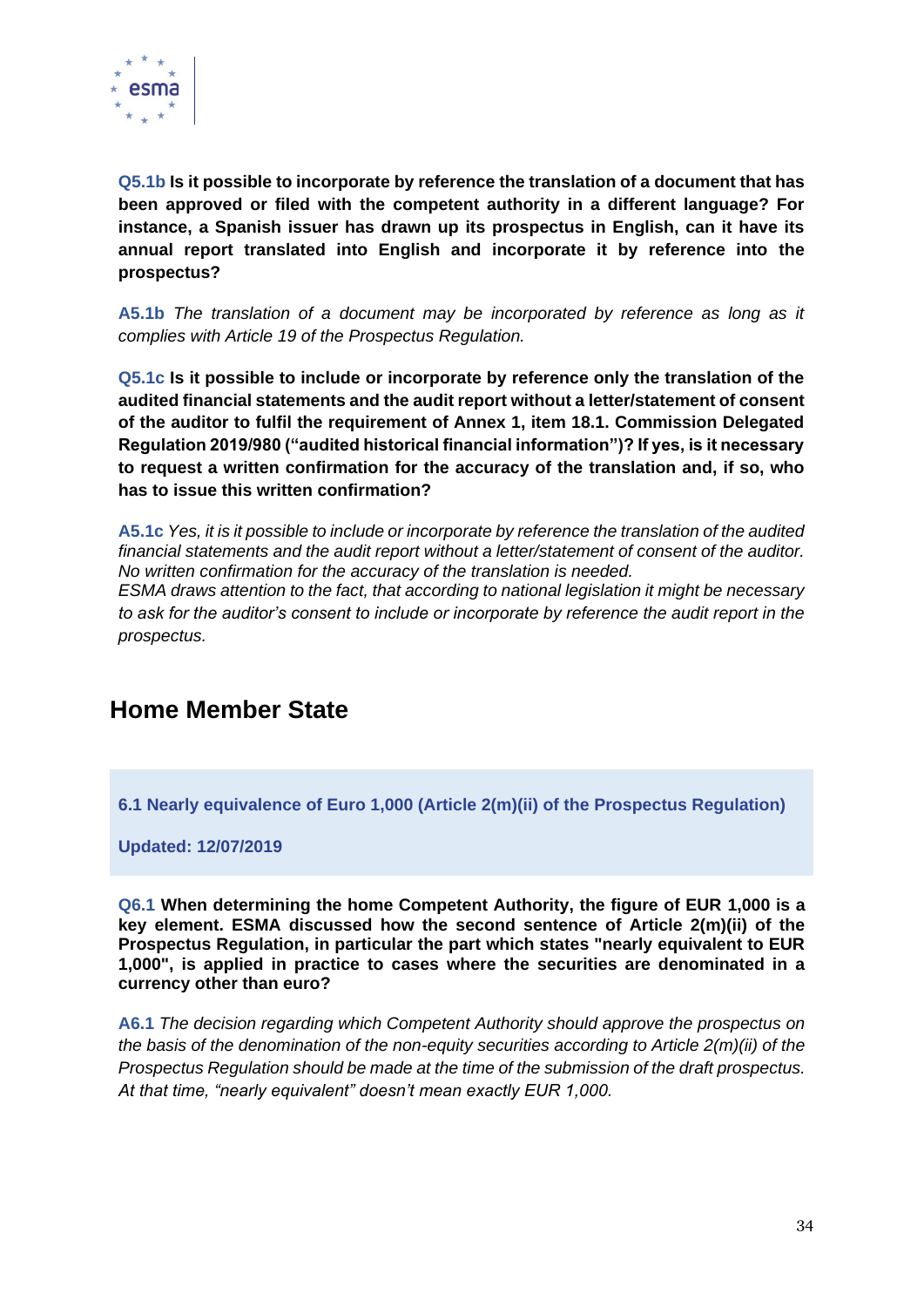

<span id="page-35-0"></span>**6.2 Global depository receipts over shares (home Member State)**

**Updated: 05/05/2021**

### **Q6.2 How is the home Member State determined in relation to global depository receipts over shares (GDRs)?**

**A6.2** *GDRs are generally issued by a trust or custodian. The trust or custodian most likely will neither be the issuer of the underlying shares nor an entity belonging to the group of the issuer of the underlying shares. As such, the GDRs will not qualify as equity securities, as defined in Article 2(b) PR, but they will qualify as non-equity securities in accordance with Article 2(c) PR.* 

*Consequently, the trust or custodian should use Article 2(m) to determine its home Member State.*

## <span id="page-35-1"></span>**Financial information**

<span id="page-35-2"></span>**7.1 Item 18.1.1 of Annex I of the Commission Delegated Regulation (EU) 2019/980**

**Updated: 12/07/2019**

**Q7.1 Item 18.1.1 requires issuers to disclose audited historical financial information covering the latest three financial years and the audit report in respect of each year. If historical information has not been restated and the issuer decides to present the historical financial information for the last three years in a columnar format, and an accountant's report is provided for the purposes of the prospectus, would this meet the requirements of the Prospectus Regulation?**

**A7.1** *The issuer has the right to choose the format of the historical financial information as far as the minimum information required by item 18.1.1 is included.*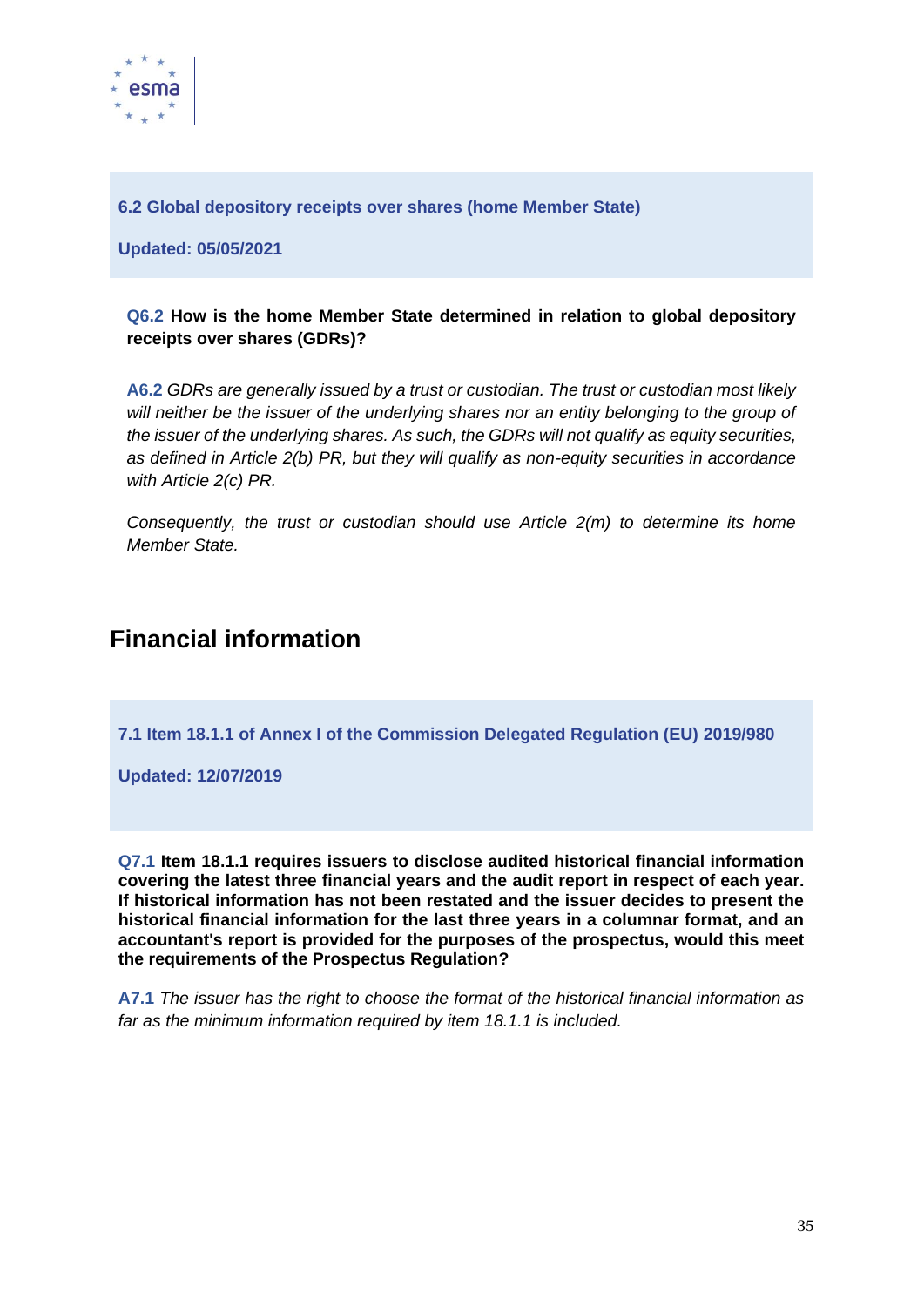

**7.2 Inclusion of Alternative Performance Measures (APMs) in information disclosed about the offer to the public or the admission to trading on a regulated market**

#### **Updated: 12/07/2019**

**Q7.2 Given that Article 16(1)(d) of the Commission Delegated Regulation (EU) 2019/979 sets out that only APMs included in the prospectus can be included in the information disclosed about the offer to the public or the admission to trading on a regulated market, how should the issuer, offeror or person asking for admission to trading proceed in case a participant at a live presentation (e.g. a roadshow/interview) requests information about an APM which is not included in the prospectus?**

## **A7.2**

#### *Before the prospectus is approved and published*

*If a participant at a live presentation requests information about an APM that is not included in the draft prospectus which has been submitted to the relevant national competent authority (NCA) but which has not yet been approved and published, the issuer, offeror or person asking for admission to trading is free to provide information on the APM in question. However, in order to ensure that no APM is included in the information disclosed about the offer/admission to trading without being included in the prospectus, the issuer, offeror or person asking for admission to trading should afterwards include the APM in the draft prospectus before this is approved and published, it being understood that the ESMA Guidelines on Alternative Performance Measures should be taken into account.* 

#### *After the prospectus is approved and published*

*If a participant at a live presentation requests information about an APM that is not included in the approved and published prospectus, the issuer, offeror or person asking for admission to trading can proceed in two ways. It can decide to provide information on the APM and afterwards publish a supplement containing this APM, thereby ensuring consistency between the prospectus and the information disclosed about the offer/admission to trading. In such case, the ESMA Guidelines on Alternative Performance Measures should be taken into account. Alternatively, if the issuer, offeror or person asking for admission to trading does not wish to publish a supplement, it should decline to provide information on the APM as there will otherwise be a breach of the requirement set out in Article 16(1)(d) of the Commission Delegated Regulation (EU) 2019/979.*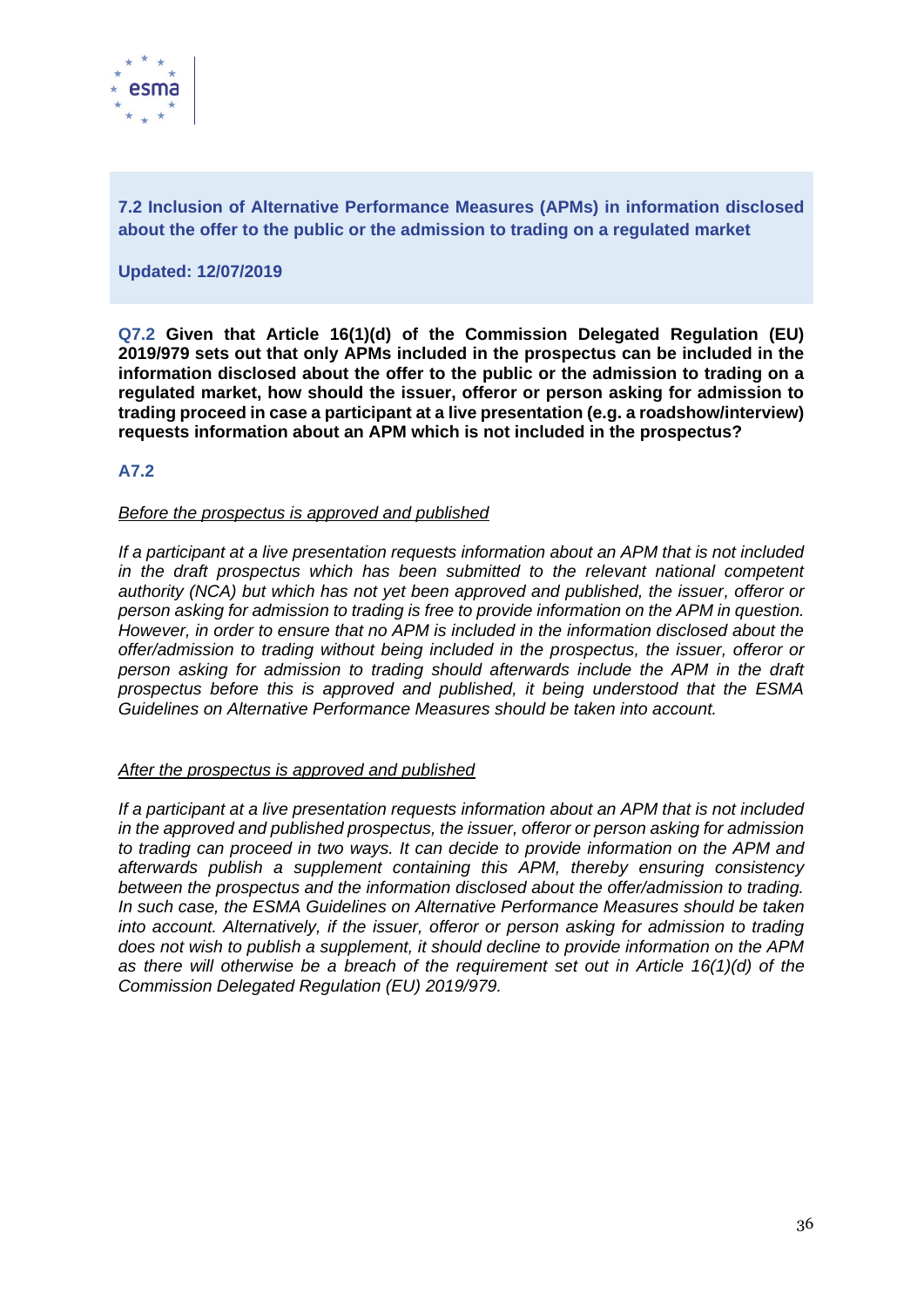

## **7.3 Identification of profit forecasts in prospectuses**

**Updated: 09/11/2020**

## **Q7.3 Issuers sometimes make statements that can be considered profit forecasts. How can it be determined whether a profit forecast has been made?**

**A7.3** *Article 1(d) of Delegated Regulation 2019/980 states that a profit forecast means:*

*"a statement that expressly or by implication indicates a figure or a minimum or maximum figure for the likely level of profits or losses for current or future financial periods, or contains data from which a calculation of such a figure for future profits or losses can be made, even if no particular figure is mentioned and the word "profit" is not used."*

*ESMA has analysed terms used in the Article to determine what can be considered a profit forecast. In this respect, where applicable, ESMA notes that this Q&A should be read in conjunction with Guidelines 10 to 13 of the Guidelines on disclosure requirements under the Prospectus Regulation (ESMA31-62-1426) which deal with the same topic.*

## *Wording that qualifies as a 'profit forecast'*

*An important part of the definition of 'profit forecast' are the terms, 'minimum or maximum figure'. Profit forecasts refer to the issuer's projections for future periods, where the wording, 'either directly or indirectly', indicates the likely minimum or maximum level of the issuer's future profit or loss. Instead of a precise figure, a profit forecast can also refer to a range of figures particularly when a minimum or maximum figure is mentioned or implied.*

*Examples of profit forecasts include:* 

- *"We expect this year's profits before taxes to be between €30 million and €50 million." • "The profit / loss is expected to be in line with the previous year."*
- *"The profit / loss is expected to be higher / lower than the previous year."*
- *"This year's annual results will be positive / negative."*

*The phrase 'the likely level of profits or losses' does not only refer to the profit or loss for the year (bottom line of the profit and loss account) / (bottom line of statement of profit or loss and other comprehensive income) / net profit or loss, but also to other measures of profitability when these measures convey an expectation of a future performance. For example:* 

*Profit forecast derived from profit and loss accounts:*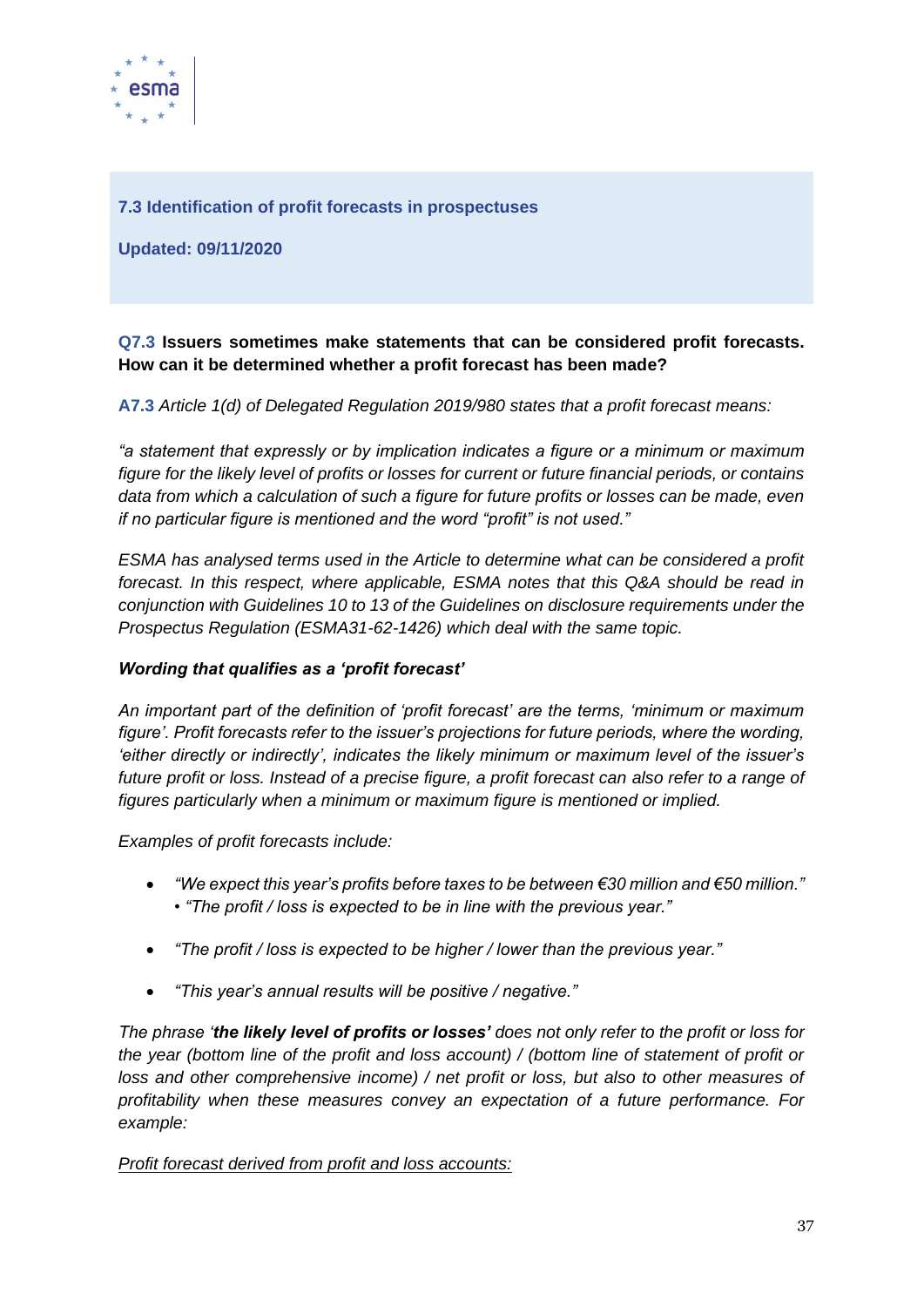

- *EBITDA = Earnings before Interest, Taxes, Depreciation and Amortization.*
- *EBIT = Earnings before Interest and Taxes (and similar measures such as Operating Profit/Earnings/Income).*
- *EBT = Earnings before Taxes.*
- *Similar and adjusted versions of the examples above (such as "Adjusted EBIT" or "Recurring net income").*

*Example of a profit forecast:* 

• *"Before the estimated impact of disposals, […] current expectations for the 20XX Financial Year are Adjusted Operating Profit of around €100 million and EBITDA […] of around €160 million."*

## *Accounting data or financial indicators that may, on certain conditions, be considered as constituting a profit forecast*

*ESMA adopts a 'substance over form' approach concerning what financial measures may be viewed as profit forecasts for the purpose of the Prospectus Regulation. This approach is consistent with the definition of 'profit forecast', which includes statements that by implication indicate a minimum or maximum figure or a likely level of profits or losses, even if no particular figure is mentioned.* 

*Examples of measures that may, on certain conditions, be considered as a profit forecast:* 

- *1. If an issuer normally communicates financial performance on Gross Profit level, or if the issuer has rigid cost structures ESMA may deem forecasted Gross Profit to be a profit forecast.*
- *2. Projections of cash flow metrics could be deemed profit forecasts in specific instances if indications making it possible to deduce the likely profit level from it are given in the prospectus.*
- *3. Alternative Performance Measures or Key Performance Indicators pointing into the future that are calculated (in full or in part) based on profit/loss measures.*

*The statement 'contains data from which a calculation of such a figure for future profits and losses can be made' clarifies that the scope of the profit forecast definition encompasses forms of words from which profits or losses can be derived, even if no particular figure is mentioned and the word 'profit' is not used. With this in mind, it follows that information may be considered a profit forecast if it is possible to calculate a figure or a minimum or a maximum for the likely levels of future profit or loss in combination with other information in the prospectus.*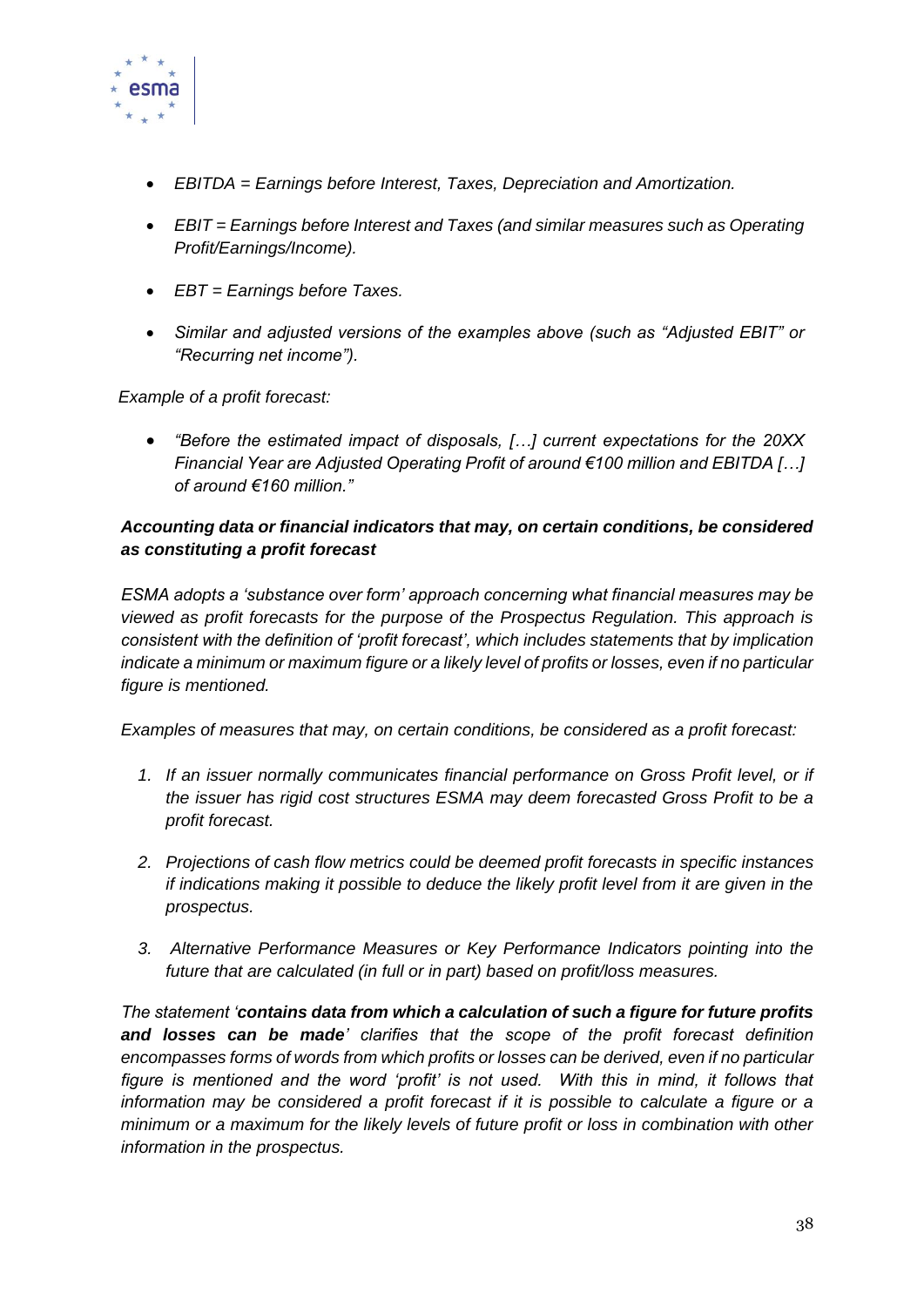

*Examples of profit forecasts:*

- *"Turnover for Q4 as well as costs are expected to remain the same as last year."*
- *"We are expecting this year's turnover to remain the same and this year's EBITDA margin to rise by 5%."*

*Information does not need to relate to the entirety of the issuer's results to be a profit forecast. Where one or more segments of the issuer's business generates the majority of the issuer's profit / loss, and predictions are made about the level of the segment's profit / loss, this can also constitute a profit forecast for the issuer as a whole. Likewise, where a proposed acquisition is expected to generate the vast majority of the issuer's profit / loss, and predictions are made about the level of the target's profit / loss, that can also constitute a profit forecast for the issuer if this information is included in a prospectus* 

*'…expressly or by implication indicates'- if the purpose of the wording is to provide information about expected future profit / loss for a specific financial period, it is considered a profit forecast, regardless of the verb used. Particularly if a specific figure is stated.* 

*Examples of profit forecasts:* 

- *"We hope to reach a profit of €10 million this year."*
- *"We aim to reach a profit of €10-12 million earnings before taxes next year."*
- *"Our target is to become profitable by the end of Q3 this year."*

#### *Long term financial objectives or forecasts*

*Long term financial objectives, for several future periods (aggregated or not) or for a distant future period may be considered profit forecasts depending on facts and circumstances, such as the context and the way they are presented.* 

#### *Wording that is not considered to be a profit forecast*

*To constitute a profit forecast, a statement must be specific with respect to (i) level of profit / loss or other measure of profitability (a number / range / floor / ceiling) and (ii) a specific financial period. Profit forecasts differ from trend information required by item 10 of Annex 1 to Commission Delegated Regulation 2019/980. In practice, there is often a fine line between what constitutes a profit forecast and what constitutes trend information. A general discussion about future prospects of the issuer under trend information will not normally constitute a profit forecast.* 

*Depending on the context and whether a profit forecast can be derived when combined with other information in the prospectus, the following are examples of disclosures that are not, by themselves, profit forecasts:*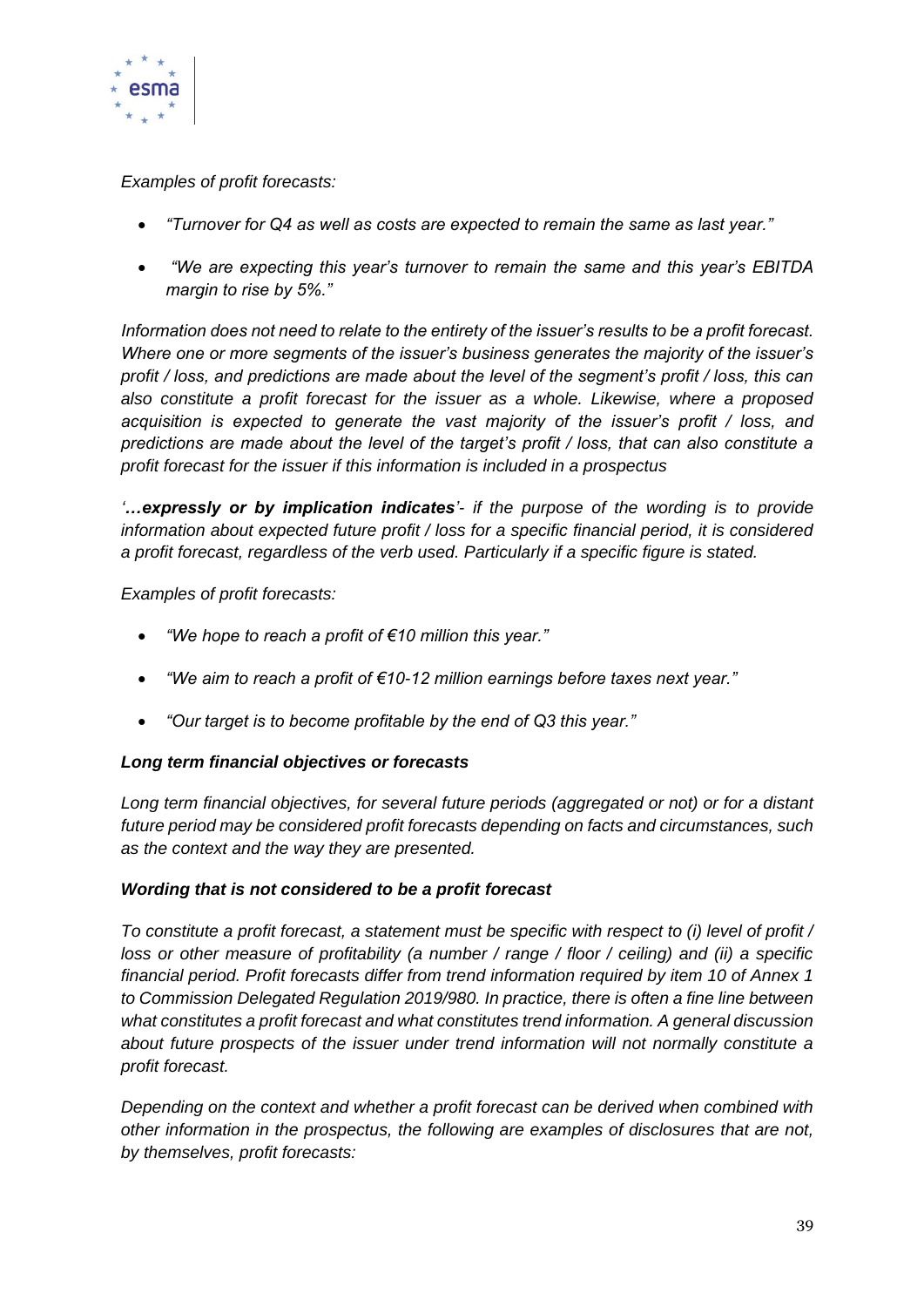

- *"We expect our sales/revenue to decline to €560 million."*
- *"Turnover is expected to rise by 5 % compared to last year."*
- *"Our target is to maintain an operating margin of 7% in the medium to long term."*
- *"Announcement of an amount of dividend per share."*
- *"Description of the issuer's dividend policy."*

## *Disclaimers*

*It is not possible to remove information from the scope of the definition of profit forecast by merely stating that it is not a profit forecast.* 

## *Examples:*

- *"No profit forecast or estimate is included in this prospectus."*
- *"Nothing in this document is intended to be, nor should be construed as a profit forecast."*
- *"The foregoing statement should not be interpreted to mean X's future earnings per share will necessarily be the same or greater than its historic earnings per share."*

#### *Identification of profit/loss forecasts in the prospectus*

*Profit forecasts and related assumptions should be clearly identified in the prospectus as such. It is important for the investor to be able to easily differentiate between a "profit/loss forecast" and other information, such as "objectives" or "trend information".*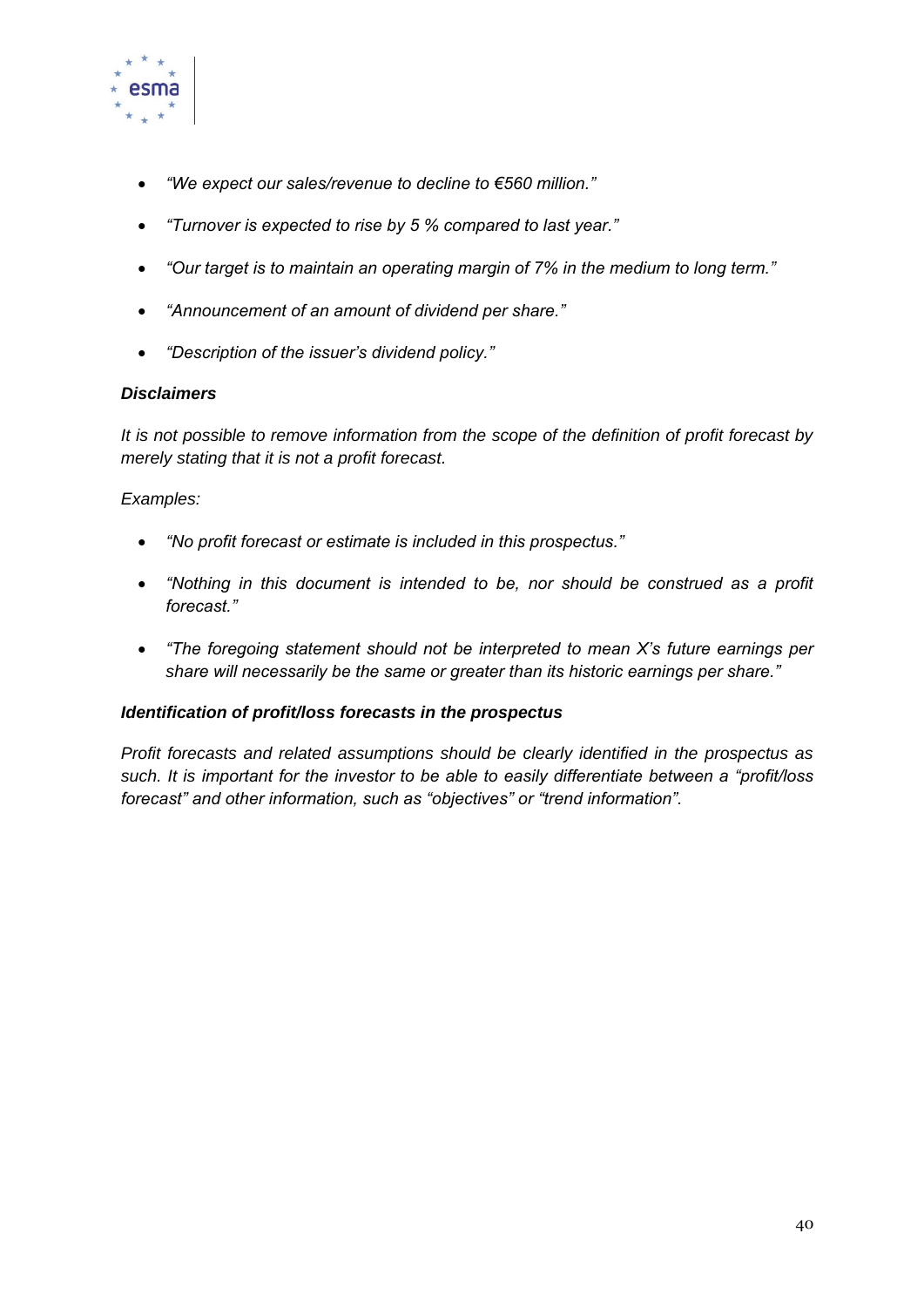

**7.4 Item 18.1.1 of Annex 1<sup>15</sup> Commission Delegated Regulation 2019/980: clarifying the meaning of "or such shorter period as the issuer has been in operation"**

**Updated: 28/01/2021**

**Q7.4a What is meant by "or such shorter period as the issuer has been in operation" in item 18.1.1 of Annex 1?**

**A7.4a** *The following example provides an illustration of what is meant by "such shorter period as the issuer has been in operation":*

*A company was incorporated in February 2019 and has been in operation since June 2019. The company submits a prospectus for approval at the end of January 2021.*

*Due to the timing of events, the company won't have audited historical financial information for a whole financial year and will therefore need to cover the "shorter period as the issuer has been in operation".* 

*In this example, the company should present audited financial information for the short period covering February-December 2019 or June-December 2019 and unaudited interim financial information for the first half-year of 2020<sup>16</sup> . 17*

*The audited historical financial information prepared by the issuer for the period covering February-December 2019 or June-December 2019 would be considered as covering the "shorter period as the issuer has been in operation".*

## **Q7.4b What financial information is required where the shorter period is less than one year?**

**A7.4b** *The following example should provide some insight into what financial information is required from an issuer that has been operating for less than a year:* 

*An issuer commenced operations on 1 November 2019 and is due to prepare audited historical financial information for the year ended 31 December 2019<sup>18</sup>. The issuer produces a prospectus in June 2020.* 

*Two situations can be envisaged in terms of the financial information to be provided:*

<sup>&</sup>lt;sup>15</sup> Please note that this clarification provided in relation to item 18.1.1 of Annex 1 is also relevant to other annexes containing a similar requirement.

 $16$  Interim financial information would be provided in accordance with item 18.2.1 of Annex I.

 $17$  The assumption in this example is that the company's full year financial period is from 1 January to 31 December.

<sup>&</sup>lt;sup>18</sup> As required by national accounting legislation.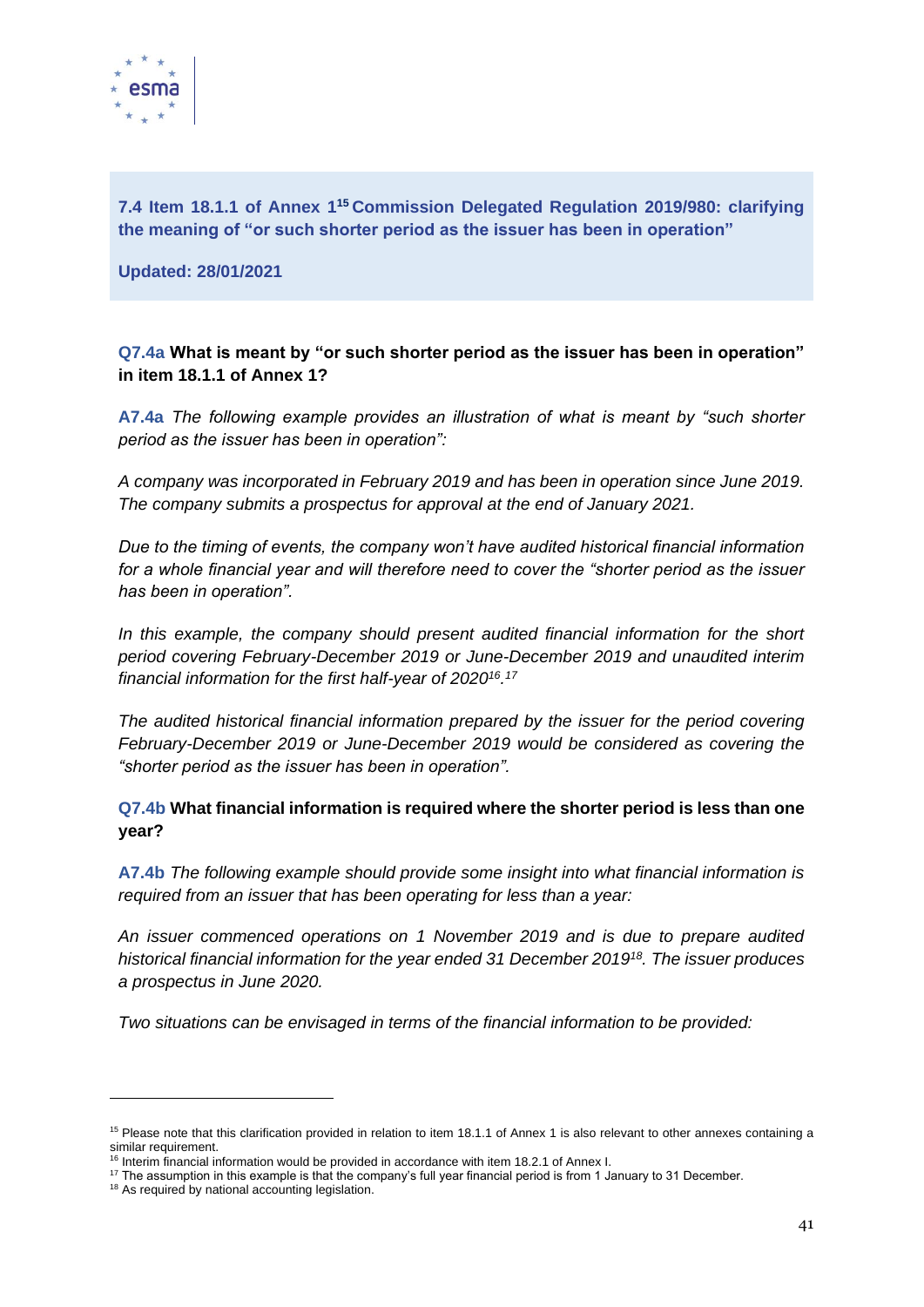

*1. Audited historical financial information could be included from the date of incorporation of the issuer (or the date when the issuer started its operations in its current sphere of economic activity, if different from the date of incorporation) until the end of the financial year chosen by the issuer<sup>19</sup>. In the example above, the financial year of the issuer is from January to December 2019, so the period covered would be two months audited historical financial information, i.e. 1 November 2019 to 31 December 2019.* 

*Or*

*2. Audited historical financial information could be included from the date of incorporation of the issuer (or the date when the issuer started its operations in its current sphere of economic activity, if different from the date of incorporation) until the most practicable date before the publication of the prospectus. This means that the audited historical financial information should be prepared by the issuer just for the purposes of the prospectus and the period this information would cover would not be consistent with the future financial information produced according to accounting legislation applicable to the issuer. For example, in the case above, the period covered by audited historical financial information could be from 1 November 2019 until 31 March 2020.* 

*In the example described above, the issuer would not be obliged by the Commission Delegated Regulation 2019/980 to include interim financial information, because:* 

*i) more than 9 months would not have elapsed since the end of the last audited financial year until the date of the prospectus or the registration document (item 18.2.1 of Annex I Commission Delegated Regulation 2019/980); and*

*ii) the issuer would not have published its half-yearly financial report since the draft prospectus was submitted for approval in June (item 18.2.1 of Annex I Commission Delegated Regulation 2019/980).* 

*Situation (1) has the advantage of ensuring timing consistency between the audited historical financial information required by both accounting and prospectus rules. Whereas situation (2) would oblige the issuer to produce audited historical financial statements just*  for the purposes of the prospectus, with a closing date that would not be consistent with *future audited historical financial statements or with those of other issuers.* 

*When the issuer has already published audited historical financial information required by national legislation, this should normally be the only information required to comply with item 18.1.1 in situation (1) referred to above. Additionally, ESMA considers that inclusion of the audited historical financial information required by national legislation together with requirements under item 18.7.1 of Annex 1<sup>20</sup> and the Recommendations published for startup companies by ESMA (see paragraphs 135 to 139 of ESMA/2013/319) will normally* 

<sup>19</sup> According to its national accounting legislation.

<sup>&</sup>lt;sup>20</sup> Significant change in the issuer's financial or trading position: A description of any significant change in the financial position of the group which has occurred since the end of the last financial period for which either audited financial statements or interim financial information have been published, or provide an appropriate negative statement.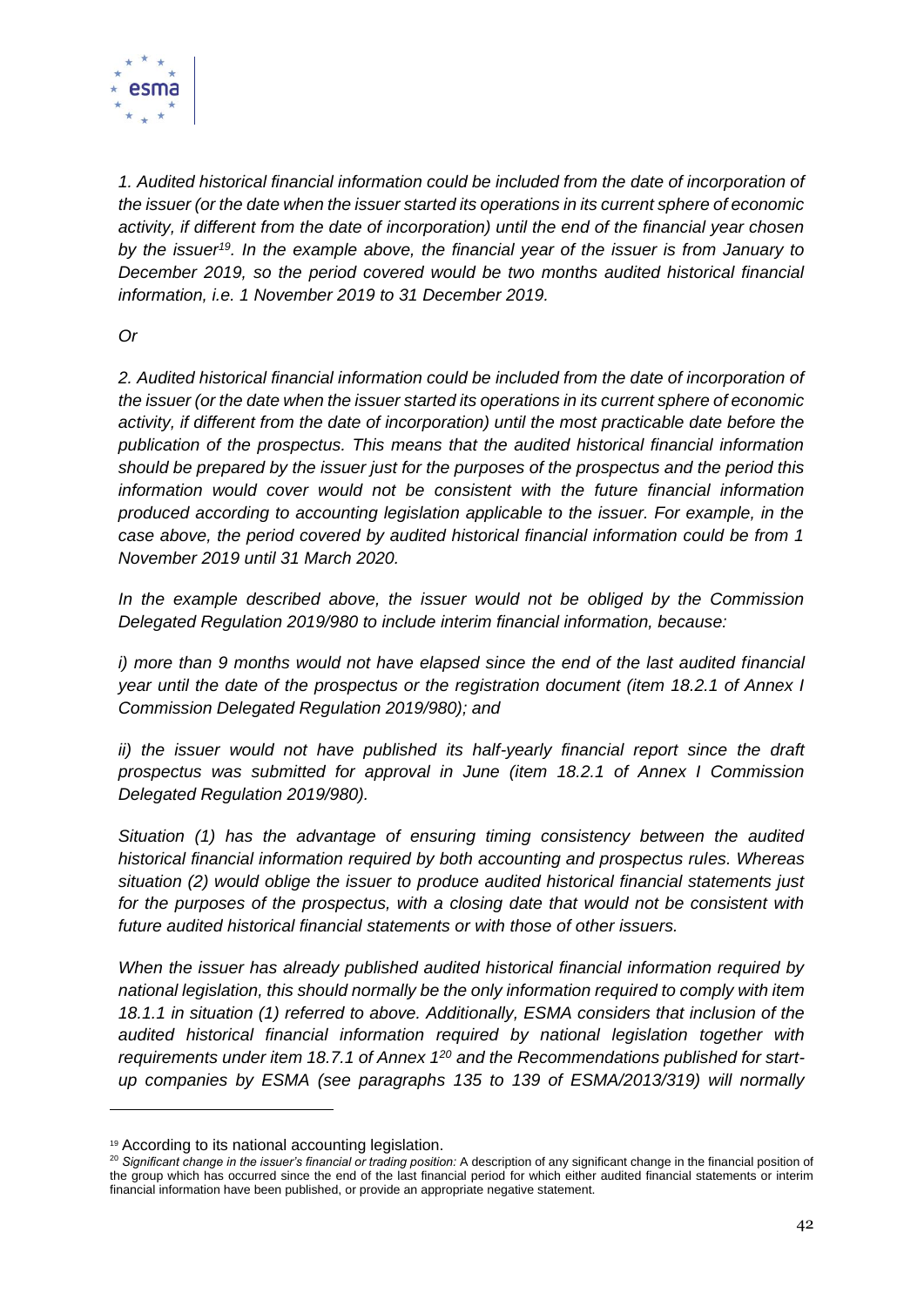

*provide investors with relevant information in the prospectus and should enable issuers to comply with Article 6.1 of the Prospectus Regulation.* 

*However, in exceptional circumstances (such as the absence of interim financial information in the prospectus combined with the passing of a significant amount of months since the end of the last audited financial statements) situation (2) would be more appropriate to satisfy Article 6.1 of the Prospectus Regulation.*

**Q7.4c If an issuer which is incorporated in January 2019 produces a prospectus in June 2019 (No 1) and a new prospectus in November 2019 (No 2), should audited historical financial information be prepared both for the period from January to the most recent practicable date before publication of prospectus (No 1) and for an additional period in connection with prospectus (No 2)?**

**A7.4c** *In this example, the issuer has not yet produced financial statements according to its national accounting legislation. Therefore, prospectus (no 1) should include audited historical financial statements for the period covering the date of incorporation to the most recent practicable date before publication of the prospectus. This is a similar situation to situation (2) in the previous question.* 

*Regarding prospectus (no 2), ESMA considers that the audited historical financial information produced for the first prospectus (together with the half yearly report that the issuer will have published by the end of September 2019) would be sufficient under normal circumstances.*

**Q7.4d Do these requirements***<sup>21</sup>* **only apply when the issuing entity has been operating for less than one year (e.g. when the issuer is a newly incorporated holding company of an established business) or is it if the business as a whole has less than one year of history?**

**A7.4d** *The requirements only apply if the business as a whole has less than one year financial information.*

*If in addition the entire business undertaking at the time of the prospectus is not accurately represented in the audited historical financial information required under item 18.1.1, the issuer will have to assess whether pro-forma information or complex financial history information is needed, e.g. where there is a merger.*

 $21$  The requirements in 7.4b and 7.4c.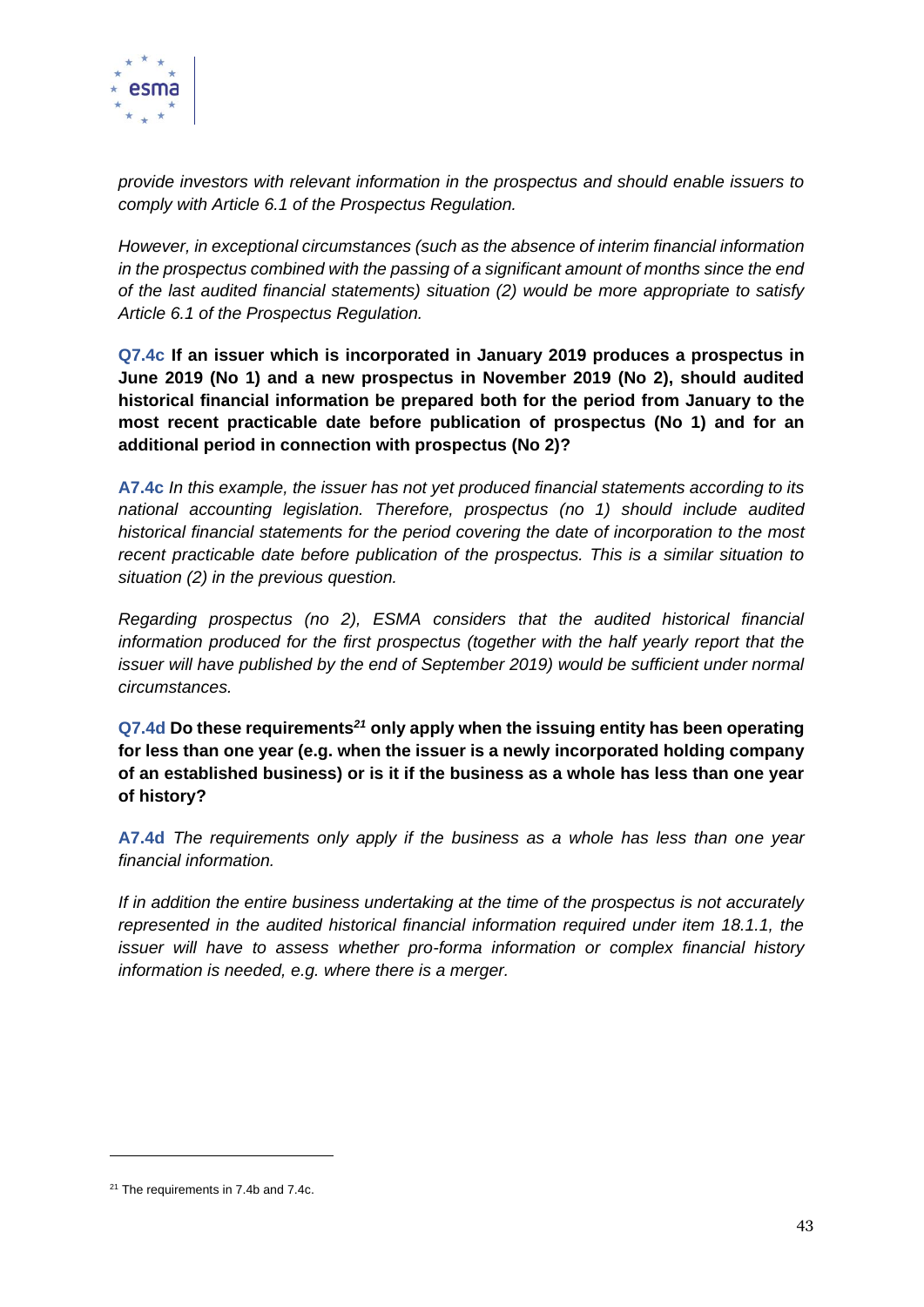

# **Supplements**

**8.1 Supplement to prospectuses: interim financial information**

**Updated: 12/07/2019**

**Q8.1 Is the publication of interim financial statements considered as a significant new factor that requires the publication of a supplement in accordance with Article 23 of the Prospectus Regulation?**

**A8.1***There is no systematic requirement to supplement the prospectus when interim financial statements are produced. This will depend on the circumstances of the case, in particular the relevance of the information included in the interim financial statements (such as any significant deviation in relation to previous financial information) or the type of securities to which the prospectus refers. In case of doubt ESMA recommends issuers to produce the supplement.*

**8.2 Non-relevant information in relation to a published prospectus that does not trigger the obligation to publish a supplement**

**Updated: 12/07/2019**

**Q8.2 ESMA considered how to deal with information that arises after the publication of the prospectus which is not significant within the meaning of the Prospectus Regulation but could be useful for investors (i.e. information that is not capable of significantly affecting the assessment of the securities and therefore does not trigger the obligation to publish a supplement but is of interest to investors)?**

**A8.2** *The Prospectus Regulation states that the text and the format of the prospectus, and any supplement thereto, which is made available to the public, shall at all times be identical to the original version approved by the home Competent Authority according to Article 21(10). Moreover, according to Article 23(1), every significant new factor, material mistake or material inaccuracy relating to the information included in the prospectus which may affect the assessment of the securities shall be published through a supplement to the prospectus. There are cases where the information is not significant within the meaning of the Prospectus Regulation that could, however, be useful for investors. For example, where the prospectus contains mistakes or inaccuracies which are not material.* 

*As prescribed by Article 21(10), the prospectus approved by the Competent Authority cannot be subsequently modified (apart from via supplement). However, in case the prospectus contains a mistake or inaccuracy that is not material or significant pursuant to Article 23(1)*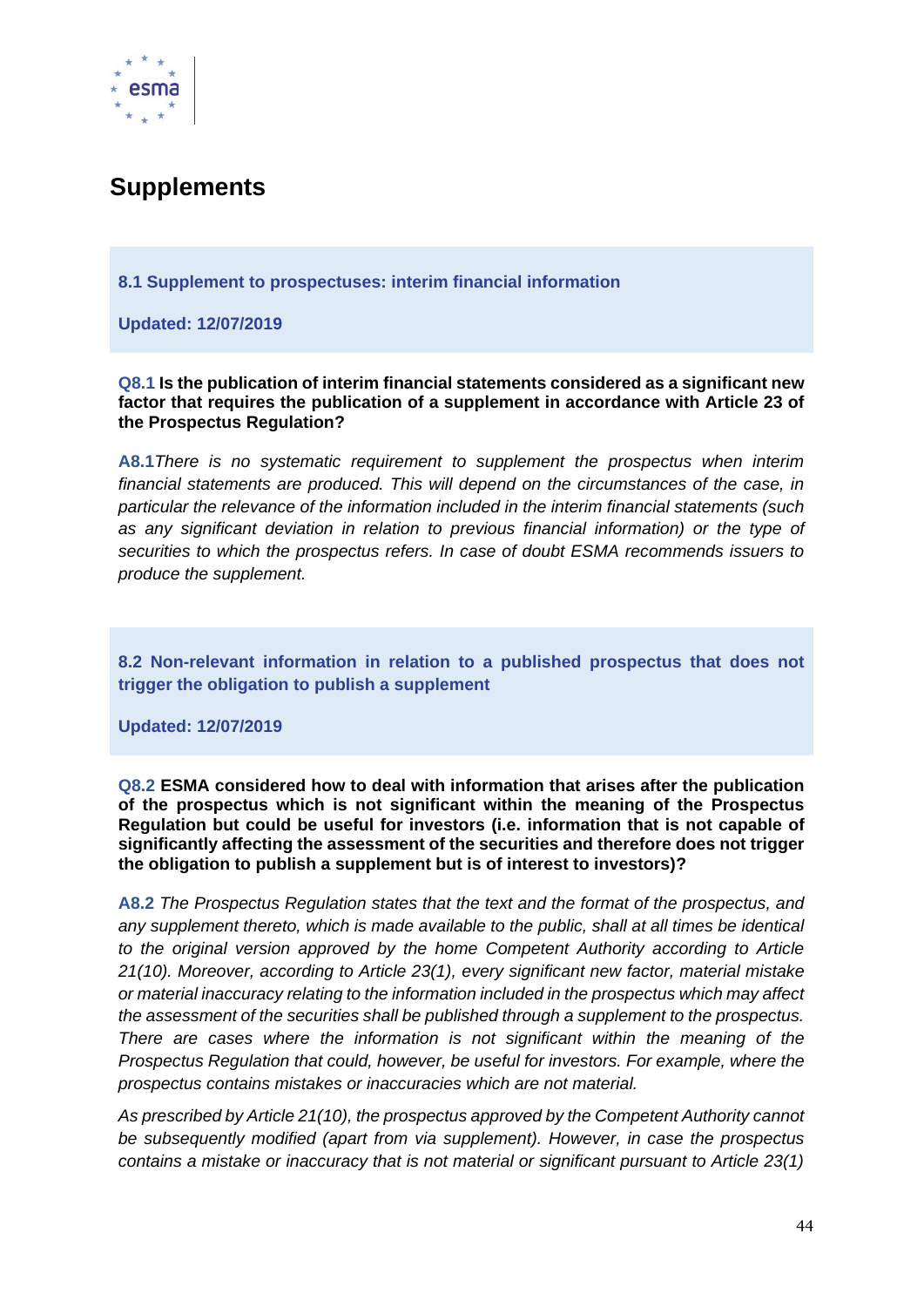

*of the Prospectus Regulation, the issuer should be entitled to make an announcement to the market explaining the mistake or inaccuracy.* 

*The above comments are without prejudice to the obligations imposed by other legislation on issuers who have their securities admitted to trading on a regulated market or a multilateral trading facility, in particular the Market Abuse Regulation 596/2014.*

**8.3 Application of Article 23(3) where an entity distributes its own securities**

**Updated: 12/07/2019**

#### **Q8.3 Article 23(3) of the Prospectus Regulation sets out different obligations for issuers and financial intermediaries. Where a financial intermediary distributes its own securities should it be treated as an issuer or a financial intermediary?**

**A8.3** *Although the concept of a financial intermediary is not defined in the Prospectus Regulation, ESMA generally understands financial intermediaries to be those persons who are allowed, by EU or national legislation, to distribute securities issued by other entities. Consequently, ESMA believes that the obligations of Article 23(3) of the Prospectus Regulation addressed to financial intermediaries clearly apply to those persons when they distribute securities issued by other entities.* 

*However, the situation is slightly more equivocal where the financial intermediary distributing the securities is also the issuer, e.g. credit institutions, investment firms or management companies distributing securities they have issued themselves.* 

*To provide clarity in respect of the latter situation, above, ESMA believes that financial intermediaries should also comply with the obligations addressed to financial intermediaries in Article 23(3) of the Prospectus Regulation, when distributing securities that they issue themselves. This understanding appears to be in line with both Recital 45 and Article 4(1) point 5 of MiFID II (Directive 2014/65/EU) and is consistent with the principle of investor protection.*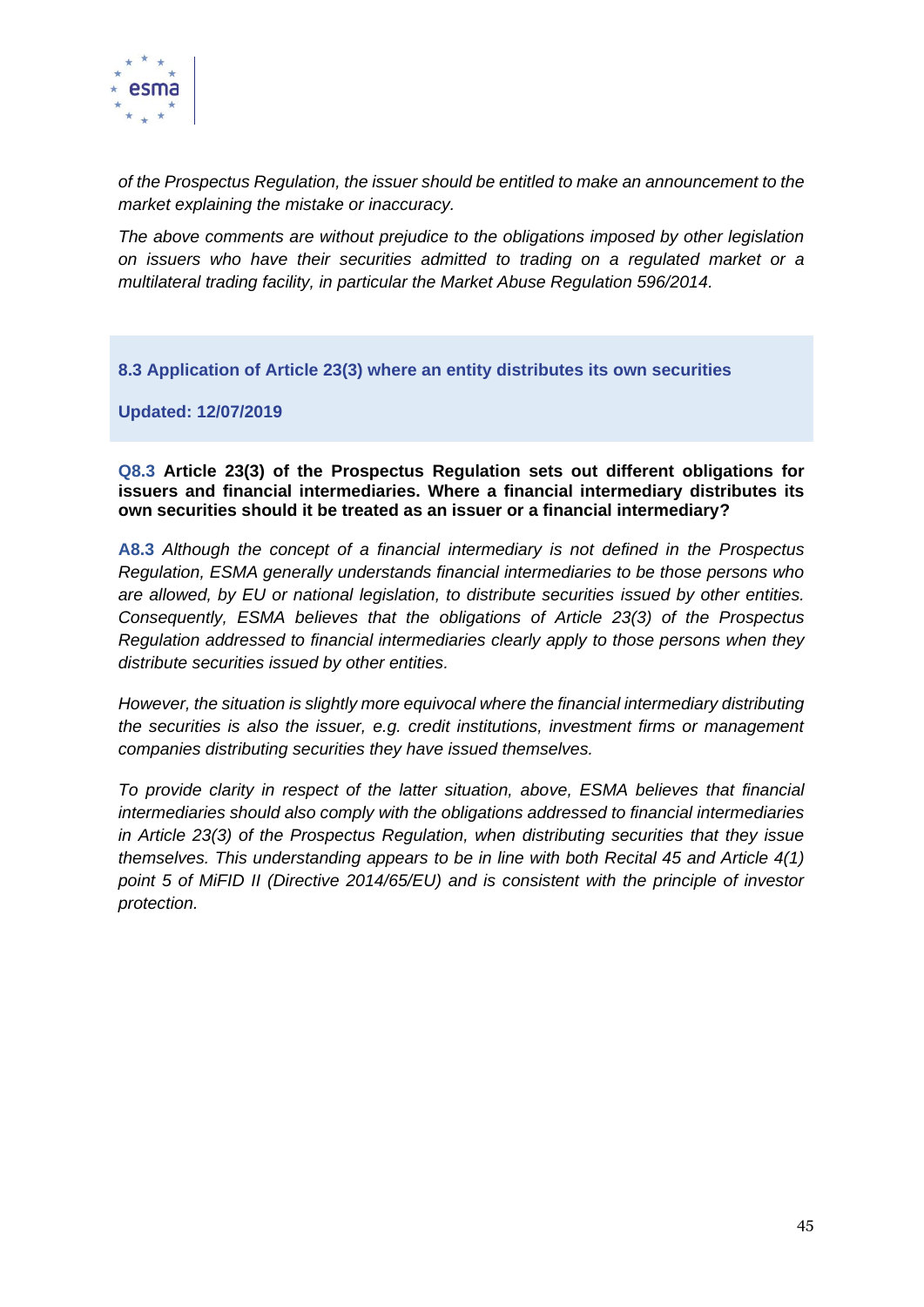

## **8.4 Application of Article 23(3) subparagraphs 1 and 2**

**Updated: 12/07/2019**

#### **Q8.4 When must a financial intermediary comply with the obligations set out in the subparagraphs 1 and 2?**

**A8.4** *For the avoidance of doubt, ESMA would like to clarify that the obligations addressed to financial intermediaries in Article 23(3), subparagraphs 1 and 2, of the Prospectus Regulation, should be construed as follows: the obligation laid down in subparagraph 1 should be fulfilled only at the time when investors accept through a financial intermediary to purchase or subscribe the security. While the obligation laid down in subparagraph 2 should be fulfilled on the day when the supplement is published.*

**8.5 Supplement to prospectuses: audited annual financial statements**

**Updated: 05/05/2021**

**Q8.5 Does the publication of new audited annual financial statements during the period of validity of a base prospectus or a non-equity prospectus automatically trigger the obligation to produce a supplement?**

#### **A8.5** *No.*

When new audited annual financial statements are published during the period of validity of *a base prospectus or a non-equity prospectus, contrary to the situations specified in Article 18(1)(a) of Commission Delegated Regulation 2019/979, there is no automatic trigger to publish a supplement in such a scenario.* 

*Without prejudice to the powers of the home competent authority, the issuer should make its own materiality assessment pursuant to Article 23(1) of the PR to determine whether a supplement is necessary or not.*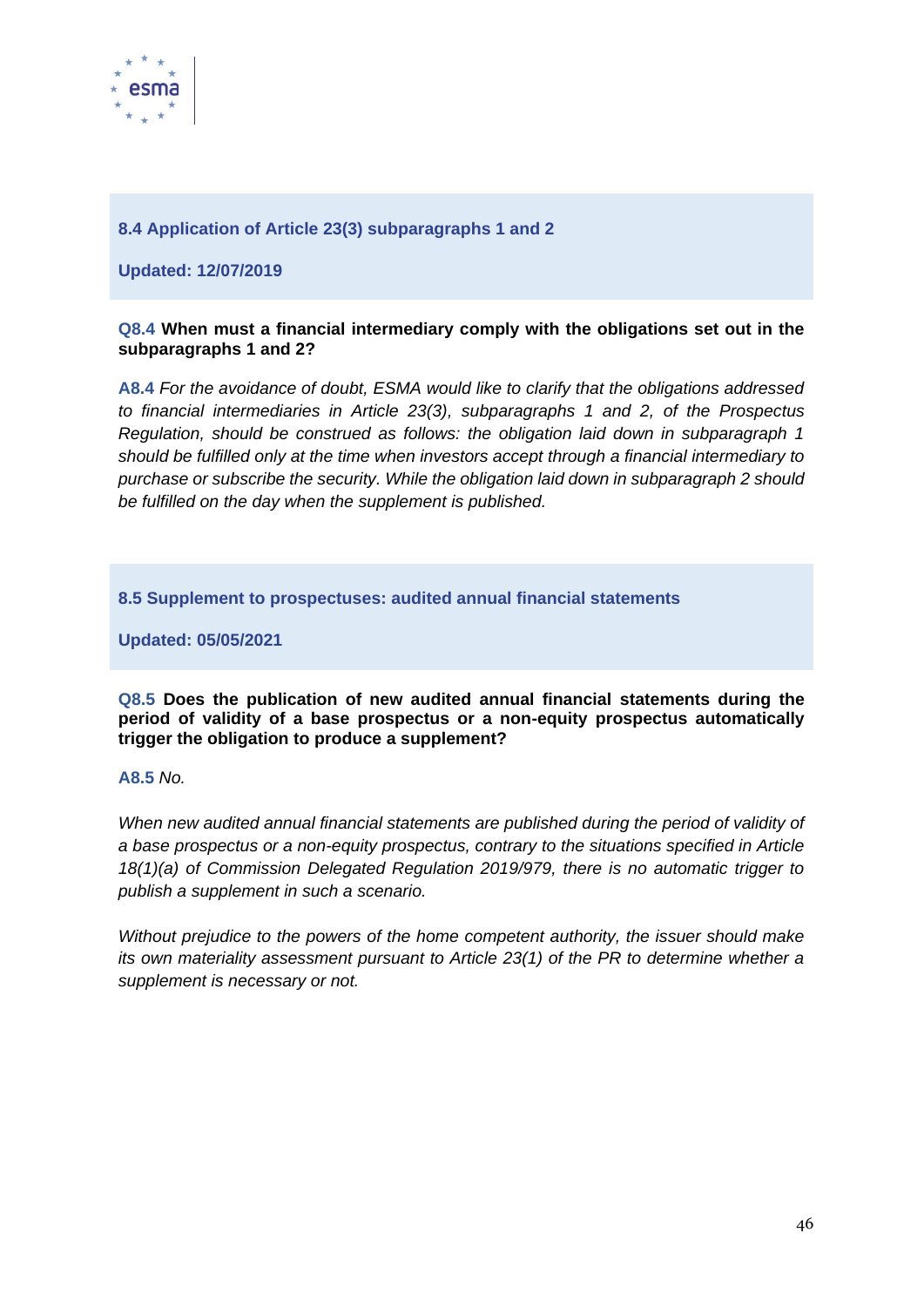

# **Passporting**

#### **9.1 Quality of translations of passported prospectuses**

**Updated: 12/07/2019**

*There is no provision in the Prospectus Regulation dealing with the quality of the translation of a prospectus. Therefore, the following practical aspects have to be tackled:* 

**Q9.1a Should the quality of the translations be left entirely to the responsibility of the issuer?**

**A9.1a** *Yes. ESMA considers that the persons responsible for the prospectus is also responsible for any translation of the approved prospectus.*

**Q9.1b Notwithstanding last sentence of Article 24.1 of the Prospectus Regulation, would it be possible or desirable that the host Competent Authority scrutinises the quality of the translation of a prospectus to its own language?**

**A9.1b** *No.*

**Q9.1c If the host competent authority decided to undertake that task voluntarily, would it mean that the offer cannot proceed until the translation has been accepted or checked by the host Competent Authority?**

**A9.1c** *No, the passport process may not be stopped. However, if the host competent authority finds that a translation is not accurate, it could refer its findings to the Competent Authority of the home Member State as envisaged in Article 37 of the Prospectus Regulation (precautionary measures).*

*ESMA recommends issuers to insert, in any translation of a prospectus, a statement that clarifies that the document is a translation of the approved prospectus made under the sole responsibility of the person responsible for the approved prospectus.*

**Q9.1d The translated version of the prospectus referred to in Article 27.3 of the Prospectus Regulation should contain the same information as the original version published in the home Member State. How should the issuer and the home Competent Authority react in case of significant mistakes or omissions of information contained in the translated version concerning the information contained in the approved prospectus?**

**A9.1d** *Without prejudice to the fact that the person responsible for the prospectus is also responsible for any translation of the approved prospectus, if a translated version of a prospectus contains material mistakes or omissions of information which might cause investors to make a misleading assessment of the issuer and/or the securities, both the*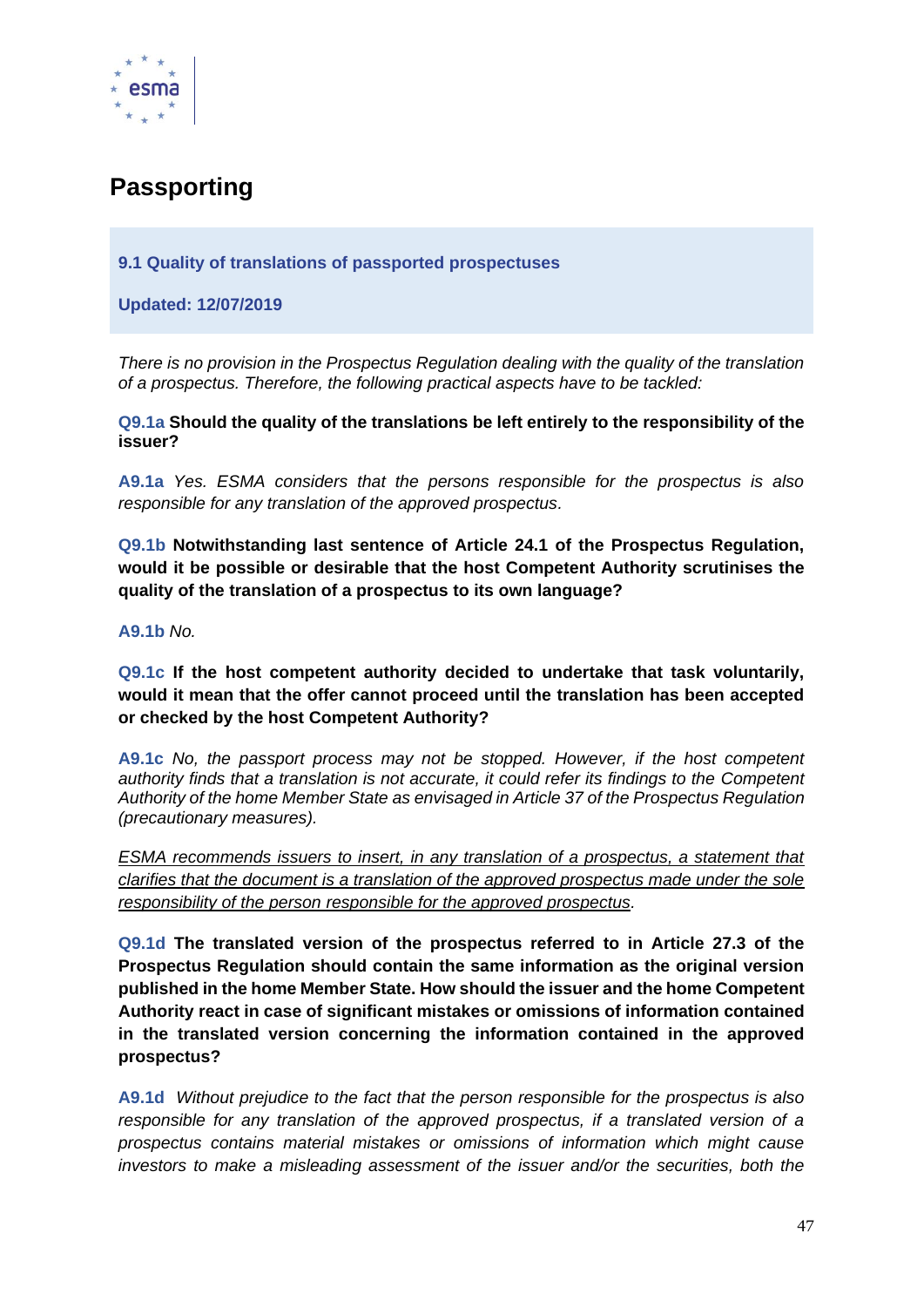

*home Competent Authority and the issuer should cooperate with the host competent authority in finding the solution which better fits the specific case.*

## **Responsibility for a prospectus**

**10.1 Responsibility Statements**

**Updated: 12/07/2019**

**Q10.1a If a transaction combines a sale from a shareholder and an issue of new shares can the selling shareholder be required to make a responsibility statement in the prospectus, in addition to the responsibility statement already included in the prospectus?**

**A10.1a** *The Prospectus Regulation only requires that at least one of the persons mentioned in Article 11(1) (the issuer or its administrative, management or supervisory bodies, the offeror, the person asking for the admission to trading on a regulated market or the guarantor, as the case may be) is responsible for the whole prospectus. It is up to national legislation to determine whether another person (therefore, more than one person) should also be responsible for the whole or part of the prospectus.*

**Q10.1b Where an offer of securities involves a guarantee, can the guarantor be required to make a responsibility statement in the prospectus, in addition to the issuer's responsibility statement?**

**A10.1b** *At least one of the persons mentioned in Article 11(1) of the Prospectus Regulation must be responsible for the whole prospectus, notwithstanding that there might be different persons responsible separately for particular parts of the prospectus. The Prospectus Regulation only requires that at least one of these persons mentioned in Article 11(1) is responsible for the whole prospectus. It is up to national legislation to determine whether another person (therefore, more than one person) should also be responsible for the whole or part of the prospectus*

## **Final terms/Base prospectus**

**11.1 More than one final terms for a specific issue of bonds**

**Updated: 12/07/2019**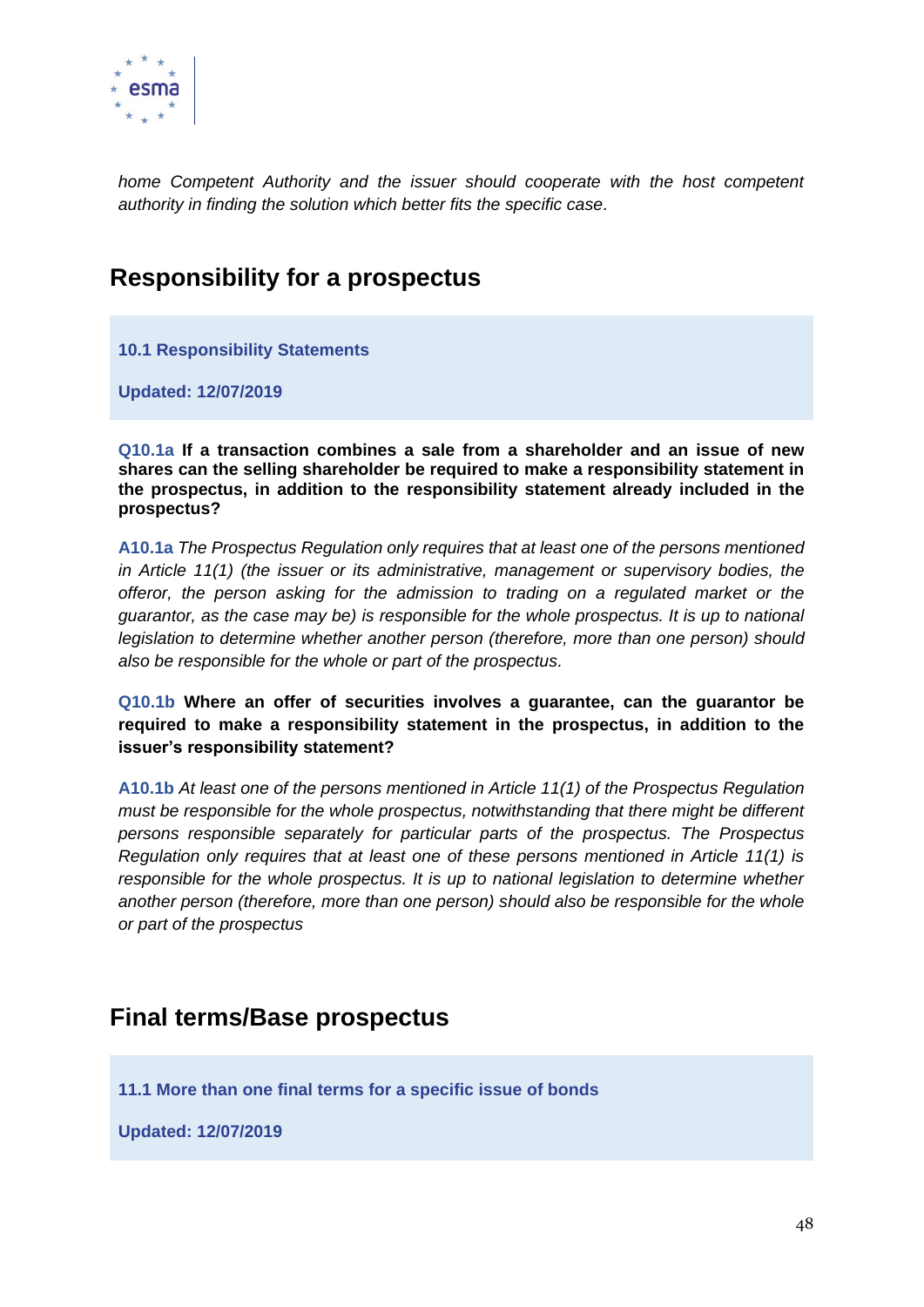

#### **Q11.1 Can an issuer provide investors and file with the Competent Authority more than one document with final terms for a specific issue of bonds?**

**A11.1** *ESMA has analysed two cases where more than one document with final terms for a specific issue of bonds could be filed:*

*1. Amendment of information included in final terms that is not a significant new factor, material mistake or material inaccuracy: in this case, ESMA considers that issuers should publish a notice of the change to amend final terms, if they have reserved the right to do so in the applicable terms and conditions. It is the issuer's responsibility to ensure compliance with the applicable terms and conditions and any national laws, in order to prevent an infringement of the existing securities holders' rights.*

*2. A significant new factor, material mistake or material inaccuracy relating to the information included in the final terms which is capable of affecting the assessment of the securities: in this case, it is ESMA's view that a supplement to the related base prospectus with reference to the amended final terms in accordance with Article 23 of the Prospectus Regulation would be required. In addition to the required supplement, ESMA recommends to file and publish a second set of final terms replacing the first set of final terms to give a clear picture for investors. This allows the investors to easily have a full and clear view of the relevant issue.*

*Without prejudice to Article 18 of Commission Delegated Regulation 2019/979, Publication of a supplement to the prospectus, ESMA considers that it is up to the issuer to assess the significance or materiality of a new factor, mistake or inaccuracy, without prejudice to the powers of the home Competent Authority.*

**11.2 Issue specific details in case of Category B items**

**Updated: 12/07/2019**

## **Q11.2 What relevant details not known at the time of the approval of the base prospectus may be included in final terms in case of Cat.B items?**

**A11.2** *ESMA considers that Article 26(2) of the Commission Delegated Regulation (EU) 2019/980 implies that for an item categorized as "CAT. B", the base prospectus should contain all the general principles of such item and only placeholders for the relevant details*  not known at the time of the approval of the base prospectus. ESMA also believes that *requiring a defined and limited list of issue specific details ensures legal certainty and harmonization of the final terms.*

*ESMA therefore believes that such details can only refer to amounts, currencies, dates, time periods, percentages, reference rates, screen pages, names and places.* 

*The final terms may replicate or refer to such principles and fill out the relevant placeholders.* 

*Examples of CAT. B Items:*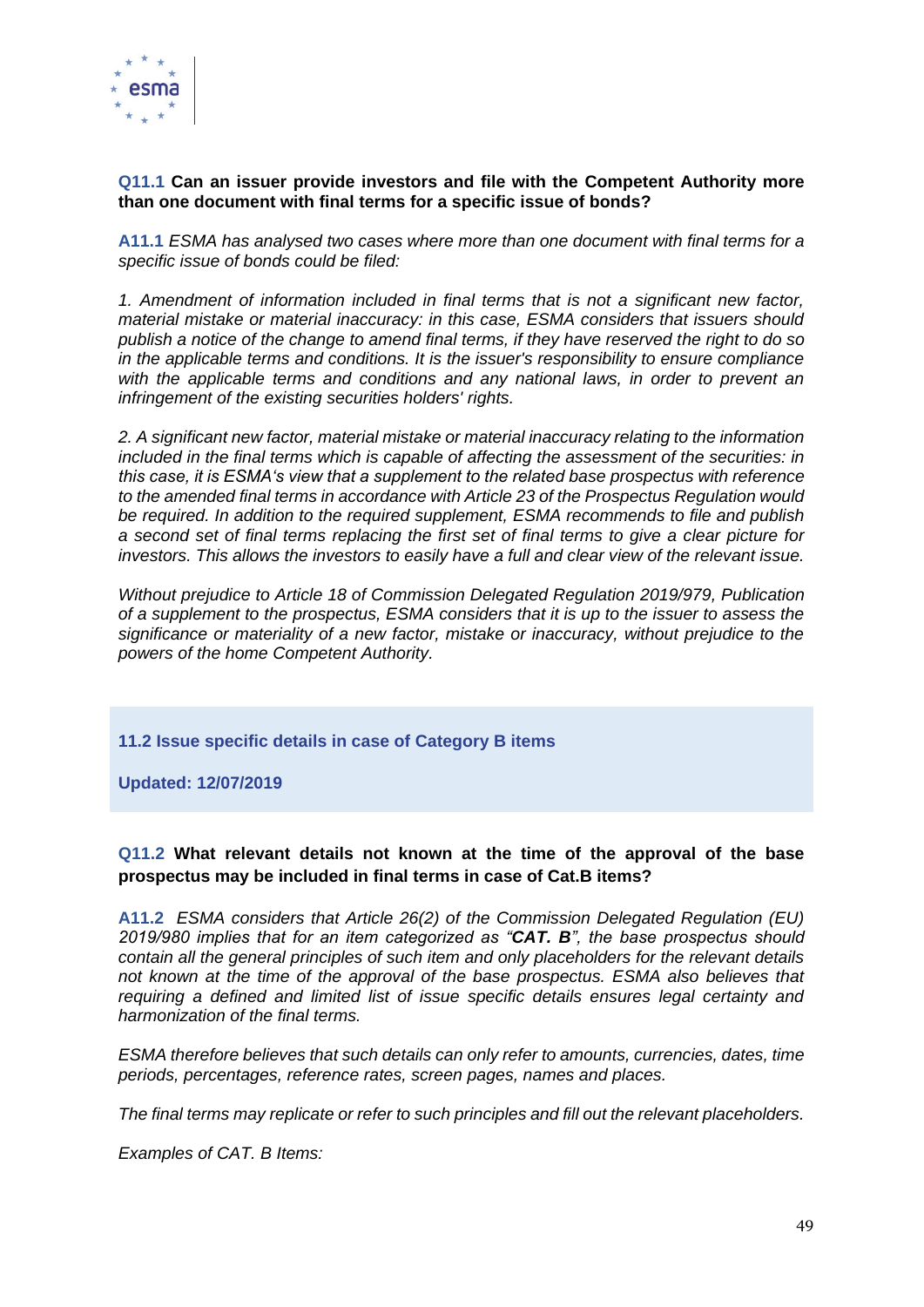

## *a) Example of final terms replicating the principle:*

*THE BASE PROSPECTUS:* 

*"Redemption Amount payable in respect of each certificate as determined by the Calculation Agent shall be:* 

*(i) if the Final Reference Price is equal to or greater than [O] of the Initial Reference Level, then the settlement Amount shall be [O]* 

*(ii) if the Final Reference Price is less than [O] of the Initial Reference Level, then the Settlement Amount shall be [O]"* 

*THE FINAL TERMS:*

*"Redemption Amount payable in respect of each certificate as determined by the Calculation Agent shall be:*

*(i) if the Final Reference Price is equal to or greater than 80 per cent of the Initial Reference Level, then the Settlement Amount shall be 200 EUR*

*(ii) if the Final Reference Price is less than 80 per cent of the Initial Reference Level, then the Settlement Amount shall be 0 EUR"*

*b) Example of final terms referring to the principle:*

*THE BASE PROSPECTUS:*

*"XY. Redemption at the option of the Issuer (Issuer Call) If Issuer Call is applicable, the Issuer may: (a) in not less than 15 nor more than 30 days' notice to the Noteholders; and (b) in not less than 4 days before the giving of the notice referred to in a notice to the Trustee redeem all or some only of the Notes then outstanding on any Optional Redemption Date and at the Optional Redemption Amount specified in, or determined in the manner specified in, the applicable Final Terms."*

*THE FINAL TERMS:*

*"Redemption at the option of the Issuer (as referred to under condition XY) Optional Redemption Date: [xx-2019] Optional Redemption Amount: 1000 EUR"*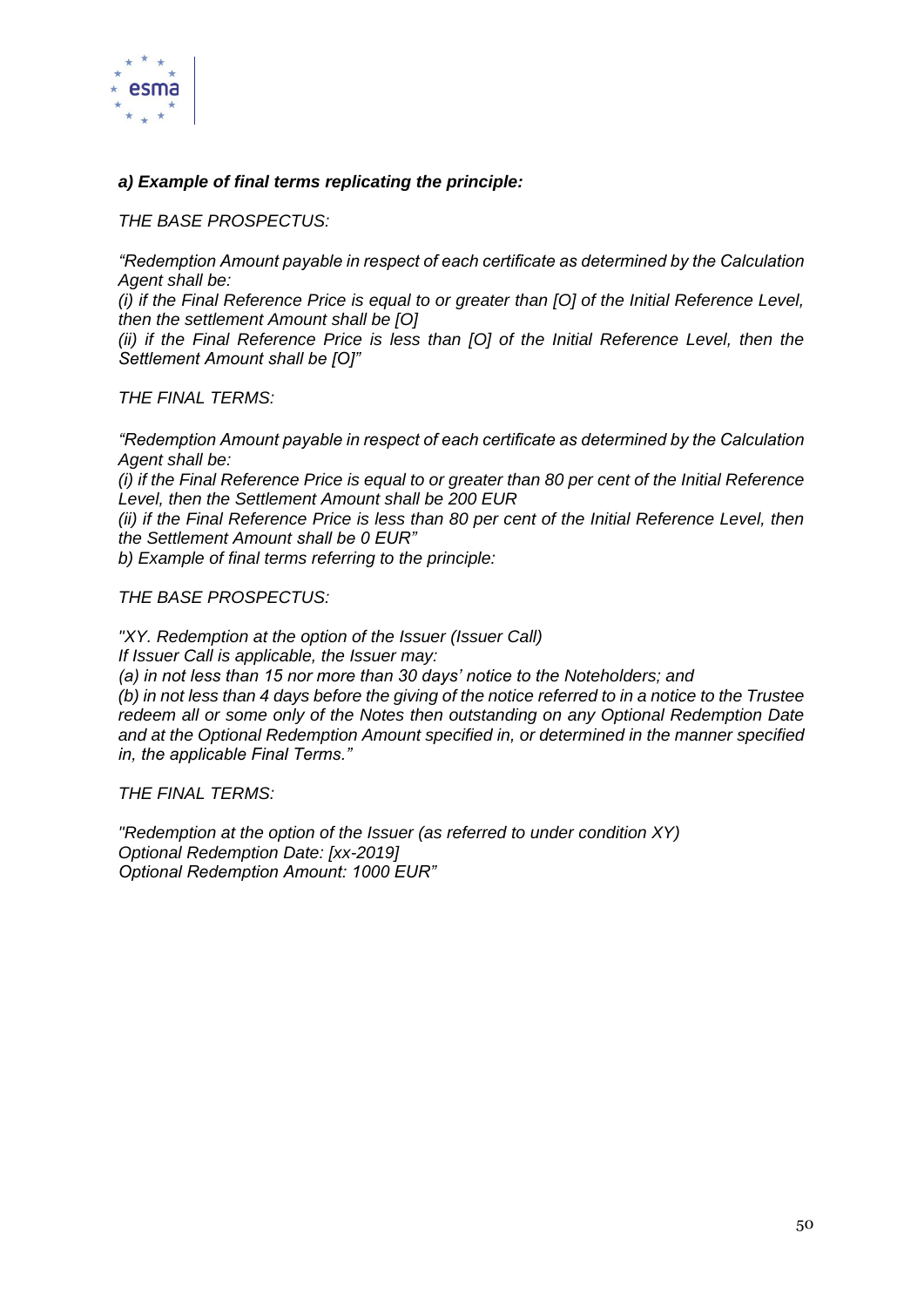

# **Derivatives, indices, underlyings and related disclosure**

**12.1 Interpretation of the text "description of the index" included in item 2.2.2 of Annex 17 of the Commission Delegated Regulation (EU) 2019/980**

**Updated: 12/07/2019**

#### **Q12.1 ESMA has discussed how the text "description of the index" included in item 2.2.2 ("Where the underlying is an index") of Annex 17 of the Commission Delegated Regulation (EU) 2019/980 should be interpreted?**

**A12.1** *To allow an investor to make an informed assessment, ESMA believes that the description of the index should contain the essential characteristics which will enable full comprehension of the index and its dynamics.* 

*Accordingly, ESMA considers that at least a description of the following essential characteristics should be included:*

- *- strategy of the index/investment policy;*
- *- description of the individual selection process of the components weighting factors;*
- *- method and formulas of calculation;*
- *- name of the calculation agent;*
- *- adjustment rules;*
- *- review frequency;*
- *- type of index (price return, excess return, etc.); and*
- *- currency*

*The description of the composition of the index should be provided as of the date of the prospectus.*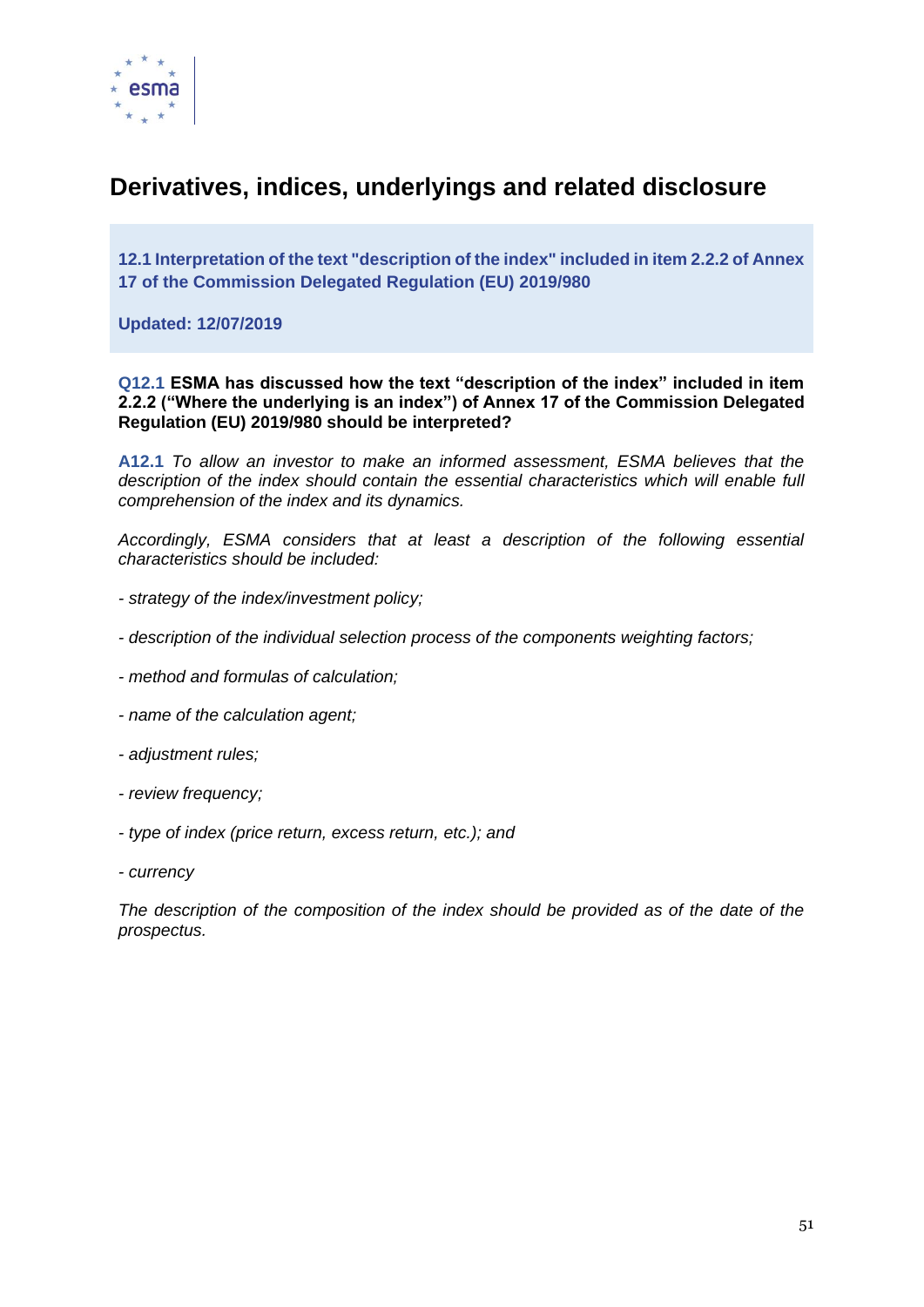

#### **12.2 Type of underlying**

**Updated: 12/07/2019**

**Q12.2 In Commission Delegated Regulation 2019/980 Annex 14 item 4.8, Annex 15 item 4.8, Annex 16 item 4.9, Annex 17 item 2.2.2 and Annex 27 item 3.1.7 a statement setting out the type of underlying is required. According to the respective annexes, a statement setting out the type of the underlying is labelled as Category A information and must, therefore, be included in the base prospectus. When making the Category A statement setting out the type of the underlying in the base prospectus, how precise should the information be?**

**A12.2** *All information known at the time of drawing up the base prospectus must be disclosed in the base prospectus itself. Therefore, if the precise underlying is known by the issuer, then full and complete information must be included in the base prospectus.*

If the issuer has not decided on the details of the underlying at the time of the approval of *the base prospectus, then a more general statement setting out the type of the underlying should be included. The minimum disclosure in the base prospectus would be whether the underlying is:*

- *- an equity security;*
- *- a non-equity security;*
- *- an interest rate;*
- *- an index;*
- *- a commodity; or*
- *- a reference entity or reference obligation.*

*If the type of underlying does not fall within the categories listed above, the type of underlying should be defined.*

*If the underlying is a basket of underlyings, the type(s) of underlying(s) should be defined in the same manner as described above.*

*The final terms then have to state the details of the underlying(s) pursuant to Category C information requirements and may provide information in accordance to Annex 28. In case of proprietary indices and credit-linked securities further disclosure requirements must be complied with in accordance with the Commission Delegated Regulation 2019/980.*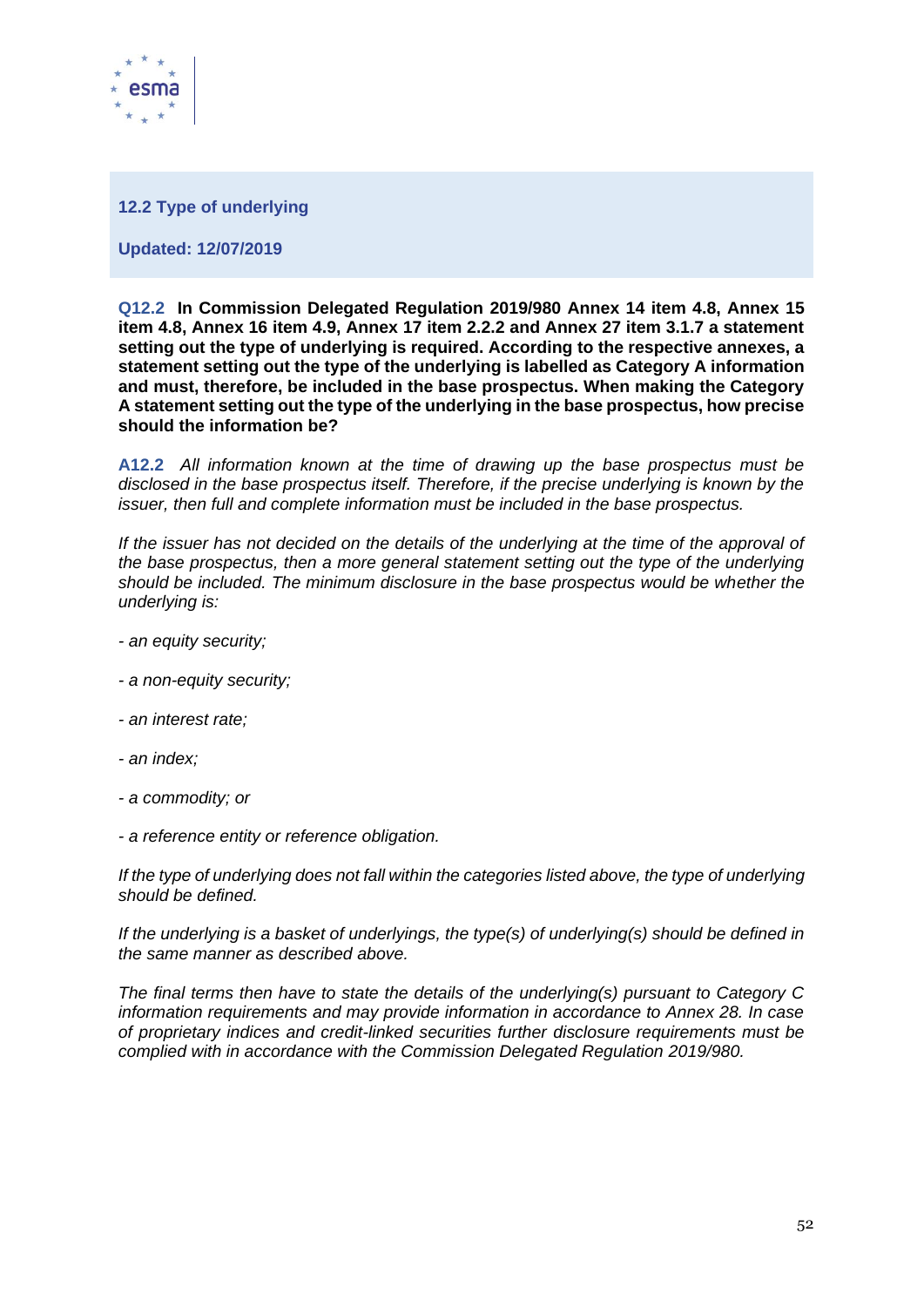

# **Summaries**

## **13.1 Inclusion of "extra" information in individual summaries**

**Updated: 12/07/2019**

#### **Q13.1 Can a summary related to an individual issue contain information that is not included in the base prospectus, final terms or supplement?**

**A13.1** *No. The summary of the individual issue shall not include information which was not included in the base prospectus, final terms or supplement. However, the issuer, offeror or person asking for the admission to trading on a regulated may add sub-headings, where deemed necessary, under each section of the summary according to Article 7(9) of the Prospectus Regulation.*

#### **13.2 Pro-forma summaries in base prospectuses**

**Updated: 04/12/2019**

#### **Q13.2 Is it possible to include a pro-forma summary in a base prospectus?**

**A13.2** *No. It is not possible to include a pro-forma summary in a base prospectus.*

*Article 8(8) of the Prospectus Regulation states that 'a summary shall only be drawn up once the final terms are included in the base prospectus, or in a supplement, or are filed, and that summary shall be specific to the individual issue'. ESMA understands that the intention of this article is to clarify that it is not possible to include a summary in a base prospectus, unless the final terms are included in the base prospectus or supplement and the issue specific summary is annexed thereto.* 

*While the Prospectus Directive required the inclusion of such a pro-forma summary in base prospectuses, Recital 37 of the Prospectus Regulation clarifies that the Prospectus Regulation no longer allows such summaries in order to reduce the administrative burden on the parties responsible for the prospectus and to improve the readability of base prospectuses. In that regard, ESMA notes that including pro-forma summaries in base prospectuses does not present the investors with a comprehensible document, since significant parts of the pro-forma summary are incomplete or have not been determined at the time of the approval of the base prospectus.*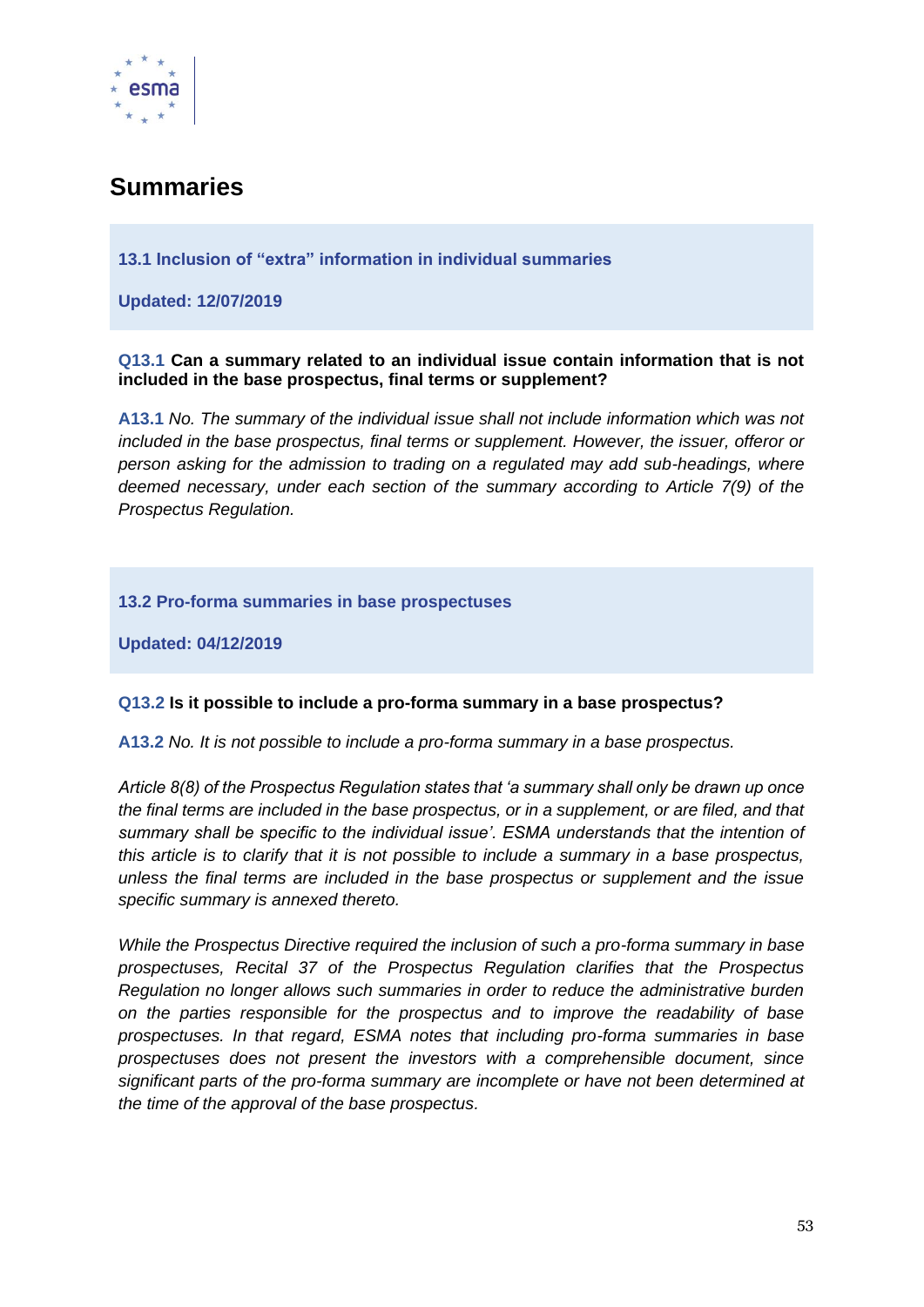

## **13.3 The length of summaries (multiple securities)**

**Updated: 18/02/2020**

#### **Q13.3 How many additional pages can be included in a summary relating to several securities, as per Article 7(7) of the PR?**

**A13.3** *ESMA understands that the fourth subparagraph of Article 7(7) of the PR stipulates that the maximum length of the summary should only be increased by '[..] two additional sides of A4-sized paper', our understanding is that the page limit may only extend to a maximum of nine sides of A4-sized paper.*

*In addition, ESMA notes that Article 7(7) also refers to a situation involving the use of a key information document (KID). In such case, the length of the summary can be extended by three pages for each additional security.*

## **13.4 The length of summaries (multiple guarantors)**

**Updated: 18/02/2020**

#### **Q13.4 How many additional pages can be included in a summary where there is more than one guarantor?**

**A13.4** *As Article 7(7)(c) of the PR refers to 'a guarantee' in the singular form, the text in the final subparagraph of Article 7(7) means the summary may be extended by only one additional side of A4-sized paper per guarantor. Accordingly, if there are multiple guarantors, one additional page could be added per guarantor.*

*However, acknowledging the size limitations envisaged for summaries in Article 7(3) of the PR and the restriction of one page envisaged per guarantor , ESMA expects that summaries with more than one guarantor be kept as short as possible and that these additional pages only be used to include information relating to the guarantors. Such an approach would be in line with the restrictions envisaged in Article 7 and the general principle in Article 6(2) of the PR which emphasises presentation in an easily analysable, concise and comprehensible form.*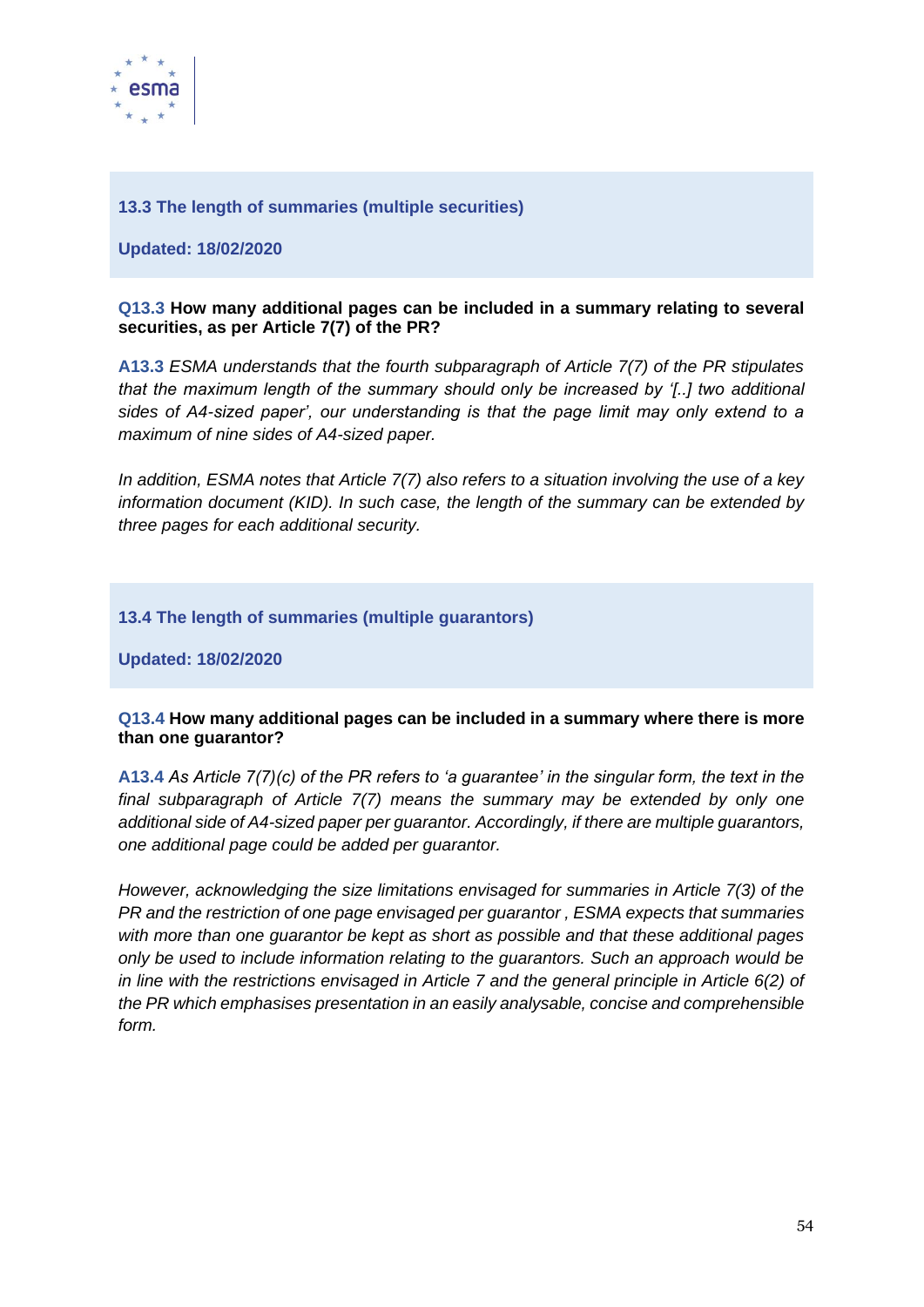

# **Other**

**14.1 Offering programmes**

**Updated: 12/07/2019**

#### **Q14.1 Is it mandatory for issuers to set in a base prospectus a fixed amount for the programme?**

**A14.1** *ESMA considers that it is not mandatory to include the amount of the programme in the base prospectus.*

**14.2 Use of the term "prospectus"**

**Updated: 12/07/2019**

**Q14.2 May an issuer call a document a "Prospectus" when the document does not fulfill the requirements set out in the Prospectus Regulation? For example, if an issuer is exempt from having to produce a prospectus, but decides to prepare a document with an explanation of the securities to be offered may this document be called a prospectus?**

**A14.2** *ESMA recommends issuers not to use the term "prospectus" for documents that have not been approved according to: the Prospectus Regulation; other EU legislation where the term "prospectus" is used; or any national legislation within a Member State. If issuers use this term, they are encouraged to provide a clear statement in the document indicating that it has not been approved in accordance with Prospectus Regulation (EU) 2017/1129. Otherwise the use of the term "prospectus" could be misleading.*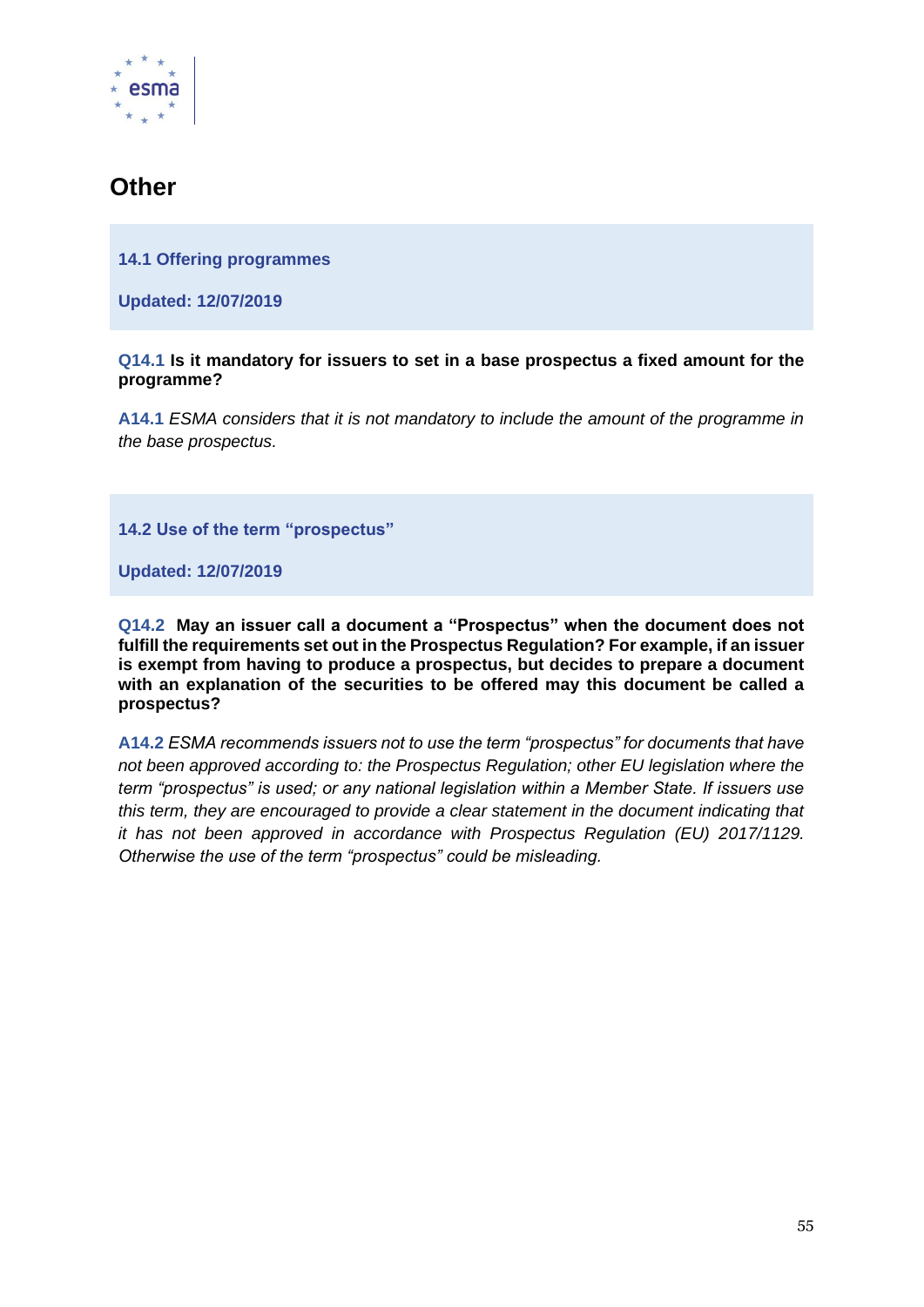

**14.3 Item 4.6 of Annex 11 of Commission Delegated Regulation (EU) 2019/980**

**Updated: 12/07/2019**

#### **Q14.3 How should the requirement in item 4.6 of Annex 11 of Commission Delegated Regulation (EU) 2019/980 on the disclosure of resolutions, authorisations and approvals be interpreted?**

**A14.3** *It is understood that the wording 'by virtue of which the securities have been or will be created and/or issued' in item 4.6. of Annex 11 of Commission Delegated Regulation (EU) 2019/980 concerns only legal acts on the part of the issuer, i.e. general meeting resolutions and board of directors' decisions.*

*However, disclosure on any legal acts on the part of third parties, e. g. approvals by the central bank or competition authorities, or the fulfillment of any other external preconditions to the creation or the issuance of the securities might also be appropriate according to item 5.1 of Annex 11 Prospectus Regulation and Article 6(1) Prospectus Regulation.* 

*If any internal resolutions, authorisations or decisions on the part of the issuer or any external preconditions on the part of third parties are pending or can be revoked, the issuer is expected to include a clear statement to that effect and an explanation of the consequences in case the required resolution, authorization, approval is not given or a precondition is not fulfilled. This information might also be required according to item 5.1.4. of Annex 11 Commission Delegated Regulation (EU) 2019/980. Certain of the abovementioned elements might also be considered as risk factors.* 

**14.4 Scope of the wording 'any bankruptcies, receiverships or liquidations' used in Annex 1, item 12.1 and Annex 3, item 8.1**

**Updated: 12/07/2019**

**Q14.4 Third paragraph under (c) of item 12.1 (and item 8.1) requires that the prospectus includes:** 

**"details of any bankruptcies, receiverships, liquidations or companies put into administration in respect of those persons described in points (a) and (d) of the first subparagraph who acted in one or more of those capacities for at least the previous five years;"** 

**Is the required disclosure limited to declared bankruptcies, receiverships or liquidations?**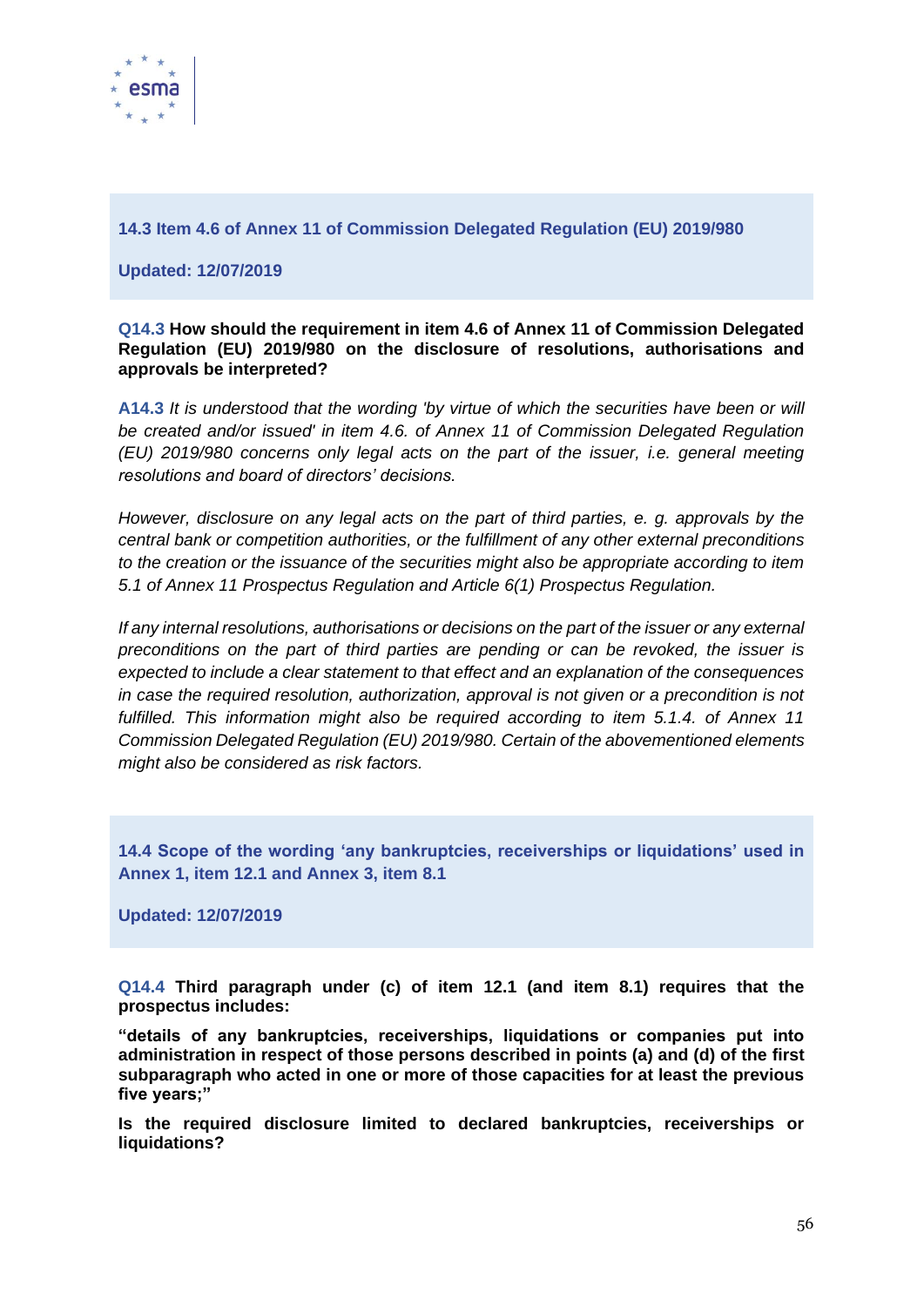

**A14.4** *ESMA considers that the scope of the required disclosure is not restricted to declared bankruptcies, receiverships or liquidations but that also information on bankruptcies, receiverships, liquidations or administration that are pending, or are in progress, should be provided.*

**14.5 Estimate expenses charged by a financial intermediary in a retail cascade**

**Updated: 12/07/2019**

**Q14.5 Does the prospectus summary have to contain information about estimated expenses charged by intermediaries offering securities in the retail cascade?**

**A14.5** *Financial intermediaries in a retail cascade are offerors, but their offer is not the current offer which is the subject matter of the prospectus, and Commission Delegated Regulation (EU) 2019/980 expressly requires a notice specifying that the financial intermediaries acting in a retail cascade shall make available the information on the subsequent retail cascade offer when it will occur.*

*The issuer, offeror or person seeking admission to trading on a regulated market is not required to disclose expenses charged to the investor by financial intermediaries offering securities in a retail cascade in the section titled 'key information on the securities' in the summary. Expenses charged to investors by the financial intermediaries will be disclosed in the financial intermediaries' terms and conditions.*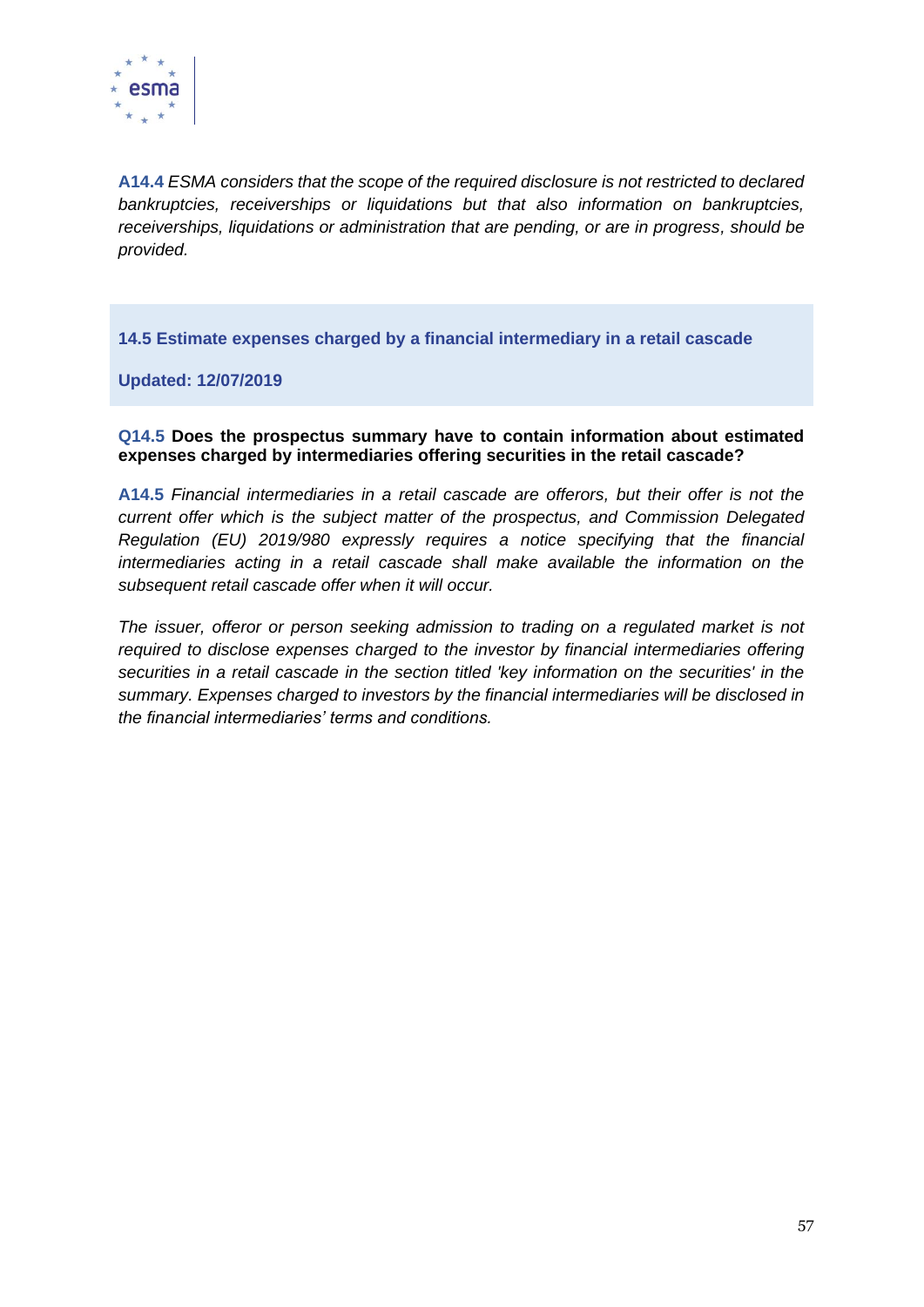

**14.6 Application of the various annexes of Commission Delegated Regulation 2019/980**

**Updated: 04/12/2019**

#### **Q14.6 Which annex(es) should be applied where the securities are not the same but comparable to existing types of securities?**

**A14.6** *Generally, the annexes which apply to those existing securities should be applied to the prospectus for comparable securities. However, issuers and competent authorities should consider whether it is necessary to include additional information in the prospectus in order to satisfy the 'necessary information test' in Article 6(1) and Article 14(2) of the Prospectus Regulation. For example, this information could be derived from items from another securities note or additional information annex, taking into account the relevant characteristics of the securities being offered or admitted to trading on a regulated market.* 

*Recital 24 of Commission Delegated Regulation 2019/980 states that, 'there is the possibility that certain types of securities that are not covered by the Annexes to this Regulation will be offered to the public or admitted to trading. In such a case, to enable investors to make an informed investment decision, competent authorities should decide in consultation with the issuer, offeror or person asking for admission to trading on a regulated market which information should be included in the prospectus.'. Therefore, issuers should contact the competent authority in their home Member State when they are uncertain which annexes should be applied to a prospectus.*

#### **14.7 Updating of the prospectus**

**Updated: 28/01/2021**

#### **Q14.7 Is the issuer entitled to use its prospectus to make several offers?**

**A14.7** *The following example should provide guidance for this particular situation:* 

*In October 2019, the issuer has an approved prospectus to make a public offer of securities at that time. In June 2020, the issuer decides to make a new offer of securities. As the October prospectus does not contain information concerning the new offer the issuer should produce a new prospectus. This new prospectus could incorporate by reference information from the October prospectus in accordance with Article 19 of the PR.*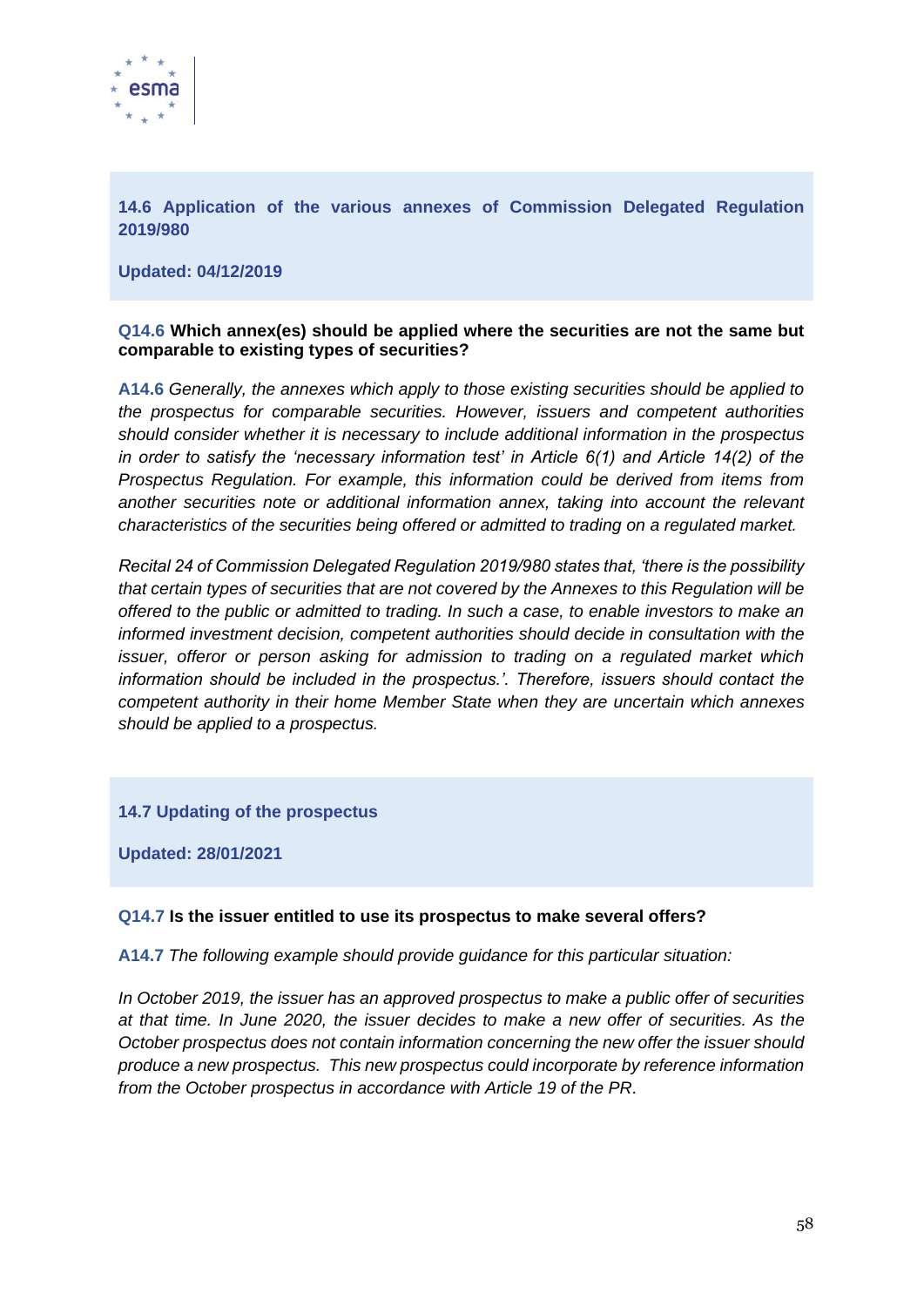

#### **14.8 Valuations and statements prepared by an expert**

**Updated: 28/01/2021**

**Q14.8 The registration document annexes (e.g. in Annex 1, item 21.1 (b)), require a statement outlining that it is possible to inspect "all reports, letters, and other documents, valuations and statements prepared by any expert at the issuer's request any part of which is included or referred to in the registration document". Does this paragraph only require documents prepared by an expert to be displayed? Additionally, does the reference to "prepared by an expert at the issuer's request" refer to the whole sentence from "all reports, letters…", or does it refer only to "valuations and statements"?**

**A14.8** *The reference to "prepared by an expert" applies to 'valuations and statements' only, rather than to any other report, letter, other document or historical financial information included or referred to in the registration document. All reports, letters and other documents referred to are expected to be put electronically on display whether or not they are prepared by an expert and whether or not they were prepared at the issuer's request, provided they are referred to in the registration document.*

#### **14.9 Order of the information in the prospectus**

**Updated: 28/01/2021**

#### **Q14.9 Articles 24 and 25 of Commission Delegated Regulation 2019/980 specify the elements and order of a prospectus and a base prospectus. Is it possible to deviate from the prescribed order?**

**A14.9** *The order prescribed by Articles 24 and 25 is mandatory, e.g. this means that the prospectus begins with the table of contents and is followed by the summary, risk factors and the other information referred to in the annexes to Commission Delegated Regulation 2019/980. However, this does not mean that the issuer is prohibited from including an additional brief cover note which contains general information about the issuer and the issue before the items prescribed in Articles 24 and 25 appear in the prospectus. However, such cover note is not a substitute for the summary or the disclosure requirements required by Commission Delegated Regulation 2019/980.*

*In the case of wholesale non-equity securities, where an issuer is not under an obligation to include a summary in a prospectus, but wishes to produce an overview section in the prospectus, ESMA considers that issuers may include such an 'overview' section in the place where a summary would usually appear.*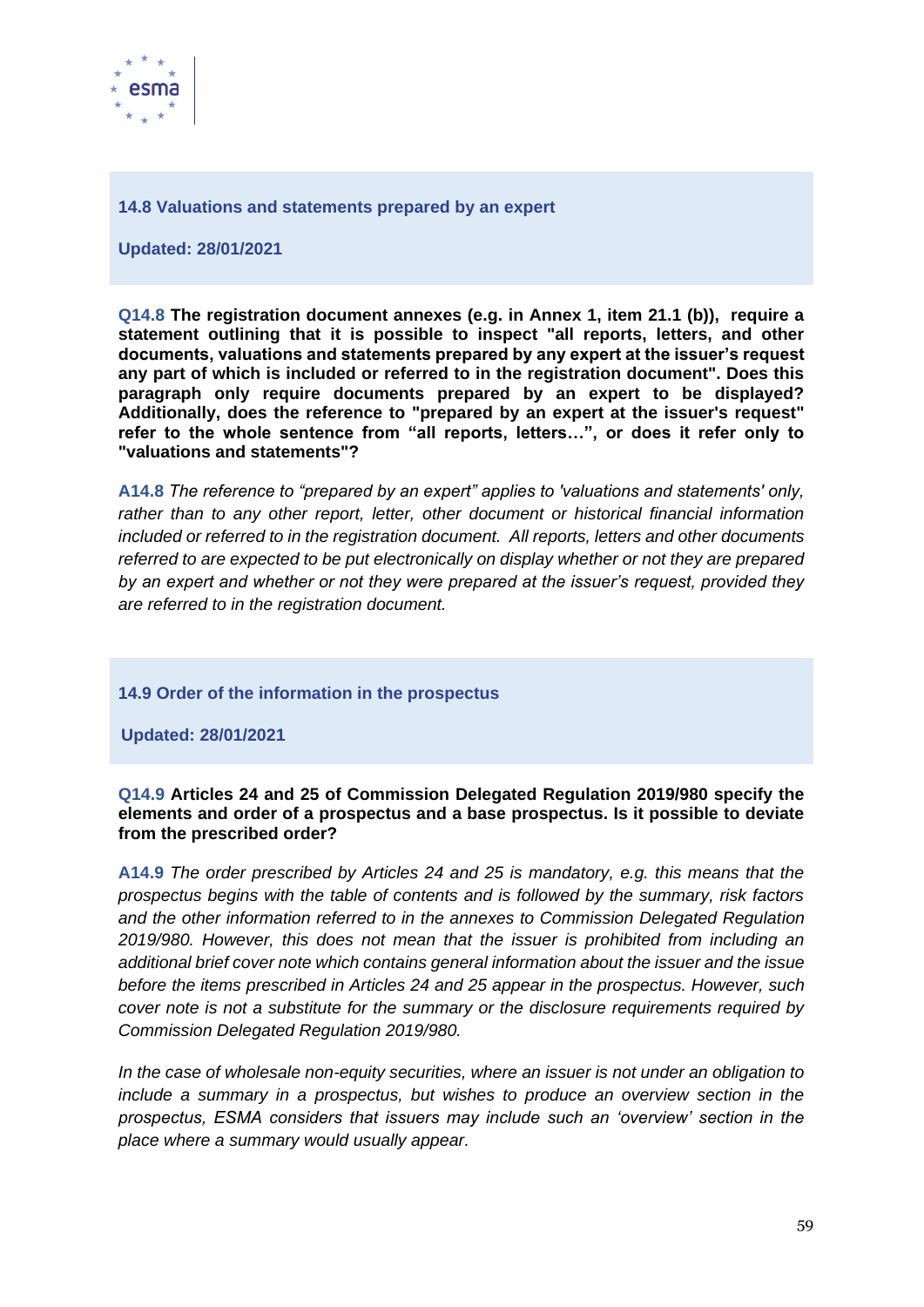

## **14.10 How to determine which annexes of Commission Delegated Regulation 2019/980 apply when drawing up a prospectus**

**Updated: 28/01/2021**

#### **Q14.10 Which annexes of Commission Delegated Regulation 2019/980 should be applied when drawing up a prospectus?**

**A14.10** *To determine which annexes should apply, ESMA has drawn up a table setting out which combinations of annexes should apply to various types of prospectuses. If market participants still have questions<sup>22</sup> about which annexes apply, then ESMA recommends that they contact the home Competent Authority that will be responsible for the approval of their prospectus.*

*The table is based on Commission Delegated Regulation 2019/980 and is split into four parts. The first part concerns 'standard' and secondary issuance prospectus registration documents, the second part concerns 'standard' and secondary issuance prospectus securities notes, the third part concerns EU growth prospectus registration documents and the fourth concerns EU growth prospectus securities notes.* 

*While the table sets out the combinations of annexes which should apply, issuers always have the option to include more disclosure than what is specified<sup>23</sup>. However, for the sake of clarity, the issuer should not include less disclosure.*

*The table is published separately on ESMA's webpage in an annex to this Q&A. Here is the [link](https://www.esma.europa.eu/sites/default/files/annex_to_toc_qa_on_the_prospectus_regulation.pdf) to the annex to A14.10.* 

 $22$  For example, it may be necessary to determine whether the securities described in a prospectus qualify as derivative securities or if they should be treated as asset-backed securities under Commission Delegated Regulation 2019/980 before it is possible to determine which annexes apply to a prospectus.

<sup>&</sup>lt;sup>23</sup> The issuer has the option to provide more information in accordance with the provisions of Delegated Regulation 2019/980.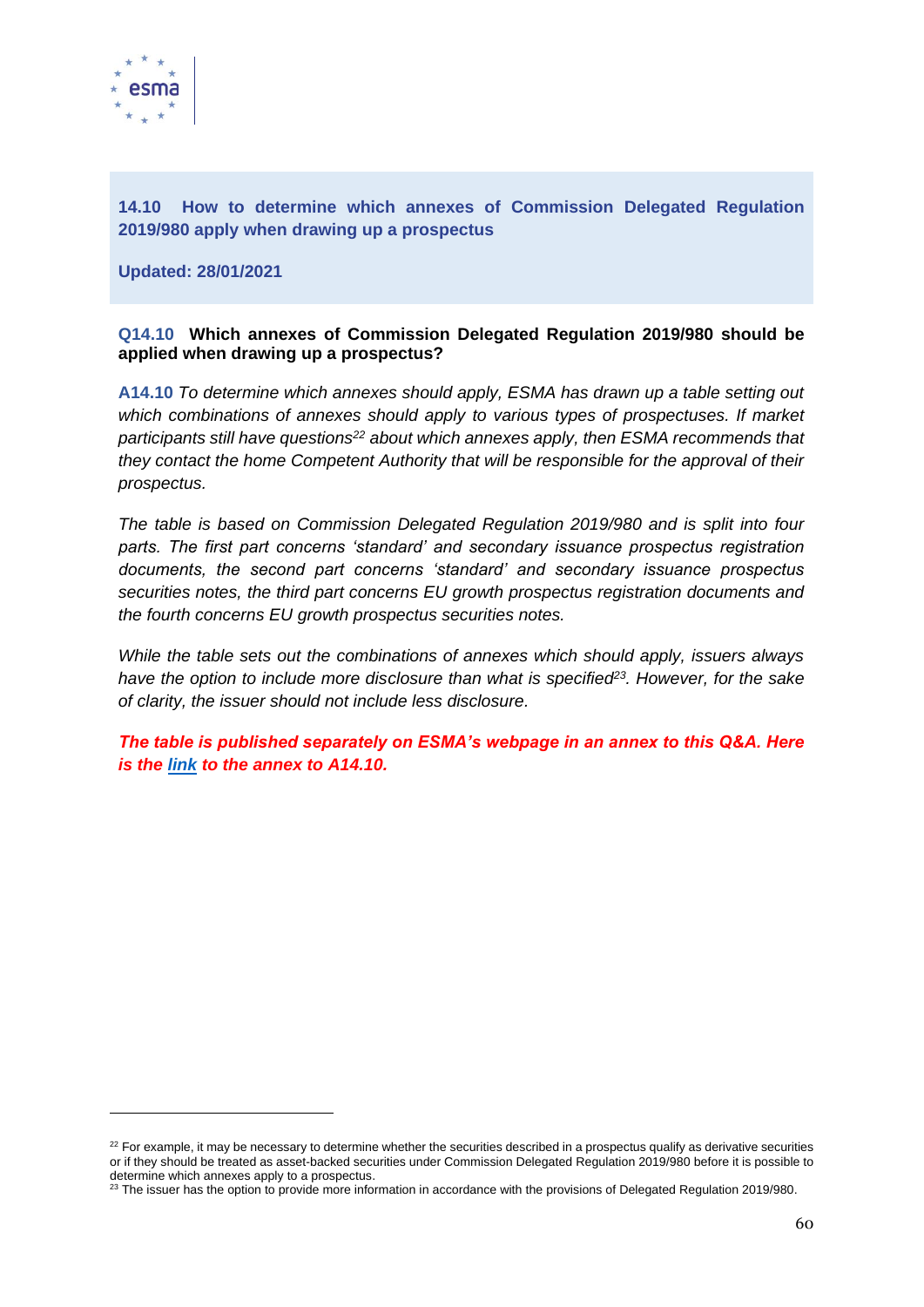

#### **14.11 Global Depositary Receipts (GDRs)**

**Updated: 31/03/2021**

#### **Q14.11 How should the PR be applied in the case of admissions to trading of GDRs where the number of GDRs in issue fluctuates as a result of investors exchanging shares for GDRs (and vice versa) on a continuous basis?**

**A14.11** *ESMA recognises that the operation of a typical GDR facility <sup>24</sup> should be accommodated by a pragmatic approach to the application of the PR. ESMA therefore considers that it is acceptable for a person applying for admission of GDRs to trading to produce a prospectus covering the admission of "up to" a specified number of GDRs. The number of GDRs can be no more than an amount equivalent to 100% of the issued capital of the issuer at the date of the GDR prospectus because the GDRs can only reflect the existing amount of the issuer's shares.* 

*The prospectus can be used for admission(s) as long as the total number of GDRs in issue does not exceed the limit set out in the prospectus. This would also allow new shareholders (individuals that hold newly issued shares that were issued after the date of the establishment of the GDR "up to" facility) to exchange their shares for GDRs, as long as the number of GDRs in issue does not exceed the amount of the "up to" facility throughout the period for which the prospectus is valid.* 

*The use of the "up to" amount is appropriate to facilitate market activity in that it enables shareholders to exchange their shares for GDRs.*

**14.12 Transferable securities** 

**Answer provided by the European Commission in accordance with Article 16b(5) of the ESMA Regulation**

**Updated: 31/03/2021**

**Q14.12 If shares are offered to the public under shareholders' agreement restricting the transferability of the shares, would this have an impact on the status of those shares as 'transferable securities'?**

<sup>&</sup>lt;sup>24</sup> Where the number of GDRs in issue fluctuates as a result of the facility for investors to exchange shares for GDRs (and vice versa) at any time and outside the issuer's control.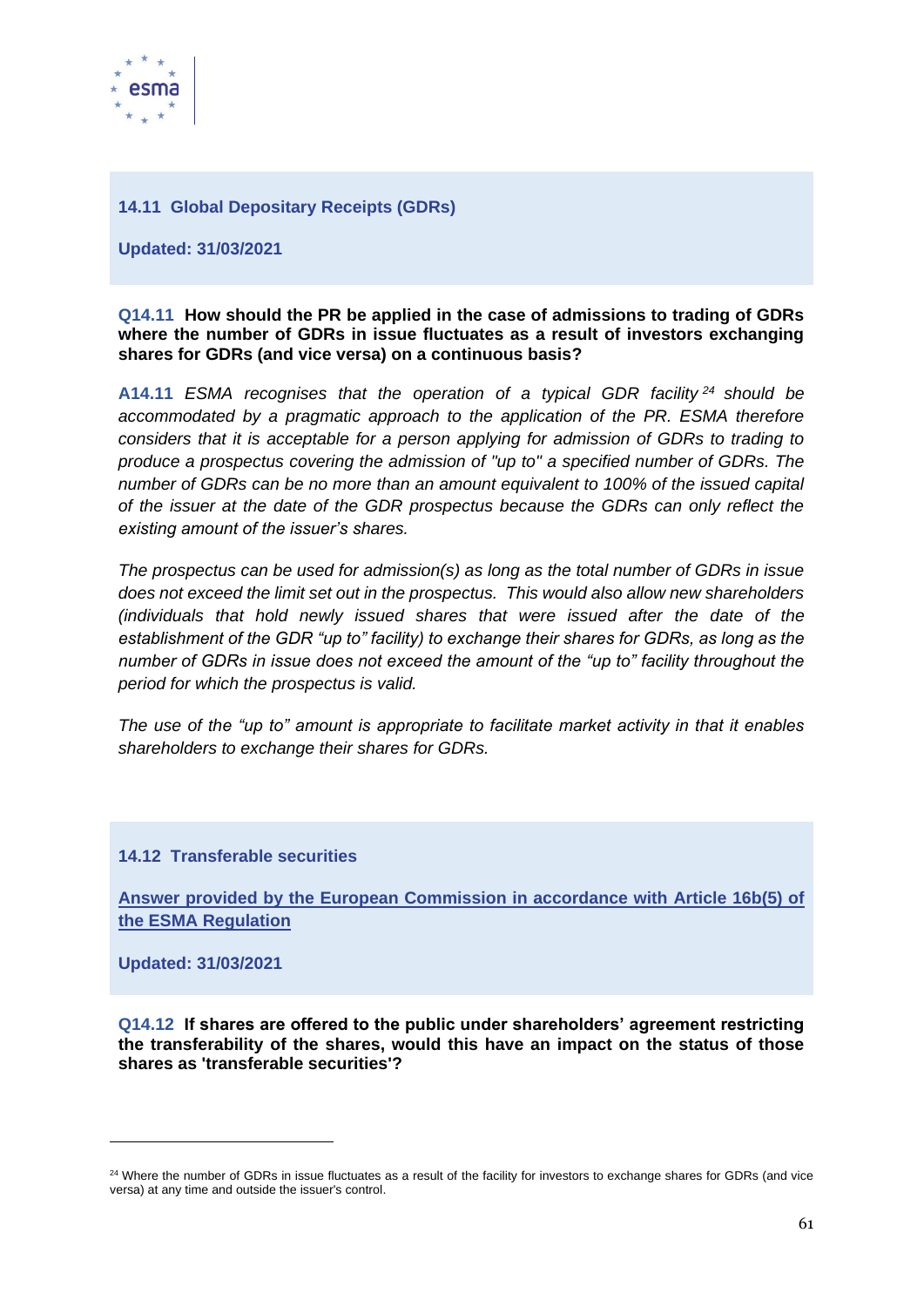

**A14.12** *The definition of securities<sup>25</sup> in the Prospectus Regulation refers to transferable securities as defined in MiFID II<sup>26</sup>. In turn, the obligation to publish a prospectus pursuant to the Prospectus Regulation only applies to the offer or the admission to trading on a regulated market of securities that are transferable.*

*Commission Delegated Regulation 2019/98<sup>27</sup> requires information in relation to restrictions on the free transferability of the securities (e.g. Annex 11, item 4.8) and information in relation to lock-up agreements of selling securities holders (e.g. Annex 11, item 7.4). Thus, while the ability to transfer a security may be reduced (e.g. on a contractual basis where there are selling restrictions applicable in a specific country, or in a situation where there is a lock-up agreement between an issuer and existing shareholders), it must be concluded that securities offered with certain restrictions remain "transferable securities" within the definition of securities in Article 2(a) of the Prospectus Regulation and, therefore, subject to the scope of the Prospectus Regulation.*

*Nevertheless, some other restrictions may be so broad that they result in the impossibility to consider the relevant securities as freely transferable and, therefore, outside the scope of the Prospectus Regulation.* 

*When considering this question, NCAs should analyse on a case-by-case basis whether a class of securities that are subject to a restriction are transferable or not.*

#### **"Disclaimer:**

The answers clarify provisions already contained in the applicable legislation. They do not extend in any way the rights and obligations deriving from such legislation nor do they introduce any additional requirements for the concerned operators and competent authorities. The answers are merely intended to assist natural or legal persons, including competent authorities and Union institutions and bodies in clarifying the application or implementation of the relevant legal provisions. Only the Court of Justice of the European Union is competent to authoritatively interpret Union law. The views expressed in the internal Commission Decision cannot prejudge the position that the European Commission might take before the Union and national courts."

<sup>&</sup>lt;sup>25</sup> Article 2(a) of the Prospectus Regulation.

<sup>&</sup>lt;sup>26</sup> Ibid "[...] transferable securities as defined in point (44) of Article 4(1) of Directive 2014/65/EU with the exception of money market instruments as defined in point (17) of Article 4(1) of Directive 2014/65/EU, having a maturity of less than 12 months". <sup>27</sup> Commission Delegated Regulation (EU) 2019/980 of 14 March 2019 supplementing Regulation (EU) 2017/1129 of the European Parliament and of the Council as regards the format, content, scrutiny and approval of the prospectus to be published when securities are offered to the public or admitted to trading on a regulated market, and repealing Commission Regulation (EC) No 809/2004 (OJ L 166, 21.6.2019, p. 26).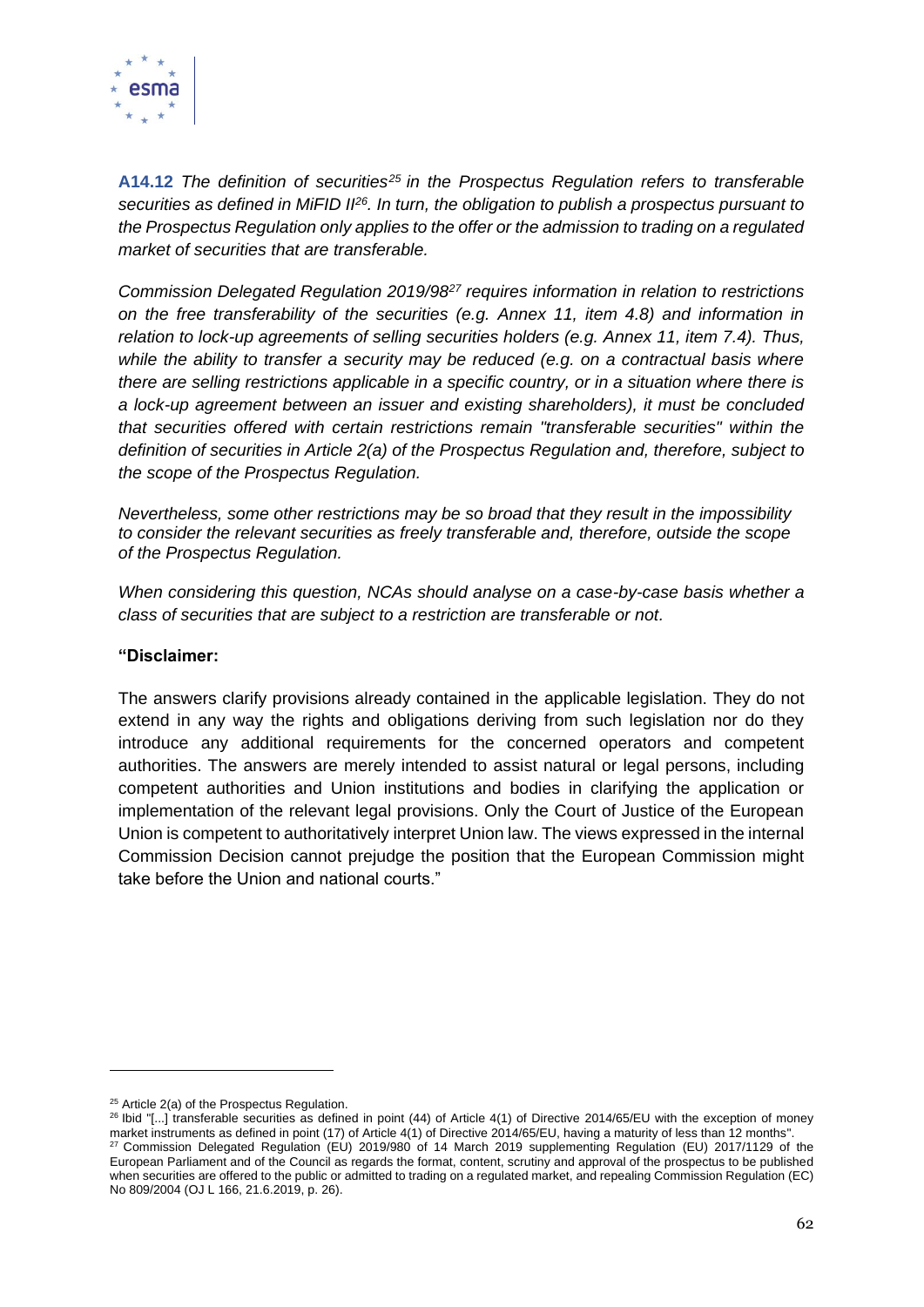

## **14.13 Credit rating disclosure in prospectuses**

**Updated: 05/05/2021**

#### **Q14.13 Does Article 4(1) of the CRA Regulation apply to any credit rating mentioned in a prospectus?**

**A14.13** *Yes, it does.*

*In accordance with Article 4(1) of the CRA Regulation, whenever a credit rating is included in a prospectus, regardless of whether it is included pursuant to Commission Delegated Regulation 2019/980*<sup>28</sup>*, prominent and clear information should be provided to state whether or not the credit rating is issued by a credit rating agency established in the Union and registered as per the CRA Regulation.*

## **Thresholds, calculations, exemptions, scope**

**15.1 Application of Article 1(5)(a) of the Prospectus Regulation**

**Updated: 09/11/2020**

## **Q15.1 How is the exemption provided for in point (a) of the first subparagraph of Article 1(5) applied in practice?**

**A15.1** *Admissions under this exemption must not equal or exceed 20% of the issuer's securities of the same class already admitted to trading on the same regulated market over a 12-month period.* 

*To calculate whether the issuer is exceeding this percentage, it should include the securities that have benefited from this exemption during the previous 12 months in the numerator. However, it should not include securities admitted without a prospectus due to other types of exemptions.* 

*The issuer should include the number of securities of the same class already admitted to trading on the same regulated market at the time it is applying for the new admission in the denominator. (There is no need to calculate for the 12-month average of the securities admitted to trading for the denominator.)* 

<sup>28</sup> For example, pursuant to item 4.1.6 of Annex 6.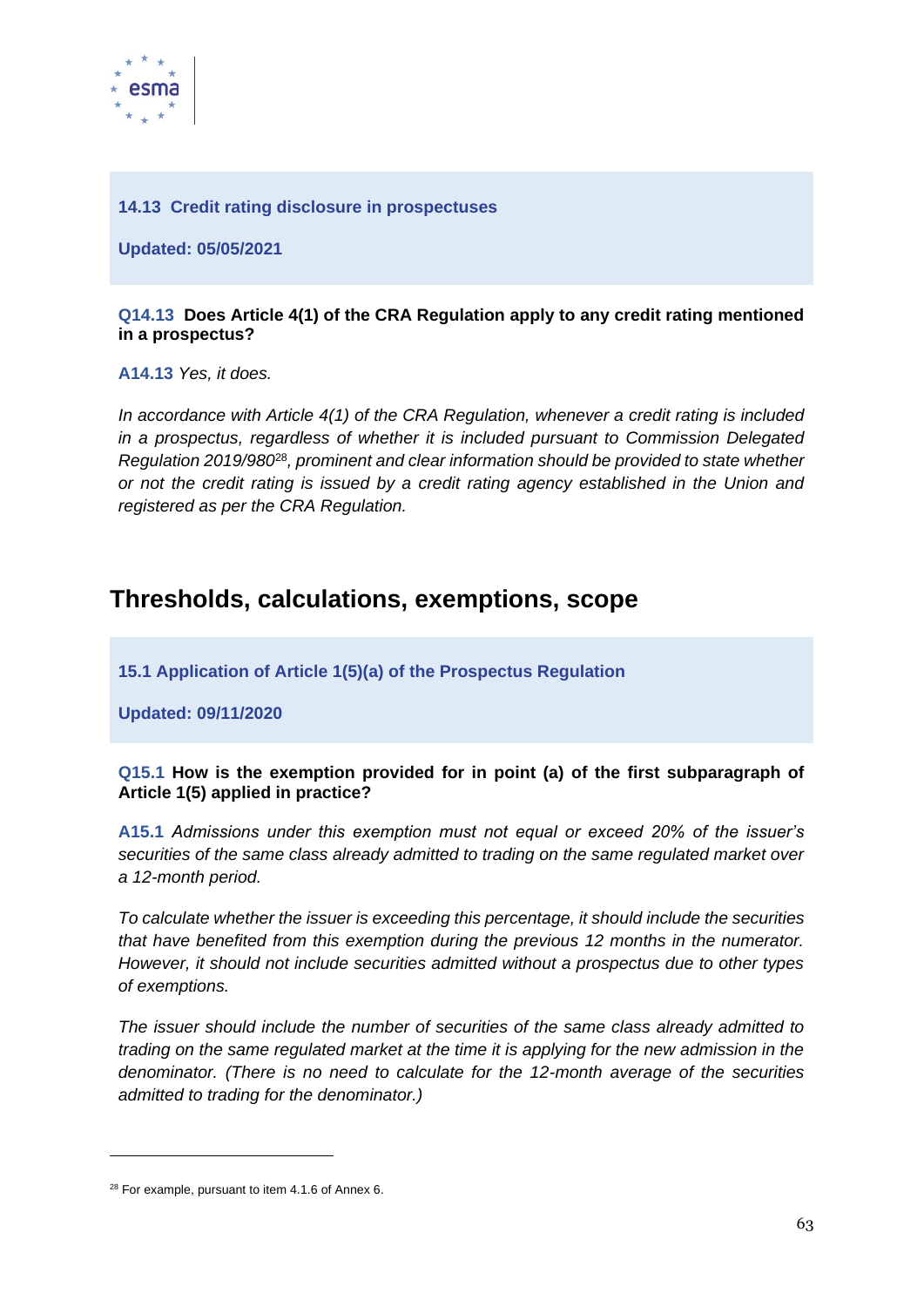

## *For example:*

*August 2019: the total number of shares admitted to trading is 100. The issuer applies for the further admission of 10 shares (10%). No prospectus is required.*

*October 2019: the total number of shares admitted to trading is 110. The issuer applies for the further admission of 4 shares resulting from an offer addressed to its employees. No prospectus is required because the employees' exemption applies (Article 1(5)(h) PR).*

*March 2020: the total number of shares admitted to trading is 114. The issuer applies for the further admission of 8 shares. No prospectus is required as it amounts to 16% (18/114).*

*October 2020: the total number of shares admitted to trading is 122. The issuer applies for the further admission of 24 shares. The August 2019 admission of 10 shares is disregarded because more than 12 months have elapsed. The October 2019 admission is also disregarded because it was subject to another exemption. However, the March 2020 admission does count and, therefore, the issuer should add 8 shares to the new application of 24 shares. Based on this calculation, a prospectus is required as it amounts to 26% (32/122).*

*Although the example set out above relates to shares, ESMA notes that the application of Article 1(5)(a) is the same for non-equity securities.*

**15.2 Adjustment of the basis for the 20% calculation in Article 1(5)(a) of the Prospectus Regulation**

**Updated: 09/11/2020**

**Q15.2 Should the basis for the 20% calculation be adjusted for legal measures affecting the number of securities admitted to trading, for example a share split 1 to 2 or a similar reversed split?**

**A15.2** *Yes. For example:* 

*An issuer has 100 shares admitted to trading in January 2020.*

*Later in January 2020, the issuer applies for the admission of 18 additional shares to trading on the same regulated market. In this case, the exemption applies as the new admission only represents 18% of the issuer's securities of the same class already admitted to trading on the same regulated market over a 12-month period.*

*In June 2020, the company splits its capital exchanging the existing 118 shares for 236 new shares (1 x 2).*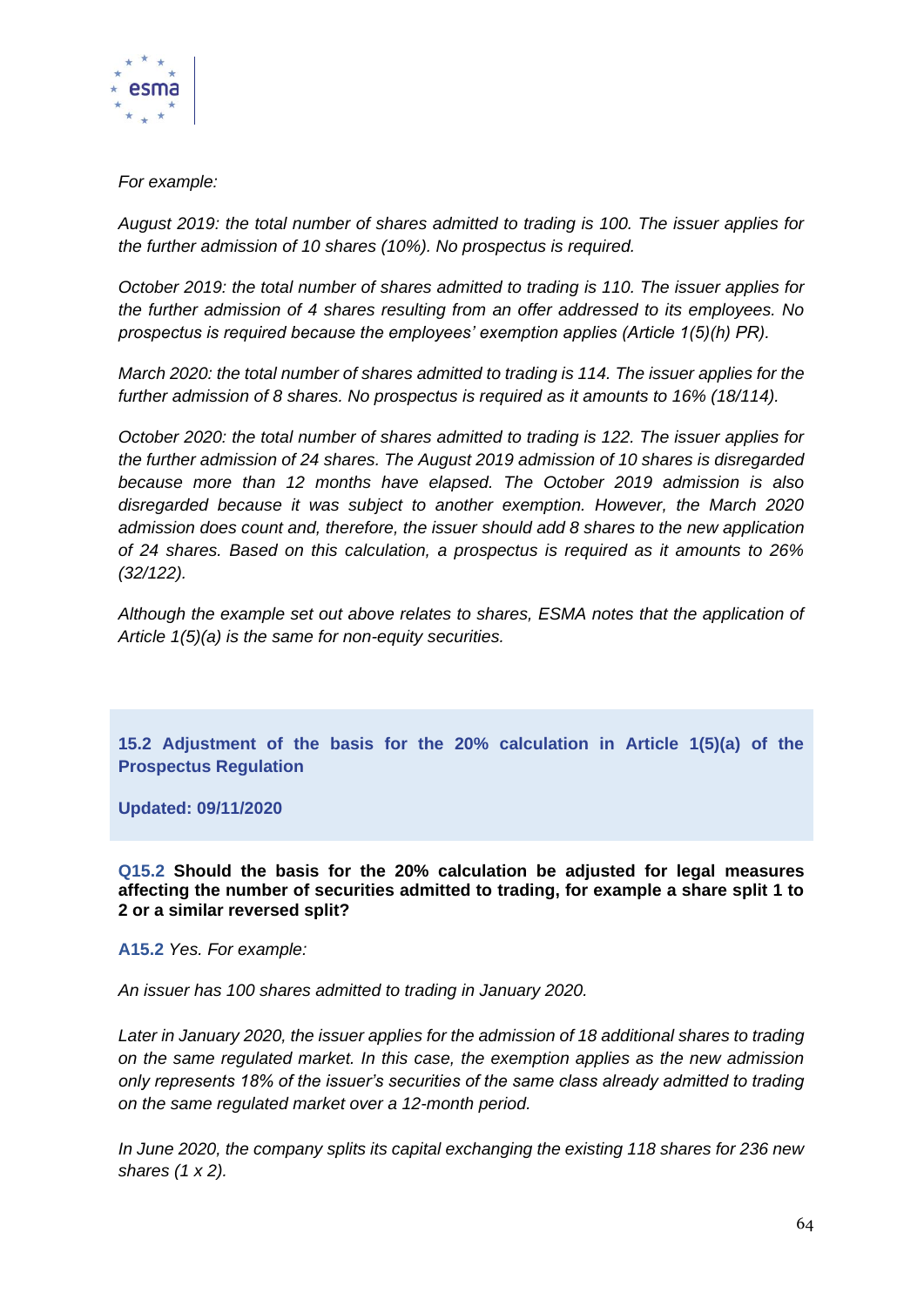

*In December 2020, the issuer applies for the admission of 12 new shares. These new shares plus the previous exempted 18 shares (=30) represent only 13% of the total number of shares (30/236). However, taking into consideration the split that took place in June, the previous 18 shares should be adjusted to 36 (18x2). Consequently, 48 (36 + 12) shares divided by the number of shares already admitted (236) amounts to 20% and therefore the issuer should produce a prospectus in December for the admission of the 12 new shares to trading on a regulated market.*

*Although the example set out above relates to shares, ESMA notes that the application of Article 1(5)(a) is the same for non-equity securities.*

**15.3 The exemptions from the obligation to publish a prospectus in Article 1(5) Prospectus Regulation (EU) 2017/1129 as stand-alone exemptions**

**Updated: 28/01/2021**

**Q15.3 An issuer issues new shares as a result of a merger. The new shares that the issuer wishes to admit to trading in a regulated market represent less than 20% of its total number of shares of the same class already admitted to trading on the same regulated market over a period of 12 months. Does the issuer need to make available the document referred to in Article 1(5)(f) in order to avoid the obligation to publish a prospectus?**

**A15.3** *No. The exemption in point (a) of the first subparagraph of Article 1(5) of the Prospectus Regulation (EU) 2017/1129 applies. All the exemptions in Article 1(5) Prospectus Regulation (EU) 2017/1129 are stand-alone and therefore if one of them applies there is no requirement to publish a prospectus.*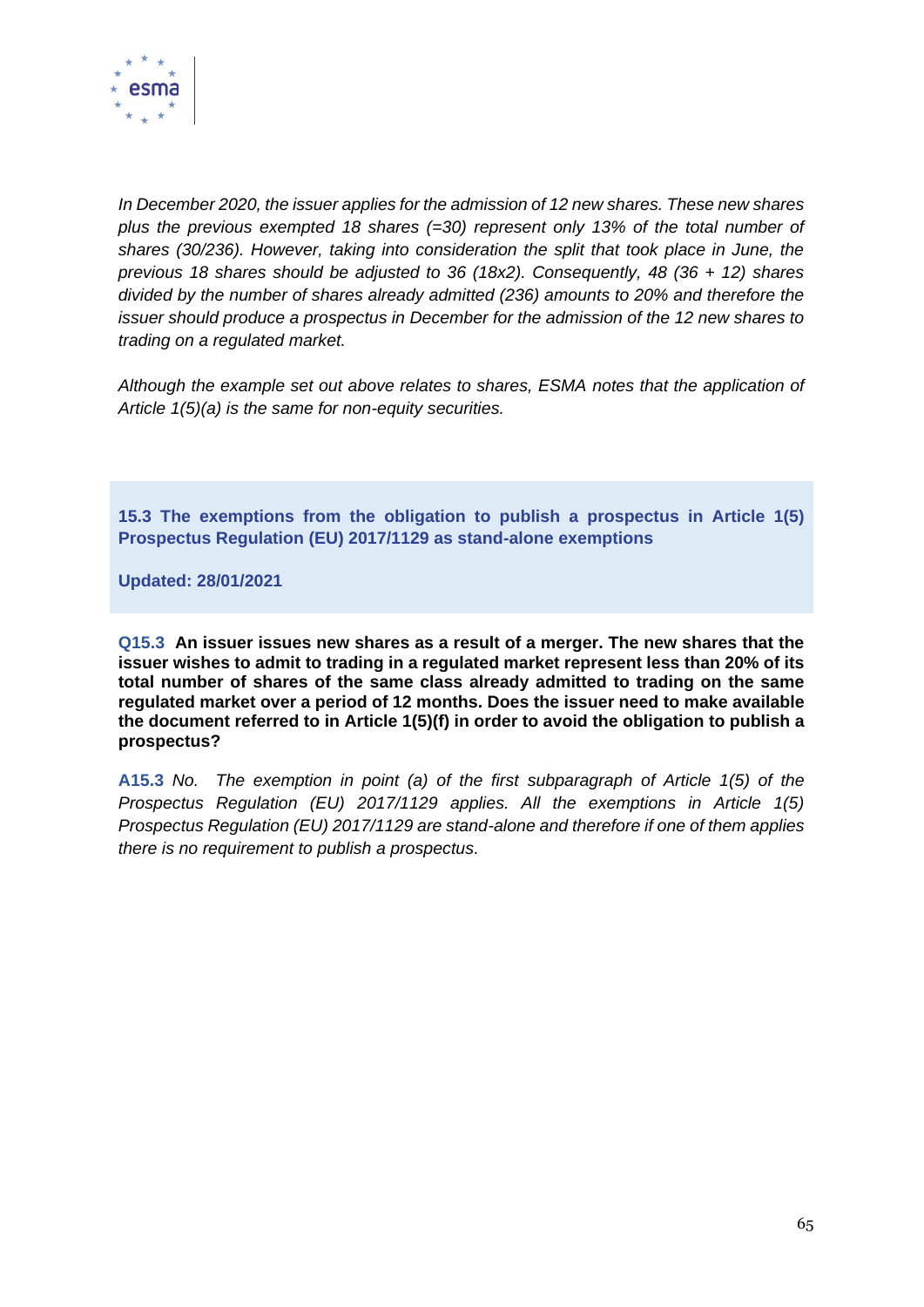

**15.4 Conversion or exchange of non-transferable securities and exemption from publishing a prospectus**

**Updated: 31/03/2021**

**Q15.4 Does the exemption provided for in Article 1(5)(b) of the Prospectus Regulation <sup>29</sup> include cases where non-transferable securities are converted into shares?**

**A15.4** *No. The exemption in Article 1(5)(b) of the Prospectus Regulation does not apply to cases of non-transferable securities converted into shares. The Prospectus Regulation only concerns "transferable securities" as defined in Article 2(a).*

<sup>&</sup>lt;sup>29</sup> According to Article 1(5)(b) of the Prospectus Regulation(EU) 2017/1129 "the obligation to publish a prospectus shall not apply to the admission to trading on a regulated market of "shares resulting from the conversion or exchange of other securities or from the exercise of the rights conferred by other securities, where the resulting shares are of the same class as the shares already admitted to trading on the same regulated market, provided that the resulting shares represent, over a period of 12 months, less than 20 % of the number of shares of the same class already admitted to trading on the same regulated market, subject to the second subparagraph of this paragraph"."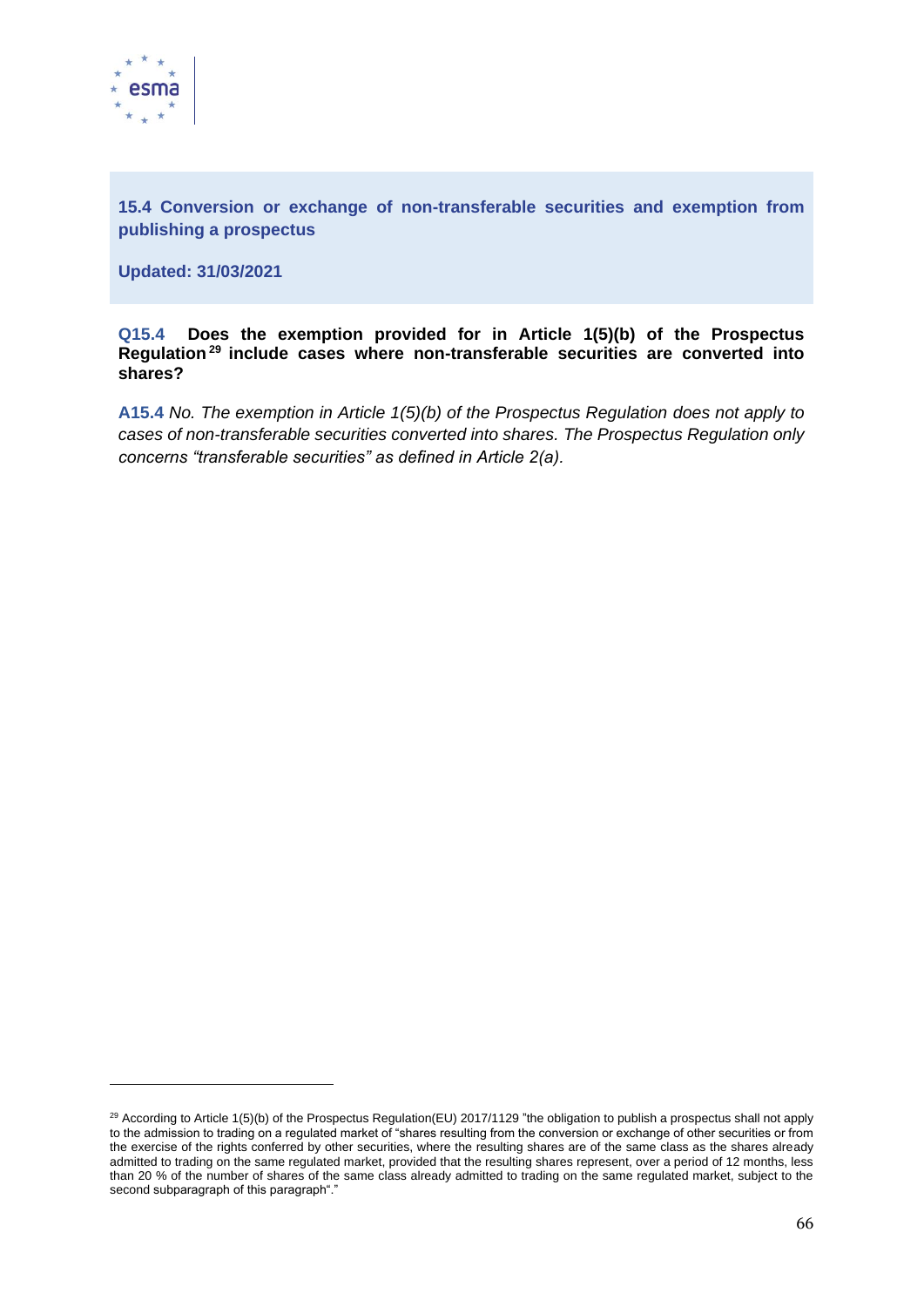

## **Brexit**

**16.1 Choice of PR home Member State<sup>30</sup> at the end of the UK's transition period for leaving the EU**

**Updated: 09/11/2020**

**Q16.1 At the end of the UK's transition period for leaving the EU (31 December 2020), current third country issuers who have chosen the UK as their home Member State for prospectus approval, and issuers who currently have the UK as their home Member State for prospectus approval due to their registered office being in the UK, will have to choose a new home Member State when they wish to offer securities to the public or be admitted to trading in the EU27 / EEA EFTA.**

**According to the Prospectus Regulation (PR) Article 2(m)(iii), third country issuers not mentioned in PR Article 2(m)(ii) may choose as their home Member State the Member State where the securities are intended to be offered to the public for the first time or the Member State where the first application for admission to trading on a regulated market is made.**

**How should issuers who had the UK as their PR home Member State at the end of the UK's transition period for leaving the EU apply PR Article 2(m)(iii) after the end of the transition period?**

**A16.1** *The PR provisions regarding the choice of the home Member State do not directly take into account a situation in which a Member State withdraws from the Union. However, PR Article 2(m)(iii) lays down the principle that third country issuers should be afforded a choice when determining their home Member State and that this choice should be limited to Member States in which the issuer first undertakes an offer or an admission to trading.*

*ESMA is of the view that applying these principles to issuers having to choose a new home Member State due to the UK withdrawing from the EU would entail allowing such issuers to choose as if for the first time, i.e. resetting their choice at the end of the UK's transition period.*

*As such, for the purpose of applying PR Article 2(m)(iii), these issuers should choose between the EU27 Member States / EEA EFTA States in which they have activities after the end of the UK's transition period, either offers/admissions made after the end of the transition period or admissions made while the UK was a Member State or during the transition period which continue after the end of the transition period. Offers which opened and closed before the end of the transition period should be disregarded, meaning that* 

<sup>&</sup>lt;sup>30</sup> At the end of the UK's transition period for leaving the EU, the choice of a home Member State under the Prospectus Regulation will consist of the EU27 Member States and the three EEA EFTA States Iceland, Liechtenstein and Norway.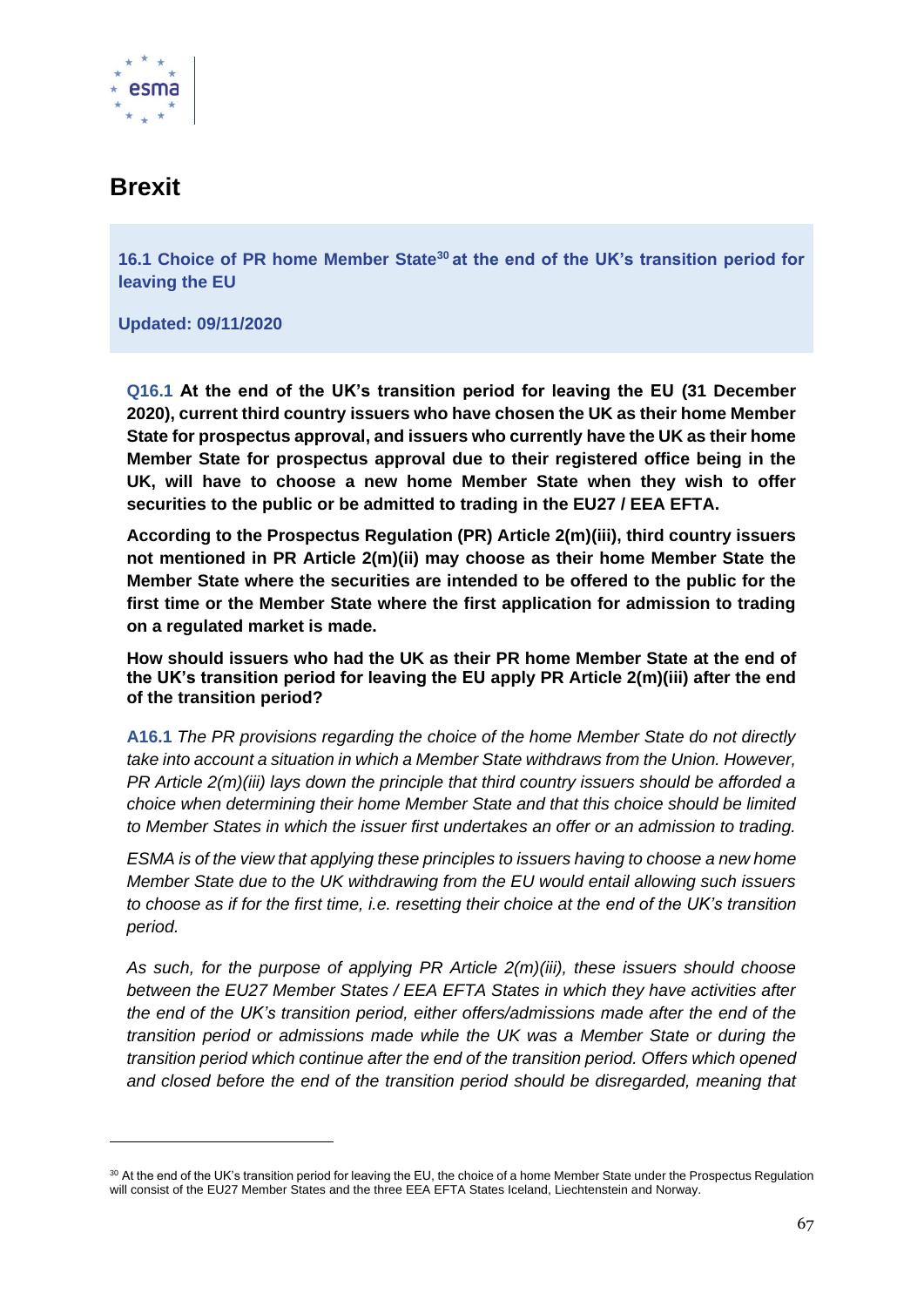

*issuers would not be able to choose the Member State(s) in which such offers took place as their new home.*

*ESMA describes two scenarios below to illustrate this approach to applying PR Article 2(m)(iii):*

- *Scenario A:*

*An issuer has the UK as its home Member State before the end of the transition period and has previously offered securities to the public in Austria, an offer which is now closed. After the end of the transition period, the issuer wishes to offer securities to the public in Germany and to apply for admission to trading in Netherlands.*

*As the issuer's choice of home Member State was reset at the end of the transition period, it can choose between Germany (since it will make an offer there after the end of the transition period) and Netherlands (since it will be admitted to trading there after the end of the transition period). The issuer cannot choose Austria as its new home Member State since its offer there closed before the end of the transition period.*

- *Scenario B*

*An issuer has the UK as its home Member State before the end of the transition period and is admitted to trading in the UK, France and Belgium. After the end of the transition period, it wishes to offer securities to the public in Germany.* 

*As the issuer's choice of home Member State was reset at the end of the transition period, it can choose between France and Belgium (since it has an ongoing admission to trading there after the end of the transition period) and Germany (since it will make an offer there after the end of the transition period).*

*In ESMA's view, the choice of home Member State under PR Article 2(m)(iii) should be made only once. As such, except where either of the specific circumstances described in that provision arises, a third country issuer's choice of home Member State under that provision is definitive.*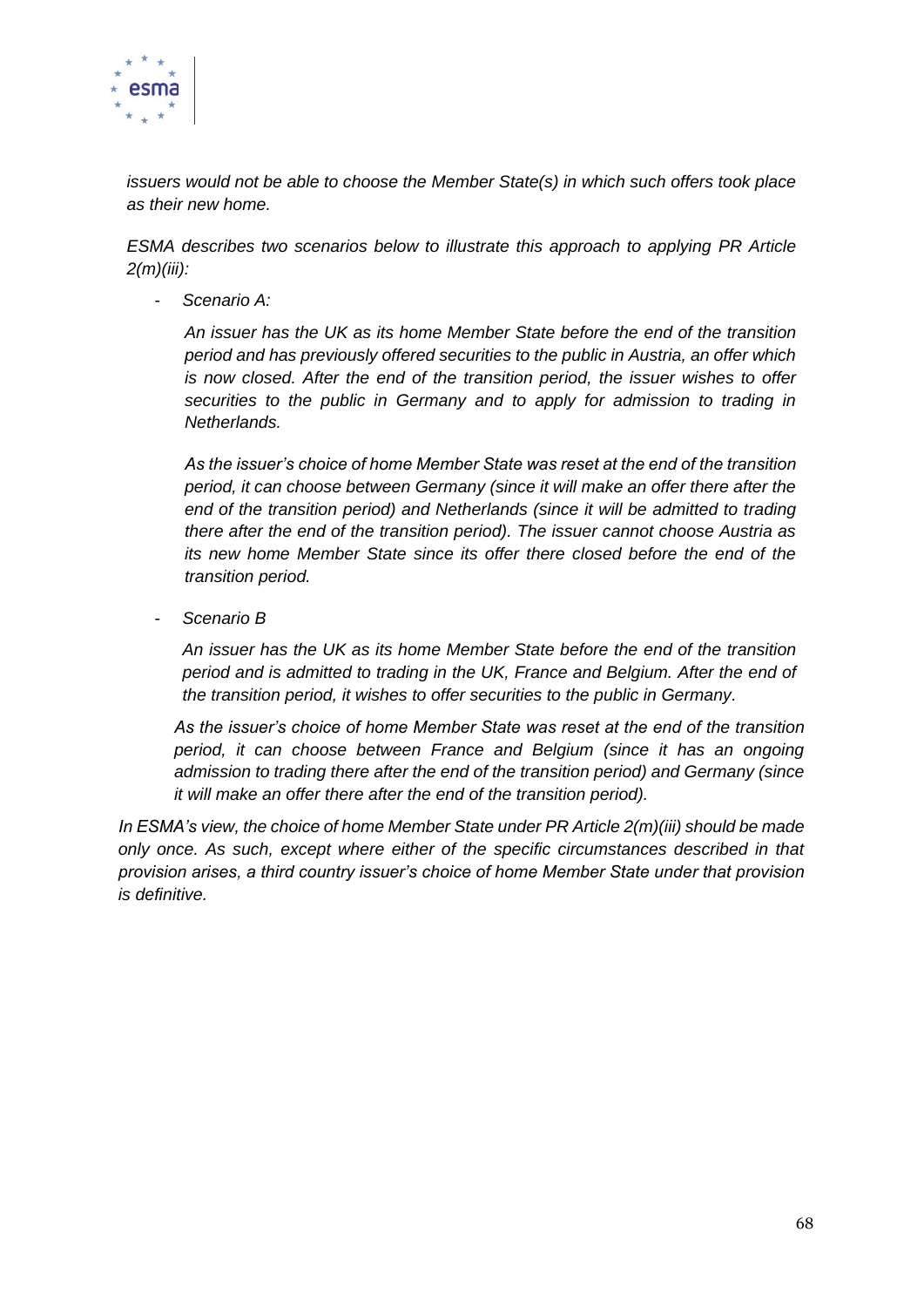

**16.2 Use of prospectuses, approved by the UK, after the end of the UK's transition period for leaving the EU** 

**Updated: 09/11/2020**

**Q16.2a After the end of the UK's transition period for leaving the EU (1 January 2021), what is the status within EU27 / EEA EFTA**<sup>31</sup> **of prospectuses approved by the UK FCA while the UK was a Member State or during the transition period?**

**A16.2a** *After the end of the UK's transition period for leaving the EU, ESMA considers that the following approach should apply to prospectuses which were approved by the UK FCA while the UK was an EU Member State or during the transition period:*

*(i) These prospectuses can no longer be passported to EU27 Member States / EEA EFTA States.*

*Since the Prospectus Regulation will no longer apply to or in the UK, the UK will no longer be covered by the passporting mechanism set out in Article 25 of the Prospectus Regulation (PR). For the same reason, supplements approved in the UK while the UK was a Member State or during the transition period can no longer be passported to EU27 Member States / EEA EFTA States after the end of the transition period.*

*(ii) These prospectuses, if passported to one or several EU27 Member States / EEA EFTA States while the UK was a Member State or during the transition period, can no longer be supplemented.*

*Since the PR will no longer apply to or in the UK, the UK is no longer able to approve documents under the PR and cannot in any case passport documents into EU27 / EEA EFTA, cf. item (i). For these reasons, it will not be possible to complete an already passported prospectus by supplement, as required by PR Articles 12 and 23.*

*(iii) Because of item (ii), these prospectuses, if passported to one or several EU27 Member States / EEA EFTA States while the UK was a Member State or during the transition period, can no longer be used to offer securities to the public or admit securities to trading on a regulated market within EU27 / EEA EFTA.*

*As it will not be possible to supplement these prospectuses, they cannot be used since this would entail a risk of a significant new factor, material mistake or material inaccuracy arising without the issuer being able to inform investors as required by PR Article 23. The absence of a supplement would in turn deprive investors of their withdrawal rights. As such, UK approved prospectuses passported into EU27 / EEA EFTA while the UK was a Member State or during the transition period cannot be used after the end of the transition period, whether for new offers and admissions to* 

<sup>&</sup>lt;sup>31</sup> The EEA EFTA States comprise Iceland, Liechtenstein and Norway.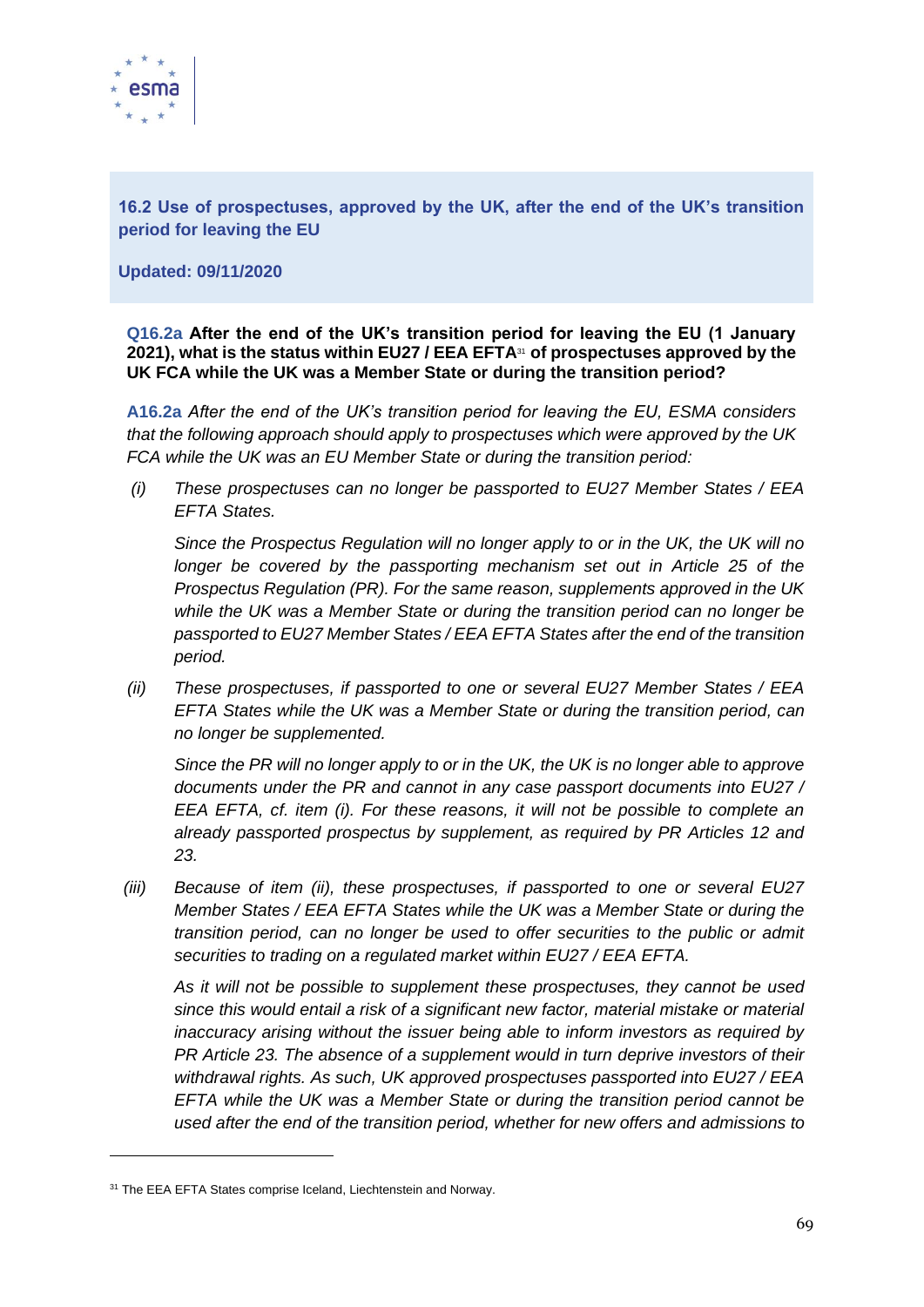

*trading or for offers which were commenced while the UK was a Member State / during the transition period and which the issuer wishes to continue after the end of the transition period.*

**Q16.2b How should issuers with prospectuses approved by the UK FCA while the UK was a Member State or during the transition period proceed after the end of the transition period?**

#### **A16.2b**

## *How to continue an offer to the public in EU27 / EEA EFTA*

*Scenario: At the end of the transition period, an issuer has an open offer to the public in Spain which is based on a prospectus approved by the UK FCA and passported to Spain. The issuer wishes to continue this offer after the end of the transition period.*

*Approach: ESMA is of the view that the issuer would need to have a prospectus approved in its new EU27 / EEA EFTA home Member State for the part of the offer which will take place after the end of the transition period. However, as*

- *the issuer can only choose a new home Member State after the end of the transition period, it cannot formally seek approval of a prospectus by its new home Member State until after the end of the transition period, and*
- *according to PR Article 3(1), an offer of securities may not be made without prior publication of a prospectus,*

*it is unlikely that the offer will be able to continue after the end of the transition period as there will likely be time constraints connected with the approval by the new home Member State. Instead, it is likely that the issuer will have to start a new offer once a prospectus is approved within EU27 / EEA EFTA.*

#### *How to maintain an admission to trading on a regulated market in EU27 / EEA EFTA*

*Scenario: At the end of the transition period, an issuer is admitted to trading on a regulated market in Slovakia based on a prospectus approved by the UK FCA and passported to Slovakia. The issuer wishes to continue to be admitted to this market after the end of the transition period.*

*Approach: ESMA considers that the admission to trading on a regulated market in Slovakia remains valid. The issuer does not need to apply for approval of a new prospectus within EU27 / EEA EFTA in order to maintain the admission to trading.*

#### *How to make a new offer to the public in EU27 / EEA EFTA*

*Scenario: An issuer wishes to make an offer of non-equity securities to the public in Sweden. It has a base prospectus, approved by the UK FCA and passported to Sweden while the UK*  was a Member State or during the transition period, which still has a number of months left *of its validity under PR Article 12.*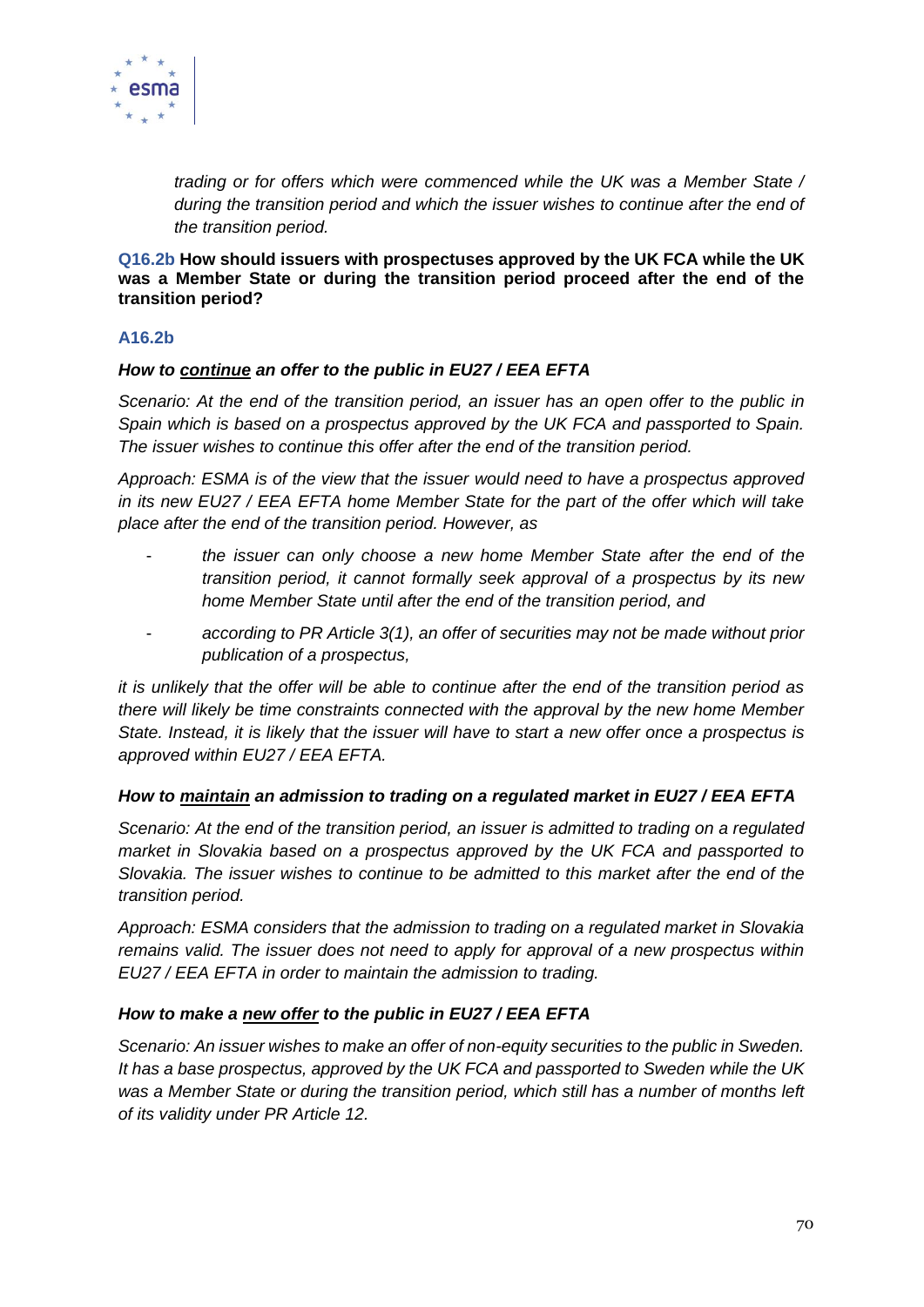

*Approach: ESMA is of the view that the issuer would need to have a prospectus approved in its new EU27 / EEA EFTA home Member State in order to make an offer to the public in Sweden.*

#### *How to seek a new admission to trading on a regulated market in EU27 / EEA EFTA*

*Scenario: An issuer wishes to seek admission to trading on a regulated market in Poland. It*  has a prospectus, approved by the UK FCA and passported to Poland while the UK was a *Member State or during the transition period, which still has a number of months left of its validity under PR Article 12.*

*Approach: ESMA considers that the issuer would need to have a prospectus approved in its new EU27 / EEA EFTA home Member State in order to seek admission to trading on a regulated market in Poland.*

*In relation to the scenarios described above, ESMA considers that the issuer would be able to submit the prospectus already approved by the UK FCA to the competent authority of its new home Member State (after making sure the prospectus contains the information required according to PR Article 6(1)). In other words, the issuer is not obliged to draw up an entirely new prospectus for the new approval within EU27 / EEA EFTA.*

## **Advertisements**

**17.1 Dissemination of amended advertisements**

**Updated: 31/03/2021**

**Q17.1 How should the requirement to disseminate an amended advertisement through at least the same means as the previous advertisement (cf. Article 15(3) of Commission Delegated Regulation 2019/979) be applied when the advertisement in question is a roadshow?**

**A17.1** *If the advertisement was orally delivered as part of a roadshow there is no obligation to hold a new roadshow to disseminate an amended advertisement. The exemption for orally disseminated advertisements should also apply to roadshows in which visual or printed elements (e.g. slides, handouts) are used, as the overall nature of the advertisement is that it is delivered in an oral context.*

*However, ESMA emphasises that the general requirement to amend the roadshow advertisement still applies. Therefore, the issuer, offeror or person asking for admission to trading on a regulated market should disseminate an amended version of the information provided in the roadshow through the means which it considers most suitable to reach the participants of the roadshow. Depending on the type of roadshow conducted*